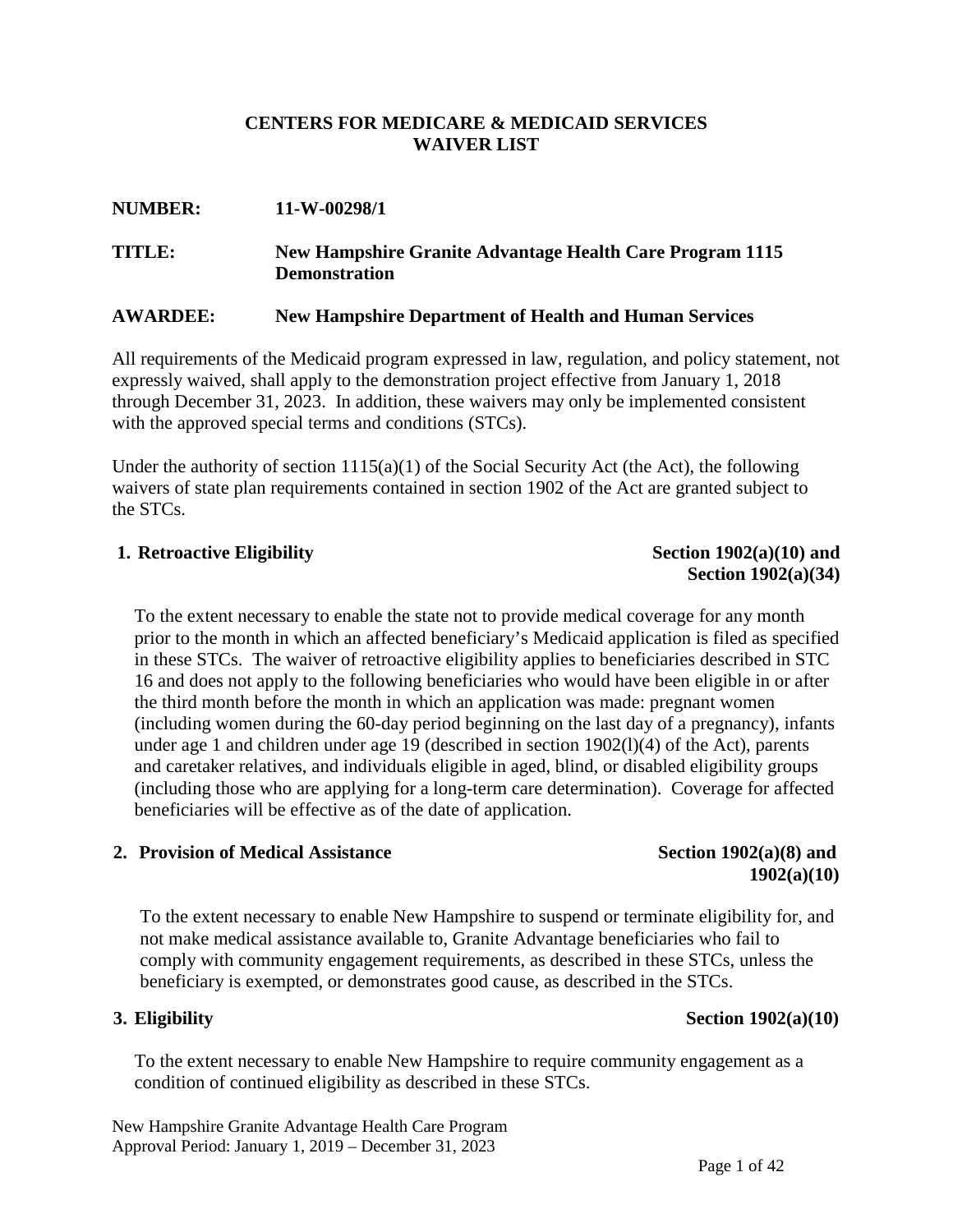#### **CENTERS FOR MEDICARE & MEDICAID SERVICES SPECIAL TERMS AND CONDITIONS**

#### **NUMBER: 11-W-00298/1**

#### **TITLE: New Hampshire Granite Advantage Health Care Program**

#### **AWARDEE: New Hampshire Department of Health and Human Services**

#### **I. PREFACE**

The following are the Special Terms and Conditions (STCs) for the "New Hampshire Granite Advantage Health Care Program" (Granite Advantage) section 1115(a) Medicaid demonstration (hereinafter demonstration) to enable the State of New Hampshire (hereinafter state) to operate this demonstration. The Centers for Medicare & Medicaid Services (CMS) has granted waivers of requirements under section 1902(a) of the Social Security Act (Act) which are separately enumerated. These STCs set forth in detail the nature, character, and extent of federal involvement in the demonstration and the state's obligations to CMS related to this demonstration. The New Hampshire Granite Advantage Health Care Program demonstration will be statewide and is approved for a 5-year period, from January 1, 2019 through December 31, 2023, with implementation of the community engagement requirements no sooner than January 1, 2019.

The STCs have been arranged into the following subject areas:

- I. Preface
- II. Program Description And Objectives
- III. General Program Requirements
- IV. Eligibility
- V. Community Engagement Requirements
- VI. General Reporting Requirements
- VII. Monitoring Calls and Discussions
- VIII. General Financial Requirements
- IX. Monitoring Budget Neutrality
- X. Evaluation of the Demonstration

Attachment A: Developing the Evaluation Design

Attachment B: Preparing the Evaluation Report

Attachment C: Evaluation Design (reserved)

Attachment D: Implementation Plan (reserved)

Attachment E: Monitoring Protocol (reserved)

#### **II. PROGRAM DESCRIPTION AND OBJECTIVES**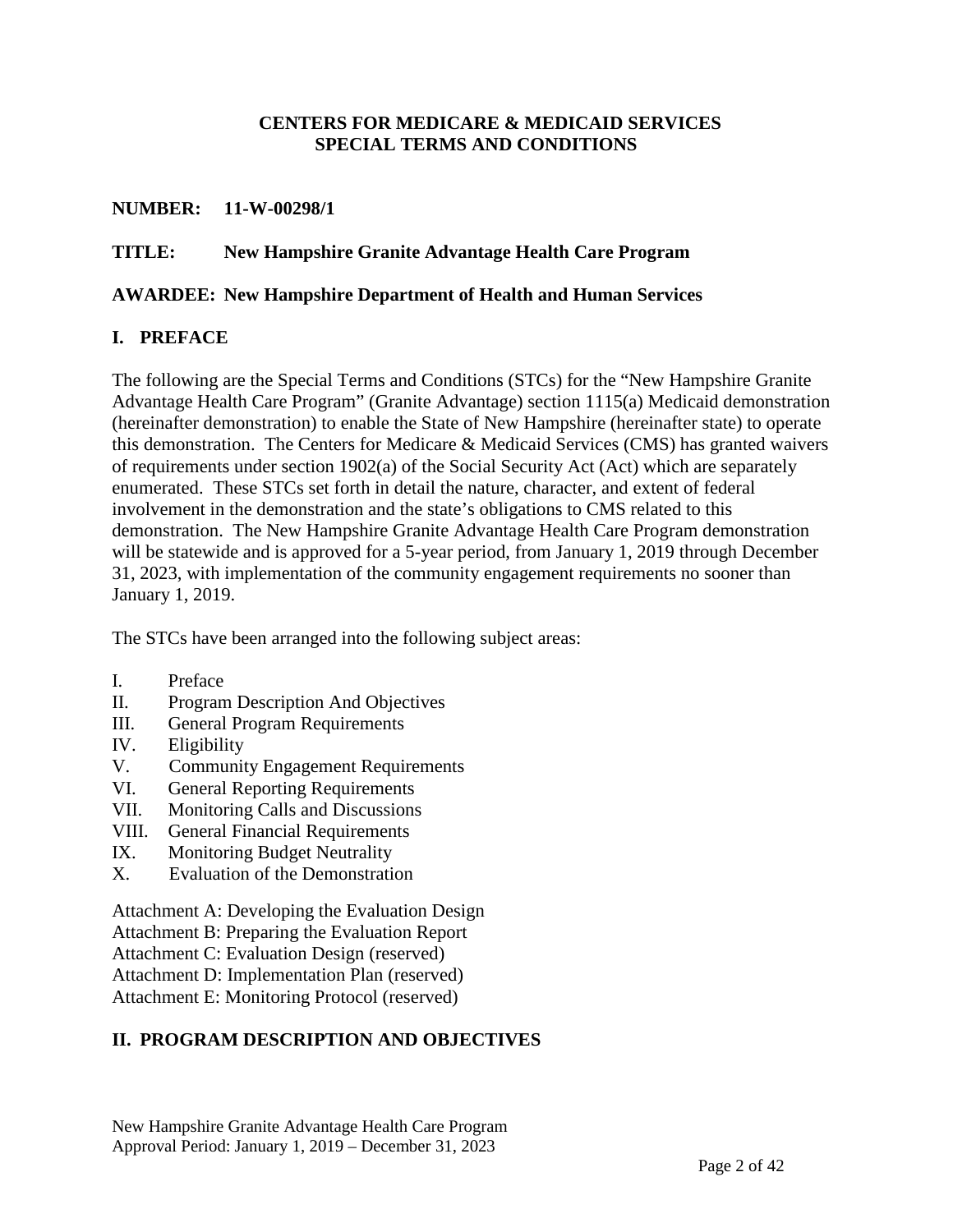The demonstration affects individuals in the new adult group covered under Title XIX of the Social Security Act, section  $1902(a)(10)(A)(i)(VIII)$ , who are adults from age 19 up to and including age 64 with incomes up to and including 133 percent of the federal poverty level (FPL), and who are not enrolled in (or eligible for) Medicare.

Through the demonstration, until December 31, 2018, the state used a premium assistance model to support the purchase of coverage by beneficiaries eligible under the new adult group provided by certain qualified health plans (QHPs) doing business in the individual market through the Health Insurance Exchange operating in the state. As of October 2018, the demonstration provided coverage to approximately 51,000 beneficiaries who, through this date, were enrolled in an Exchange QHP as authorized under the demonstration project. Beneficiaries received the state plan Alternative Benefit Plan (ABP) and had cost sharing obligations consistent with the state plan. The ABP was the same benchmark plan chosen by New Hampshire to establish Essential Health Benefits.

With this extension, beginning January 1, 2019, the state will eliminate its premium assistance program under the demonstration. Granite Advantage beneficiaries will transition to the state's Medicaid Care Management (MCM) delivery system, and non-exempt beneficiaries will be mandatorily enrolled into managed care organizations (MCOs), effective January 1, 2019, pursuant to authority in the state plan, and for relevant populations, the State approved 1915(b) waiver. In addition, the state has aligned its state plan benefit package with the Alternative Benefit Plan (ABP) for the new adult group. Since benefits are aligned between the ABP and the state plan, the state will no longer give medically frail beneficiaries in the new adult group the option of selecting between ABP and state plan benefits. The state will continue to identify medically frail individuals for purposes of exempting them from the community engagement requirements under this demonstration, consistent with these STCs.

Beginning January 1, 2019, the state is discontinuing the cost-sharing schedule for beneficiaries in the new adult group with incomes over 100 percent of the FPL. Instead, Granite Advantage will implement the state plan copayment schedule for all beneficiaries subject to cost sharing, which currently applies only to pharmaceuticals. American Indians/Alaska Natives receiving services through Indian Health Service, Tribal, or urban Indian organization (I/T/U) facilities will remain exempt from copayments.

Also beginning no sooner than January 1, 2019, the state will test an approach to promoting community engagement and work by instituting community engagement requirements as a condition of Granite Advantage eligibility. Once community engagement requirements are fully implemented, the state will ensure that beneficiaries have been adequately notified of the requirements. New Hampshire will also provide reasonable accommodations for beneficiaries with disabilities who need them. Granite Advantage beneficiaries in the new adult group must work or engage in other specified activities, including vocational educational training, job training, or job search activities, for at least 100 hours per month to maintain eligibility for coverage in the new adult group, unless they meet exemption criteria established by the state or demonstrate good cause for failing to meet the community engagement requirements, as described in these STCs. If Granite Advantage beneficiaries fail to meet these requirements for

New Hampshire Granite Advantage Health Care Program Approval Period: January 1, 2019 – December 31, 2023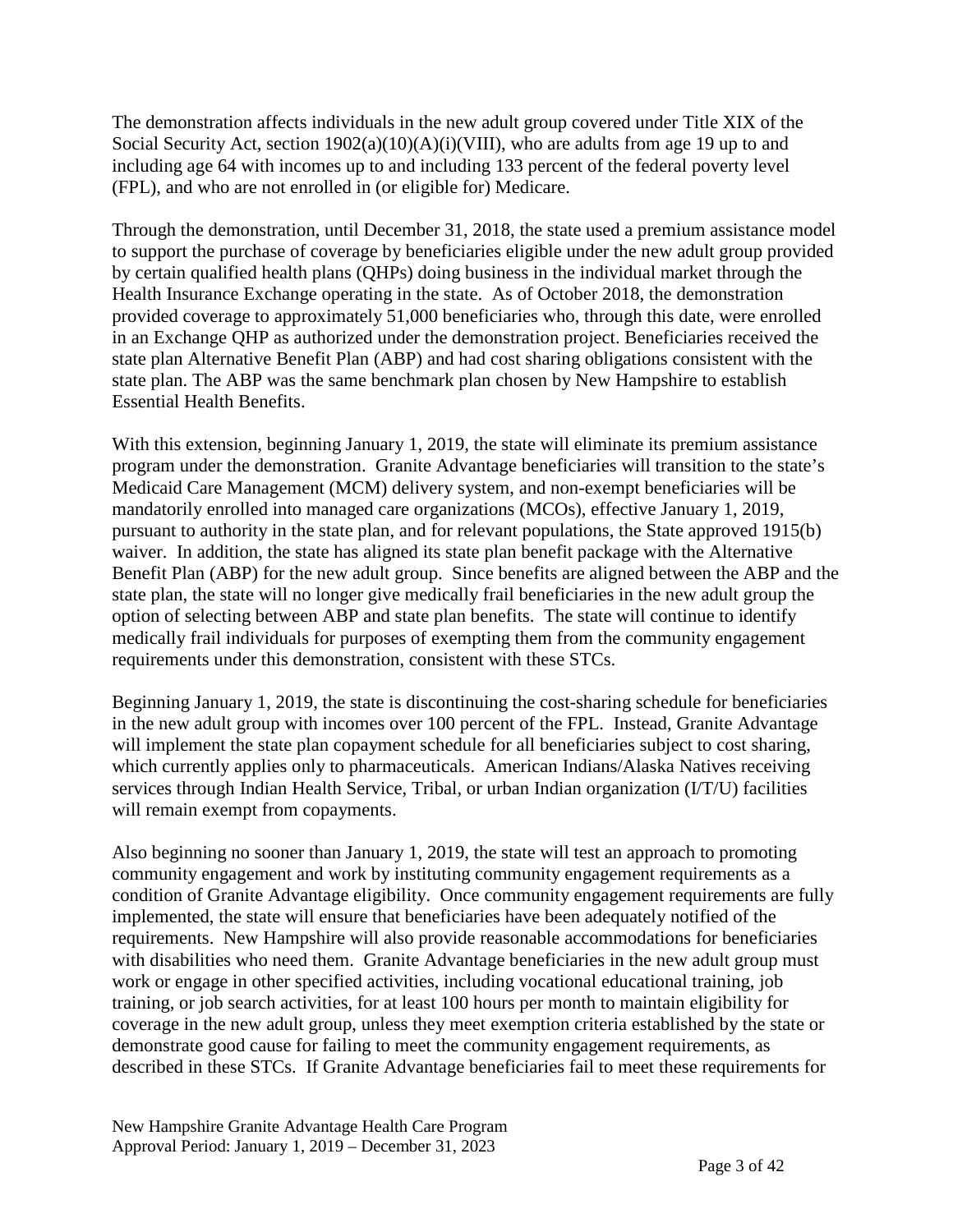two consecutive months, their Medicaid eligibility will be suspended. In addition, written notices will provide information on resources available to beneficiaries who may require assistance completing community engagement activities.

#### **III. GENERAL PROGRAM REQUIREMENTS**

- **1. Compliance with Federal Non-Discrimination Laws.** The state must comply with applicable federal civil rights laws relating to non-discrimination in services and benefits in its programs and activities. These include, but are not limited to, the Americans with Disabilities Act of 1990 (ADA), Title VI of the Civil Rights Act of 1964, Section 504 of the Rehabilitation Act of 1973 (Section 504), the Age Discrimination Act of 1975, and Section 1557 of the Affordable Care Act (Section 1557). Such compliance includes providing reasonable modifications to individuals with disabilities under the ADA, Section 504, and Section 1557 in eligibility and documentation requirements, to ensure they understand program rules and notices, in establishing eligibility for an exemption from community engagement requirements on the basis of disability, and to enable them to meet and document community engagement requirements, as well as other program requirements necessary to obtain and maintain benefits.
- **2. Compliance with Medicaid Law, Regulation, and Policy.** All requirements of the Medicaid program, expressed in federal law, regulation, and written policy, not expressly waived in the waiver document (of which these terms and conditions are part), apply to the demonstration.
- **3. Changes in Medicaid Law, Regulation, and Policy.** The state must, within the timeframes specified in federal law, regulation, or written policy, come into compliance with any changes in federal law, regulation, or policy affecting the Medicaid program that occur during this demonstration approval period, unless the provision being changed is expressly waived. In addition, CMS reserves the right to amend the STCs to reflect such changes and/or changes of an operational nature without requiring the state to submit an amendment to the demonstration under STC 7. CMS will notify the state 30 calendar days in advance of the expected approval date of the amended STCs to allow the state to provide comment.

#### **4. Impact on Demonstration of Changes in Federal Law, Regulation, and Policy.**

- a. To the extent that a change in federal law, regulation, or policy requires either a reduction or an increase in federal financial participation (FFP) for expenditures made under this demonstration, the state must adopt, subject to CMS approval, a modified budget neutrality agreement for the demonstration to comply with such change. Further, the state may seek an amendment to the demonstration (as per STC 7 of this section) as a result of the change in FFP.
- b. If mandated changes in the federal law require state legislation, unless otherwise prescribed by the terms of the federal law, the changes must take effect on the day such state legislation becomes effective, or on the last day such legislation was required to be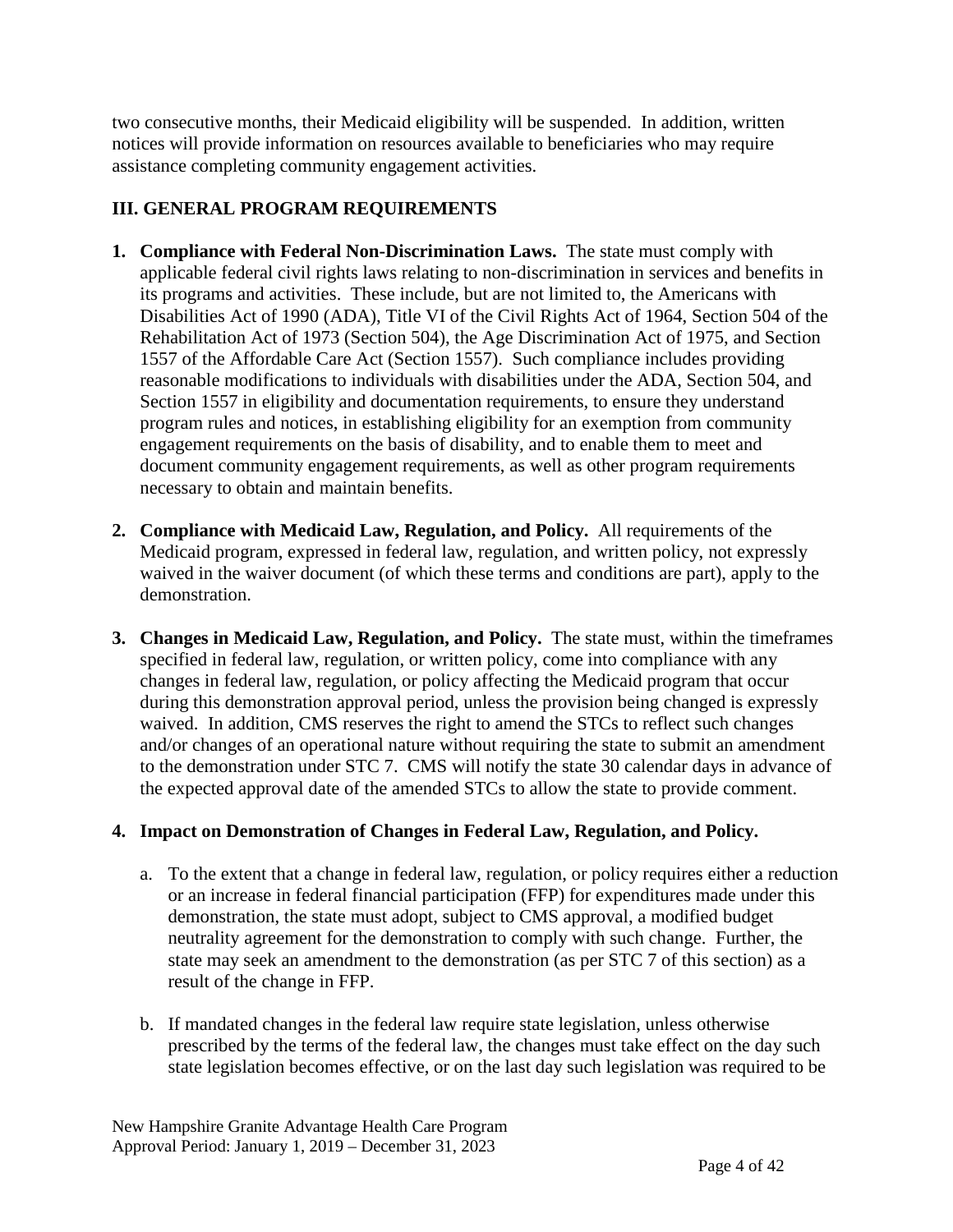in effect under federal law, whichever is sooner.

- **5. State Plan Amendments.** The state will not be required to submit title XIX state plan amendments (SPAs) for changes affecting any populations made eligible solely through the demonstration. If a population eligible through the Medicaid state plan is affected by a change to the demonstration, a conforming amendment to the appropriate state plan may be required, except as otherwise noted in these STCs. In all such instances, the Medicaid state plan governs.
- **6. Changes Subject to the Amendment Process.** If not otherwise specified in these STCs, changes related to eligibility, enrollment, benefits, beneficiary rights, delivery systems, cost sharing, sources of non-federal share of funding, budget neutrality, and other comparable program elements must be submitted to CMS as amendments to the demonstration. All amendment requests are subject to approval at the discretion of the Secretary in accordance with section 1115 of the Act. The state must not implement changes to these elements without prior approval by CMS either through an approved amendment to the Medicaid state plan or amendment to the demonstration. Amendments to the demonstration are not retroactive and no FFP of any kind, including for administrative or medical assistance expenditures, will be available under changes to the demonstration that have not been approved through the amendment process set forth in STC **7**, except as provided in STC 3.
- **7. Amendment Process.** Requests to amend the demonstration must be submitted to CMS for approval no later than 120 calendar days prior to the planned date of implementation of the change and may not be implemented until approved. CMS reserves the right to deny or delay approval of a demonstration amendment based on non-compliance with these STCs, including but not limited to failure by the state to submit required elements of a complete amendment request as described in this STC, and failure by the state to submit reports required in the approved STCs and other deliverables in a timely fashion according to the deadlines specified herein. Amendment requests must include, but are not limited to, the following:
	- a. A detailed description of the amendment including impact on beneficiaries, with sufficient supporting documentation;
	- b. A data analysis worksheet which identifies the specific "with waiver" impact of the proposed amendment on the current budget neutrality agreement. Such analysis shall include total computable "with waiver" and "without waiver" status on both a summary and detailed level through the current approval period using the most recent actual expenditures, as well as summary and detail projections of the change in the "with waiver" expenditure total as a result of the proposed amendment, which isolates (by Eligibility Group) the impact of the amendment;
	- c. An explanation of the public process used by the state consistent with the requirements of STC 13; and,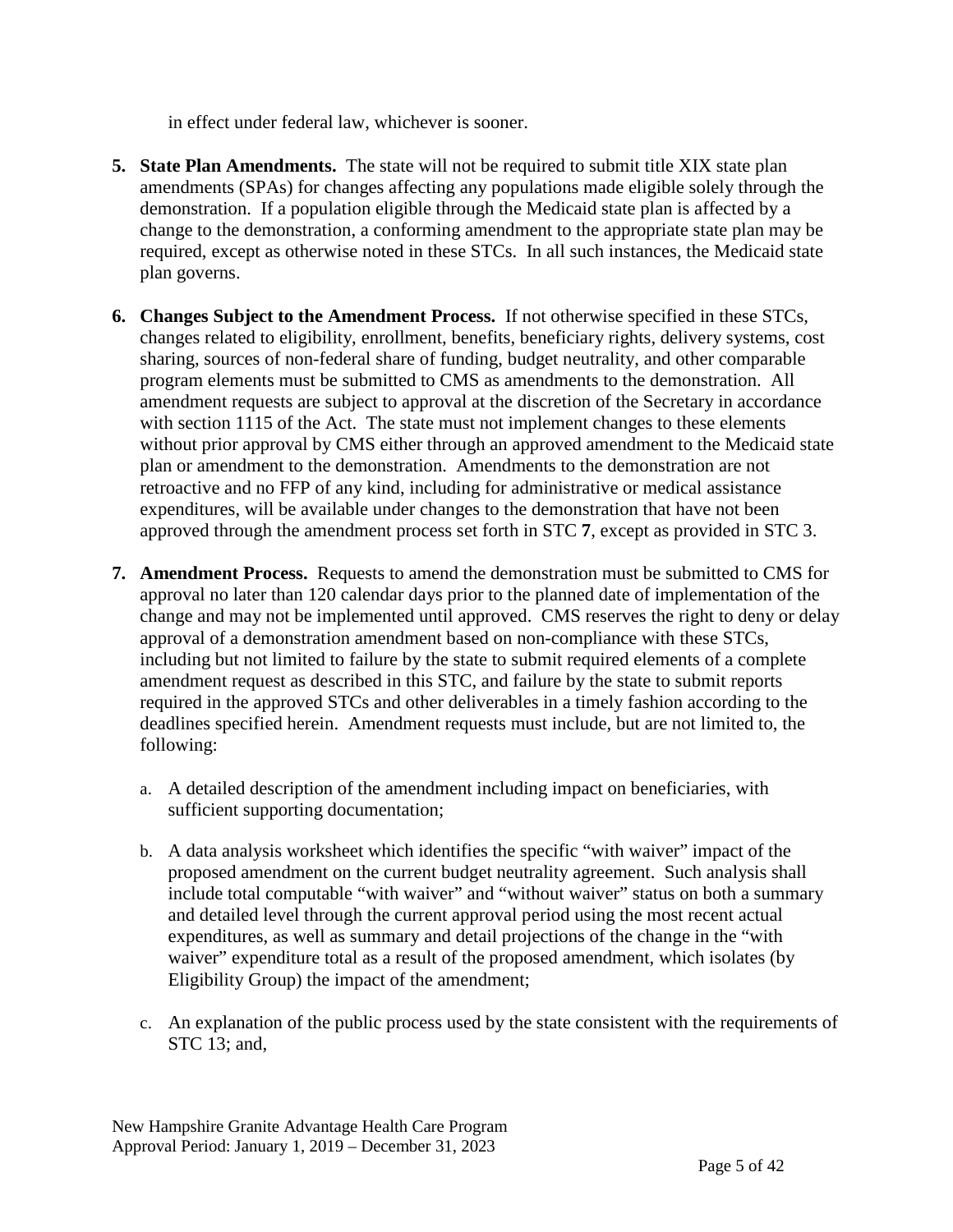- d. If applicable, a description of how the evaluation design will be modified to incorporate the amendment provisions.
- **8. Extension of the Demonstration.** States that intend to request a demonstration extension under sections 1115(e) or 1115(f) of the Act must submit extension applications in accordance with the timelines contained in statute. Otherwise, no later than twelve (12) months prior to the expiration date of the demonstration, the Governor or Chief Executive Officer of the state must submit to CMS either a demonstration extension request that meets federal requirements at 42 CFR 431.412(c) or a transition and phase-out plan consistent with the requirements of STC 9.
- **9. Demonstration Phase Out.** The state may only suspend or terminate this demonstration in whole, or in part, consistent with the following requirements:
	- a. Notification of Suspension or Termination. The state must promptly notify CMS in writing of the reason(s) for the suspension or termination, together with the effective date and a transition and phase-out plan. The state must submit a notification letter and a draft transition and phase-out plan to CMS no less than six months before the effective date of the demonstration's suspension or termination. Prior to submitting the draft transition and phase-out plan to CMS, the state must publish on its website the draft transition and phase-out plan for a 30-day public comment period. In addition, the state must conduct tribal consultation in accordance with STC 13, if applicable. Once the 30-day public comment period has ended, the state must provide a summary of the issues raised by the public during the comment period and how the state considered the comments received when developing the revised transition and phase-out plan.
	- b. Transition and Phase-out Plan Requirements. The state must include, at a minimum, in its transition and phase-out plan the process by which it will notify affected beneficiaries, the content of said notices (including information on the beneficiary's appeal rights), the process by which the state will conduct administrative reviews of Medicaid eligibility prior to the termination of the demonstration for the affected beneficiaries, and ensure ongoing coverage for eligible beneficiaries, as well as any community outreach activities the state will undertake to notify affected beneficiaries, including community resources that are available.
	- c. Transition and Phase-out Plan Approval. The state must obtain CMS approval of the transition and phase-out plan prior to the implementation of transition and phase-out activities. Implementation of transition and phase-out activities must be no sooner than 14 calendar days after CMS approval of the transition and phase-out plan.
	- d. Transition and Phase-out Procedures. The state must comply with all applicable notice requirements found in 42 CFR, part 431 subpart E, including sections 431.206, 431.210, 431.211, and 431.213. In addition, the state must assure all applicable appeal and hearing rights are afforded to beneficiaries in the demonstration as outlined in 42 CFR, part 431 subpart E, including sections 431.220 and 431.221. If a beneficiary in the demonstration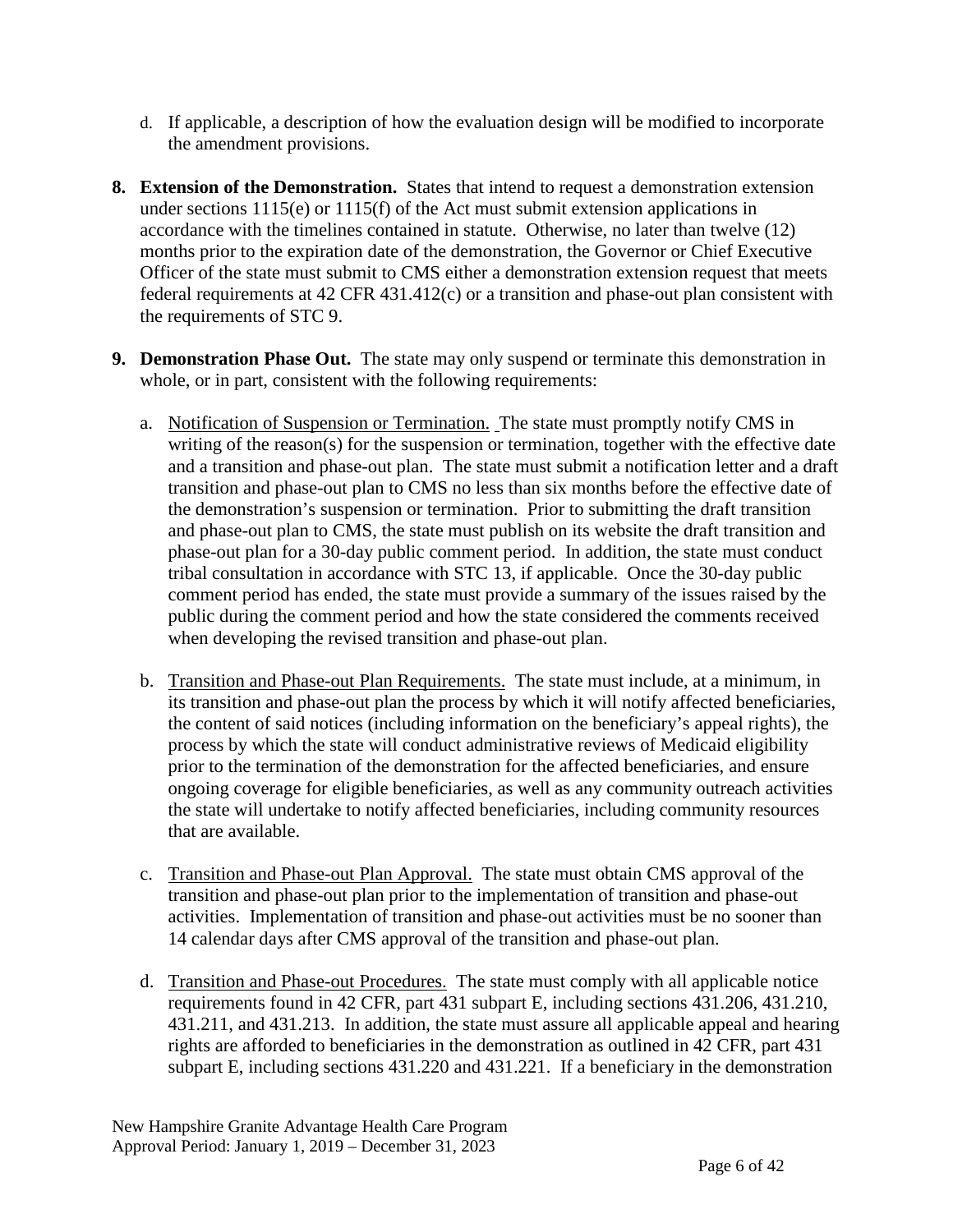requests a hearing before the date of action, the state must maintain benefits as required in 42 CFR 431.230. In addition, the state must conduct administrative renewals for all affected beneficiaries in order to determine if they qualify for Medicaid eligibility under a different eligibility category prior to termination, as discussed in October 1, 2010, State Health Official Letter #10-008 and as required under 42 C.F.R. 435.916(f)(1). For individuals determined ineligible for Medicaid, the state must determine potential eligibility for other insurance affordability programs and comply with the procedures set forth in 42 CFR 435.1200(e).

- e. Exemption from Public Notice Procedures  $42$  CFR Section  $431.416(g)$ . CMS may expedite the federal and state public notice requirements under circumstances described in 42 CFR 431.416(g).
- f. Enrollment Limitation during Demonstration Phase-Out. If the state elects to suspend, terminate, or not extend this demonstration, during the last six months of the demonstration, enrollment of new individuals into the demonstration must be suspended. The limitation of enrollment into the demonstration does not impact the state's obligation to determine Medicaid eligibility in accordance with the approved Medicaid state plan.
- g. Federal Financial Participation (FFP). FFP will be limited to normal closeout costs associated with the termination or expiration of the demonstration including services, continued benefits as a result of beneficiaries' appeals, and administrative costs of disenrolling beneficiaries.
- **10. Expiring Demonstration Authority.** For demonstration authority that expires prior to the demonstration's expiration date, the state must submit a demonstration authority expiration plan to CMS no later than six months prior to the applicable demonstration authority's expiration date, consistent with the following requirements:
	- a. Expiration Requirements. The state must include, at a minimum, in its demonstration authority expiration plan the process by which it will notify affected beneficiaries, the content of said notices (including information on the beneficiary's appeal rights), the process by which the state will conduct administrative reviews of Medicaid eligibility prior to the termination of the demonstration authority for the affected beneficiaries, and ensure ongoing coverage for eligible beneficiaries, as well as any community outreach activities.
	- b. Expiration Procedures. The state must comply with all applicable notice requirements found in 42 CFR, part 431 subpart E, including sections 431.206, 431.210, 431.211, and 431.213. In addition, the state must assure all applicable appeal and hearing rights are afforded to beneficiaries in the demonstration as outlined in 42 CFR, part 431 subpart E, including sections 431.220 and 431.221. If a beneficiary in the demonstration requests a hearing before the date of action, the state must maintain benefits as required in 42 CFR 431.230. In addition, the state must conduct administrative renewals for all affected beneficiaries in order to determine if they qualify for Medicaid eligibility under a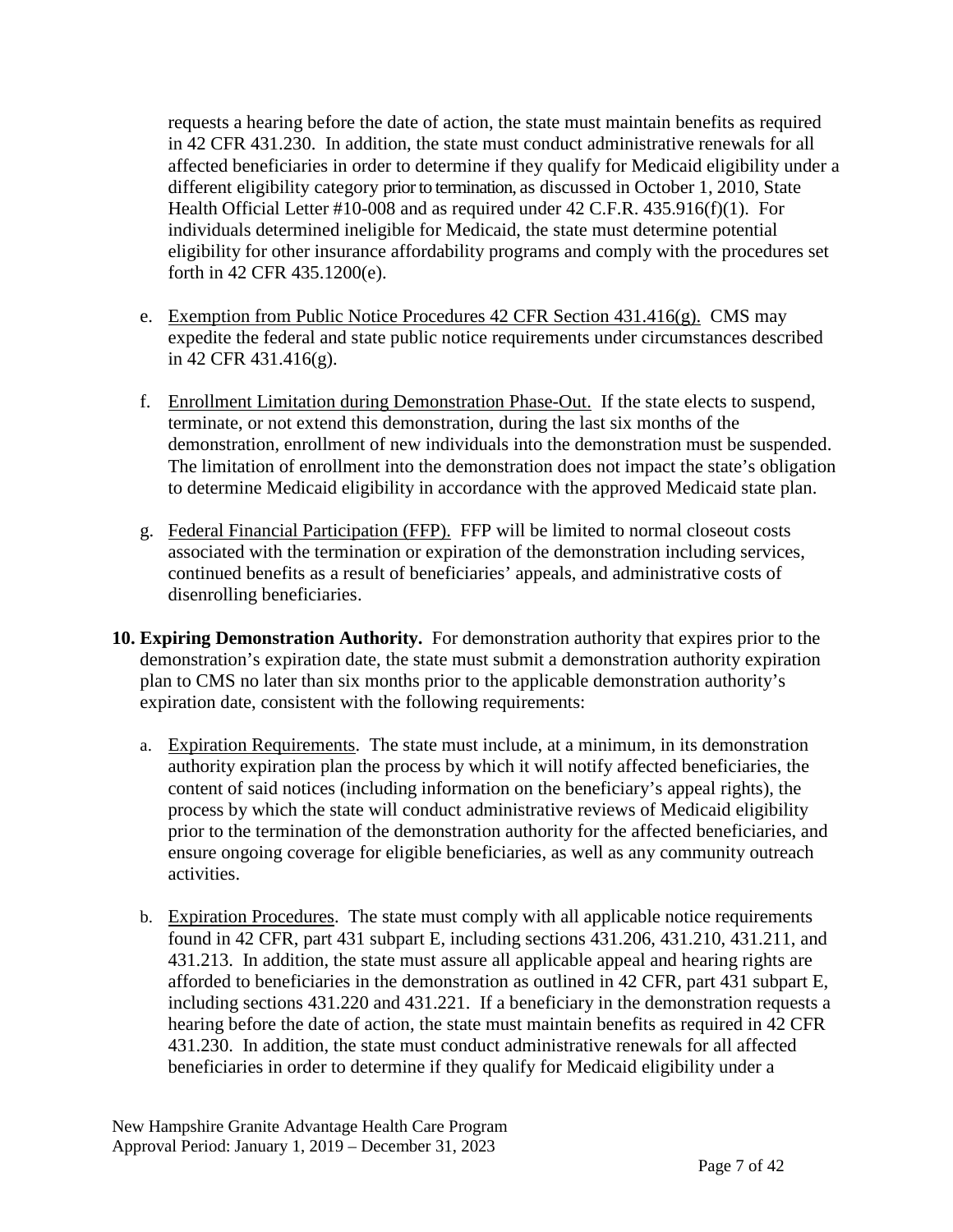different eligibility category prior to termination as discussed in October 1, 2010, State Health Official Letter #10-008 and as required under 42 CFR 435.916(f)(1). For individuals determined ineligible for Medicaid, the state must determine potential eligibility for other insurance affordability programs and comply with the procedures set forth in 42 CFR 435.1200(e).

- c. Federal Public Notice. CMS will conduct a 30-day federal public comment period consistent with the process outlined in 42 CFR 431.416 in order to solicit public input on the state's demonstration authority expiration plan. CMS will consider comments received during the 30-day period during its review of the state's demonstration authority expiration plan. The state must obtain CMS approval of the demonstration authority expiration plan prior to the implementation of the expiration activities. Implementation of expiration activities must be no sooner than fourteen (14) calendar days after CMS approval of the demonstration authority expiration plan.
- d. Federal Financial Participation (FFP). FFP will be limited to normal closeout costs associated with the expiration of the demonstration authority including services, continued benefits as a result of beneficiaries' appeals, and administrative costs of disenrolling beneficiaries.
- **11. Withdrawal of Waiver or Expenditure Authority.** CMS reserves the right to withdraw waivers and/or expenditure authorities at any time it determines that continuing the waivers or expenditure authorities would no longer be in the public interest or promote the objectives of title XIX. CMS must promptly notify the state in writing of the determination and the reasons for the withdrawal, together with the effective date, and afford the state an opportunity to request a hearing to challenge CMS' determination prior to the effective date. If a waiver or expenditure authority is withdrawn, FFP is limited to normal closeout costs associated with terminating the waiver or expenditure authority, including services, continued benefits as a result of beneficiary appeals, and administrative costs of disenrolling beneficiaries.
- **12. Adequacy of Infrastructure.** The state must ensure the availability of adequate resources for implementation and monitoring of the demonstration, including education, outreach, and enrollment; maintaining eligibility systems; compliance with cost sharing requirements; and reporting on financial and other demonstration components.
- **13. Public Notice, Tribal Consultation, and Consultation with Interested Parties.** The state must comply with the state notice procedures as required in 42 CFR 431.408 prior to submitting an application to extend the demonstration. For applications to amend the demonstration, the state must comply with the state notice procedures set forth in 59 Fed. Reg. 49249 (September 27, 1994) prior to submitting such request.

The state must also comply with tribal and Indian Health Program/Urban Indian Health Organization consultation requirements at section 1902(a)(73) of the Act, 42 CFR 431.408(b), State Medicaid Director Letter #01-024, or as contained in the state's approved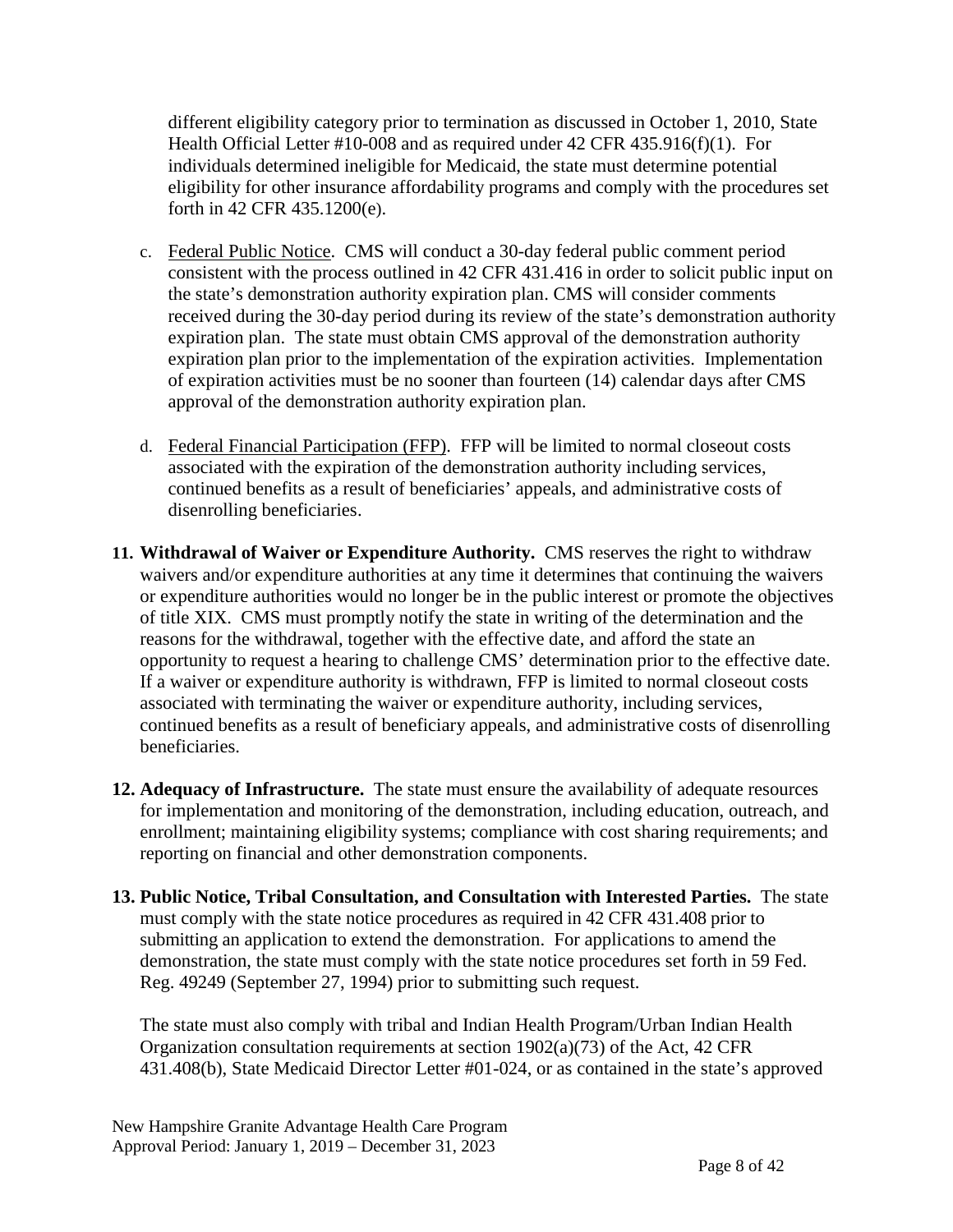Medicaid State Plan, when any program changes to the demonstration, either through amendment as set out in STC 7 or extension, are proposed by the state.

The state must also comply with the Public Notice Procedures set forth in 42 CFR 447.205 for changes in statewide methods and standards for setting payment rates.

- **14. Federal Financial Participation (FFP).** No federal matching for state expenditures under this demonstration, including for administrative and medical assistance expenditures, will be available until the effective date identified in the demonstration approval letter, or if later, as expressly stated within these STCs.
- **15. Common Rule Exemption.** The state shall ensure that the only involvement of human subjects in research activities that may be authorized and/or required by this demonstration is for projects which are conducted by or subject to the approval of CMS, and that are designed to study, evaluate, or otherwise examine the Medicaid program – including procedures for obtaining Medicaid benefits or services, possible changes in or alternatives to Medicaid programs and procedures, or possible changes in methods or levels of payment for Medicaid benefits or services. The Secretary has determined that this demonstration as represented in these approved STCs meets the requirements for exemption from the human subject research provisions of the Common Rule set forth in 45 CFR 46.101(b)(5).

### **IV. ELIGIBILITY**

**16. Populations Affected by the Demonstration.** The Granite Advantage Demonstration affects the coverage for adults aged 19 through 64 in the new adult group, eligible under the state plan consistent with section  $1902(a)(10)(A)(i)(VIII)$  of the Act and 42 CFR section 435.119. Eligibility and coverage for these individuals are subject to all applicable Medicaid laws and regulations in accordance with the Medicaid state plan, except to the extent expressly waived. Implementation of such waiver authority must be consistent with these STCs. Any Medicaid state plan amendments to this eligibility group will apply to this demonstration.

| <b>Medicaid State Plan</b><br><b>Mandatory Groups</b>        | <b>Federal Poverty Level</b>           | Funding Stream Expenditure | and Eligibility<br>Group<br>Reporting |
|--------------------------------------------------------------|----------------------------------------|----------------------------|---------------------------------------|
| <b>Adults in Section</b><br>1902(a)(10)(A)(i)(VIII)<br>Group | Adults at or below 133<br>percent FPL. | Title XIX                  | $MEG - 1$                             |

**17. Retroactive Coverage.** The state will not provide medical coverage to adults under the demonstration for any month prior to the month in which a beneficiary's Medicaid application is filed, except for a pregnant woman (including during the 60-day period beginning on the last day of the pregnancy), an infant under age 1, a child under age 19, a parent or caretaker relative, or an individual eligible in aged, blind, or disabled eligibility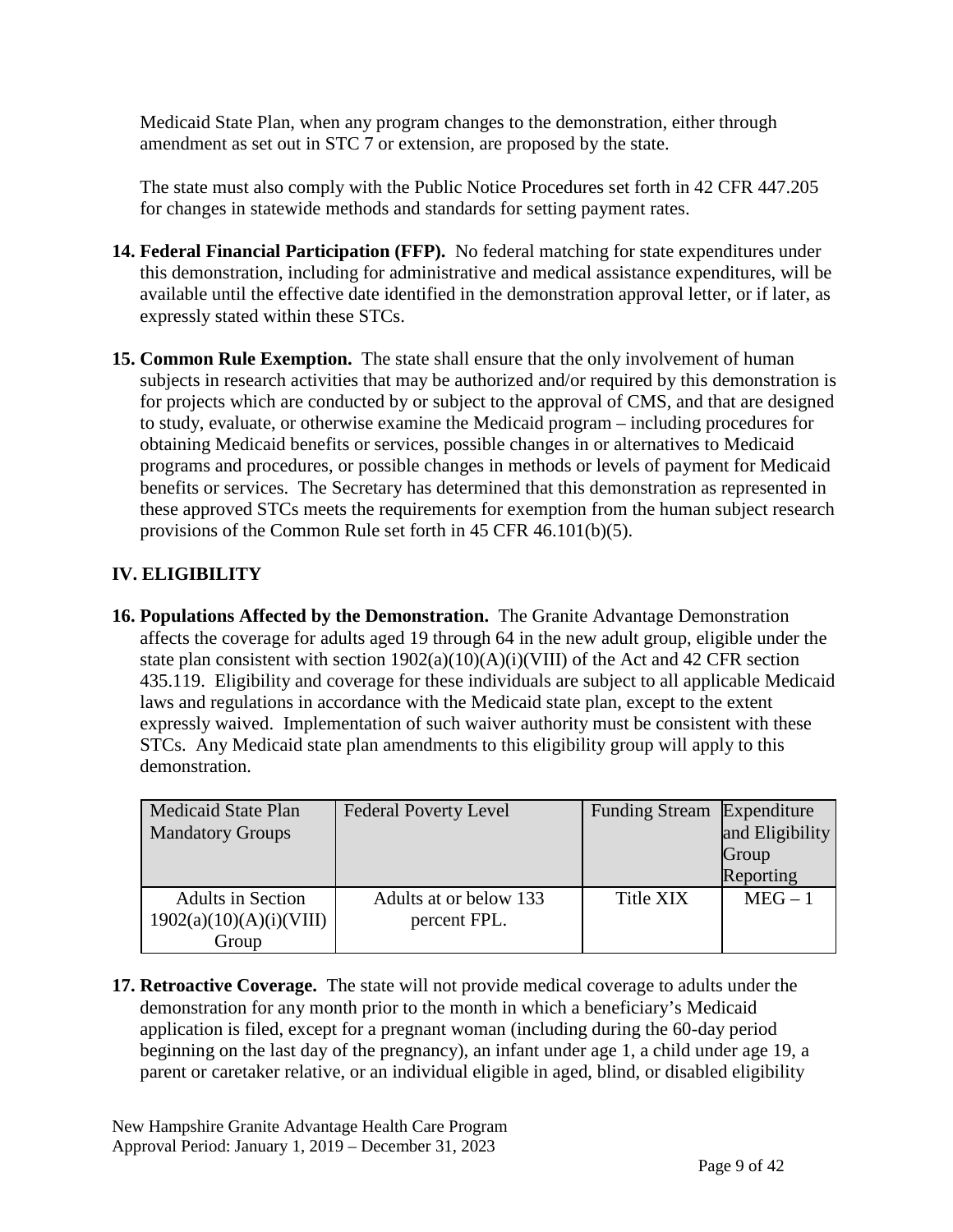groups (including those who are applying for a long-term care determination). The state assures that it will provide outreach and education about how to apply for and receive Medicaid coverage and the importance of maintaining coverage when well and receiving regular preventative services. Outreach and education will be provided to the public and to Medicaid providers, particularly those who serve vulnerable populations that may be impacted by the retroactive eligibility waiver.

#### **V. COMMUNITY ENGAGEMENT REQUIREMENTS**

- **18. Overview.** Subject to these STCs, the state will implement a community engagement requirements as a condition of eligibility for Granite Advantage beneficiaries, unless they are exempt as described in STC [19,](#page-9-0) or unless they demonstrate good cause as described in STC [22\(](#page-11-0)a). To maintain Medicaid eligibility, non-exempt members will be required to participate in specified activities that may include employment, education, or community service, as specified in these STCs. The community engagement requirements will be implemented no sooner than January 1, 2019, and the state will provide CMS with notice 30 days prior to its implementation.
- <span id="page-9-0"></span>**19. Exempt Populations.** The following Granite Advantage beneficiaries are exempt from the community engagement requirements:
	- Beneficiaries who are temporarily unable to participate due to illness or incapacity as documented by a licensed provider;
	- Beneficiaries who are participating in a state-certified drug court program;
	- Beneficiaries who are a parent or caretaker where care of a dependent is considered necessary by a licensed provider;
	- Beneficiaries who are a custodial parent or caretaker of a dependent child under 6 years of age (only applies to one parent or caretaker in case of a 2-parent household);
	- Beneficiaries who are a parent or caretaker of a dependent child of any age with a disability (only applies to one parent or caretaker in the case of a 2-parent household);
	- Beneficiaries who are pregnant or 60 days or less post-partum;
	- Beneficiaries identified as medically frail;
	- Beneficiaries with a disability as defined by the ADA, Section 504, or Section 1557, who are unable to comply with the requirements due to disability-related reasons;
	- Beneficiaries residing with an immediate family member who has a disability as defined by the ADA, Section 504, or Section 1557, who are unable to meet the requirement for reasons related to the disability of that family member;
	- Beneficiaries who experience a hospitalization or serious illness;
	- Beneficiaries residing with an immediate family member who experiences a hospitalization or serious illness;
	- Beneficiaries who are exempt from Supplemental Nutrition Assistance Program (SNAP) and/or Temporary Assistance for Needy Families (TANF) employment requirements; or
	- Beneficiaries who are enrolled in New Hampshire's voluntary Health Insurance Premium Program (HIPP).

Beneficiaries meeting one or more of the above listed exemptions will not be required to

New Hampshire Granite Advantage Health Care Program Approval Period: January 1, 2019 – December 31, 2023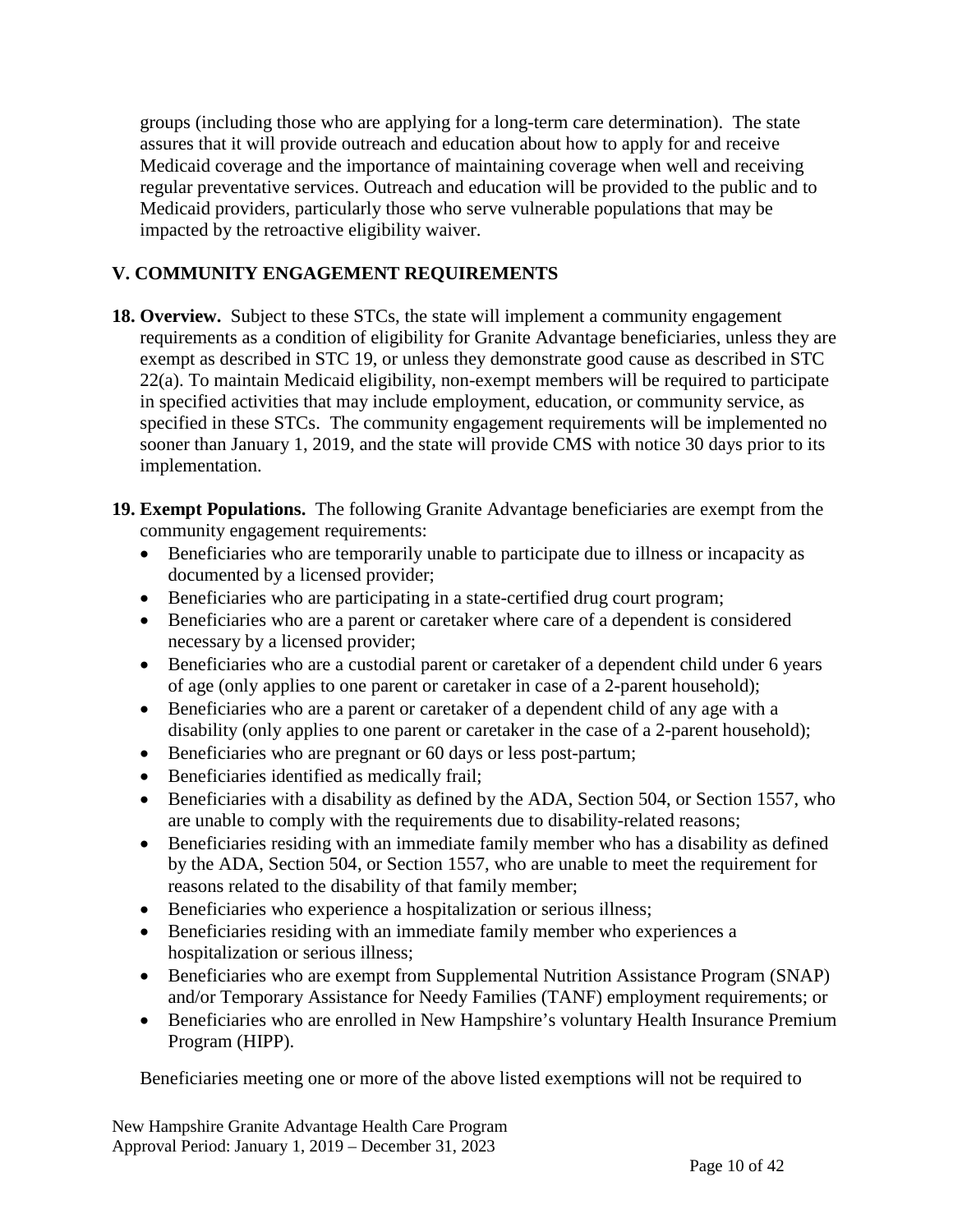complete community engagement qualifying activities to maintain eligibility.

- **20. Qualifying Activities**. Beneficiaries without an exemption must document their participation in any one or a combination of qualifying activities by attesting to compliance with the community engagement requirements and reporting applicable changes in circumstances in accordance with 42 CFR 435.916(c). Granite Advantage beneficiaries may satisfy their community engagement requirements through a variety of activities, including but not limited to:
	- Unsubsidized employment (including by nonprofit organizations);
	- Subsidized private or public sector employment (including by nonprofit organizations);
	- Job skills training related to employment (including on-the-job training);
	- Enrollment at an accredited college or university (including a community college) that is counted on a credit hour basis;
	- Job search and readiness assistance, including but not limited to job training or job search activities that are required in order to receive unemployment benefits; and other job training related services, such as job training workshops and time spent with employment counselors, offered by the State of New Hampshire Employment Security Agency;
	- Vocational educational training not to exceed 12 months;
	- Education directly related to employment, in the case of a recipient who has not received a high school diploma or certificate of high school equivalency;
	- Attendance at a secondary school or in a course of study leading to a certificate of high school equivalency, in the case of a recipient who has not received a high school diploma or certificate of high school equivalency;
	- Participation in substance use disorder treatment;
	- Community service and public service;
	- Caregiving services for a non-dependent relative or other person with a disabling health, mental health, or developmental condition; or
	- Participation in and compliance with Supplemental Nutrition Assistance Program (SNAP) and/or Temporary Assistance for Needy Families (TANF) employment requirements.
- **21. Hour Requirements.** Beneficiaries without an exemption must participate for at least 100 hours per calendar month in one or more qualifying activities. Beneficiaries will be required to do one of the following on a monthly basis: (1) verify information regarding the beneficiary's compliance with or exemption from the community engagement requirements that the state has obtained from available data sources (see STC  $24(c)$ ); or (2) in cases where the state is unable to obtain compliance or exemption information from available data sources, self-attest to their compliance with or their qualification for an exemption from the community engagement requirements. Beneficiaries will be able to verify or document their compliance or exemption status using the options described in 42 CFR 435.907(a) for the submission of an application. Beneficiaries may also be required to provide appropriate supporting documentation when requested by the state, consistent with 42 CFR 435.952.
	- a. **Reasonable modifications for people with disabilities.** The state must provide reasonable modifications related to meeting community engagement requirements for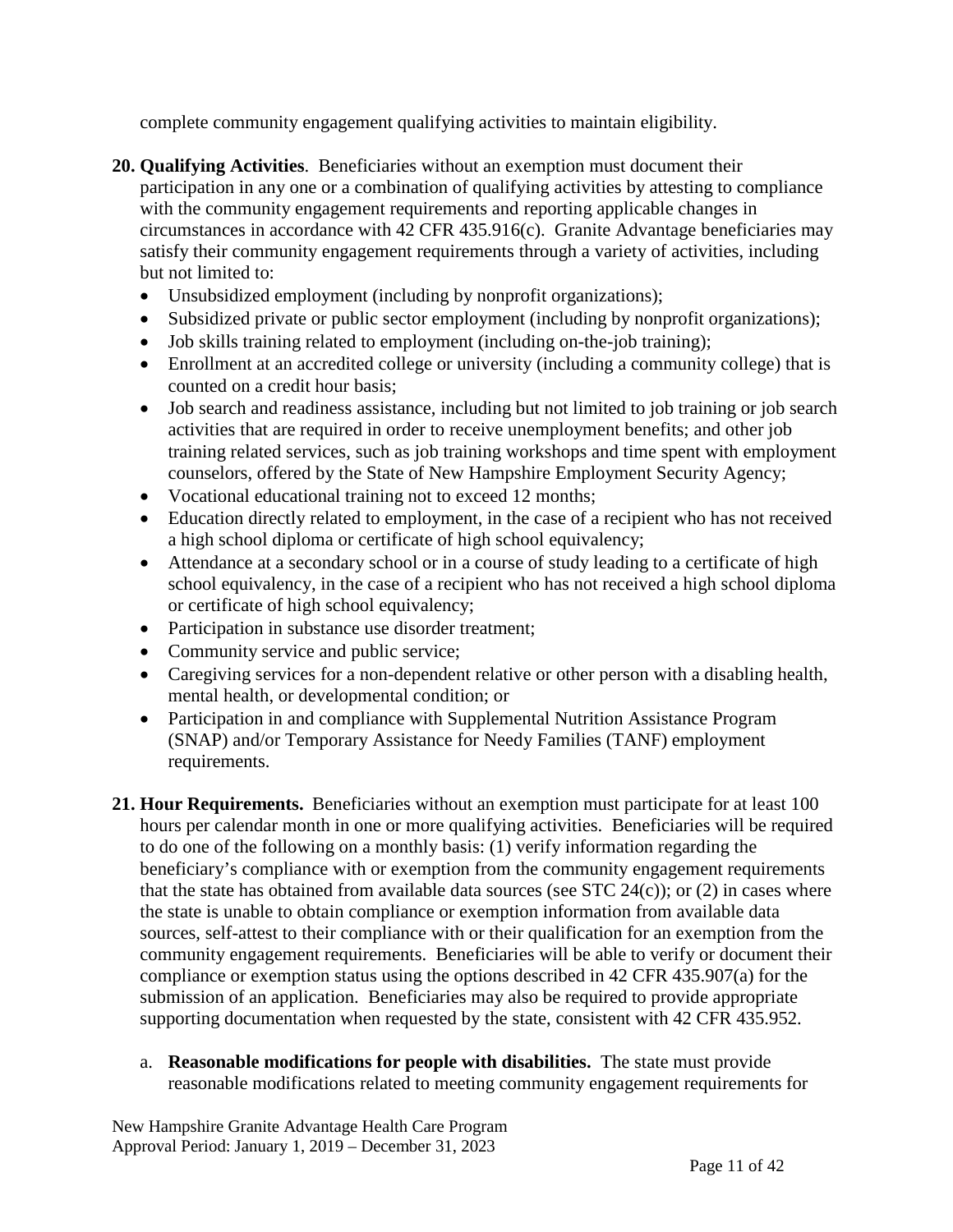beneficiaries with disabilities protected by the ADA, Section 504, or Section 1557, when necessary, to enable them to have an equal opportunity to participate in, and benefit from, the program. The state must also provide reasonable modifications for program protections and procedures, including but not limited to: assistance with demonstrating eligibility for an exemption from community engagement requirements on the basis of disability; assistance with demonstrating good cause; appealing suspensions and disenrollments; documenting and reporting community engagement activities and other documentation requirements; understanding notices and program rules related to community engagement requirements; navigating ADA compliant web sites as required by 42 CFR 435.1200(f); and other types of reasonable modifications. The reasonable modifications must include exemptions from participation where an individual is unable to participate for disability-related reasons, modification in the number of hours of participation required where an individual is unable to participate for the required number of hours, and provision of support services necessary to participate, where participation is possible with supports. In addition, the state must evaluate individuals' ability to participate and the types of reasonable modifications and supports needed.

- b. **Extra Hours.** Beneficiaries will not be permitted to carry extra hours of participation accrued in one month forward to the next month to satisfy community engagement requirements for the later month.
- <span id="page-11-0"></span>**22. Non-Compliance.** Eligibility will be suspended, effective under the time frame described in this STC 22(b), for beneficiaries who fail to meet required community engagement hours or qualify for an exemption, unless the beneficiary demonstrates that they have good cause for failing to meet the requirement, or appeals the suspension, prior to its effective date.
	- a. **Good Cause.** The state will not suspend eligibility, if beneficiaries who failed to meet the required community engagement hours demonstrate good cause for the failure based on a circumstance that occurred in the month in which the beneficiary failed to meet their required community engagement hours. Good cause includes, but is not limited to, at a minimum, the following verified circumstances:
		- i) The beneficiary has a disability protected by the ADA, section 504, or section 1557, and was unable to meet the requirement for reasons related to that disability, but was not exempted from community engagement requirements;
		- ii) The beneficiary resides with an immediate family member who has a disability protected by the ADA, section 504, or section 1557, and was unable to meet the requirement for reasons related to the disability of that family member, but was not exempted from community engagement requirements;
		- iii) The beneficiary experiences a hospitalization or serious illness, but was not exempted from community engagement requirements;
		- iv) The beneficiary resides with an immediate family member who experienced a hospitalization or serious illness, but the beneficiary was not exempted from community engagement requirements;
		- v) The beneficiary experiences the birth, or death, of a family member residing with the beneficiary;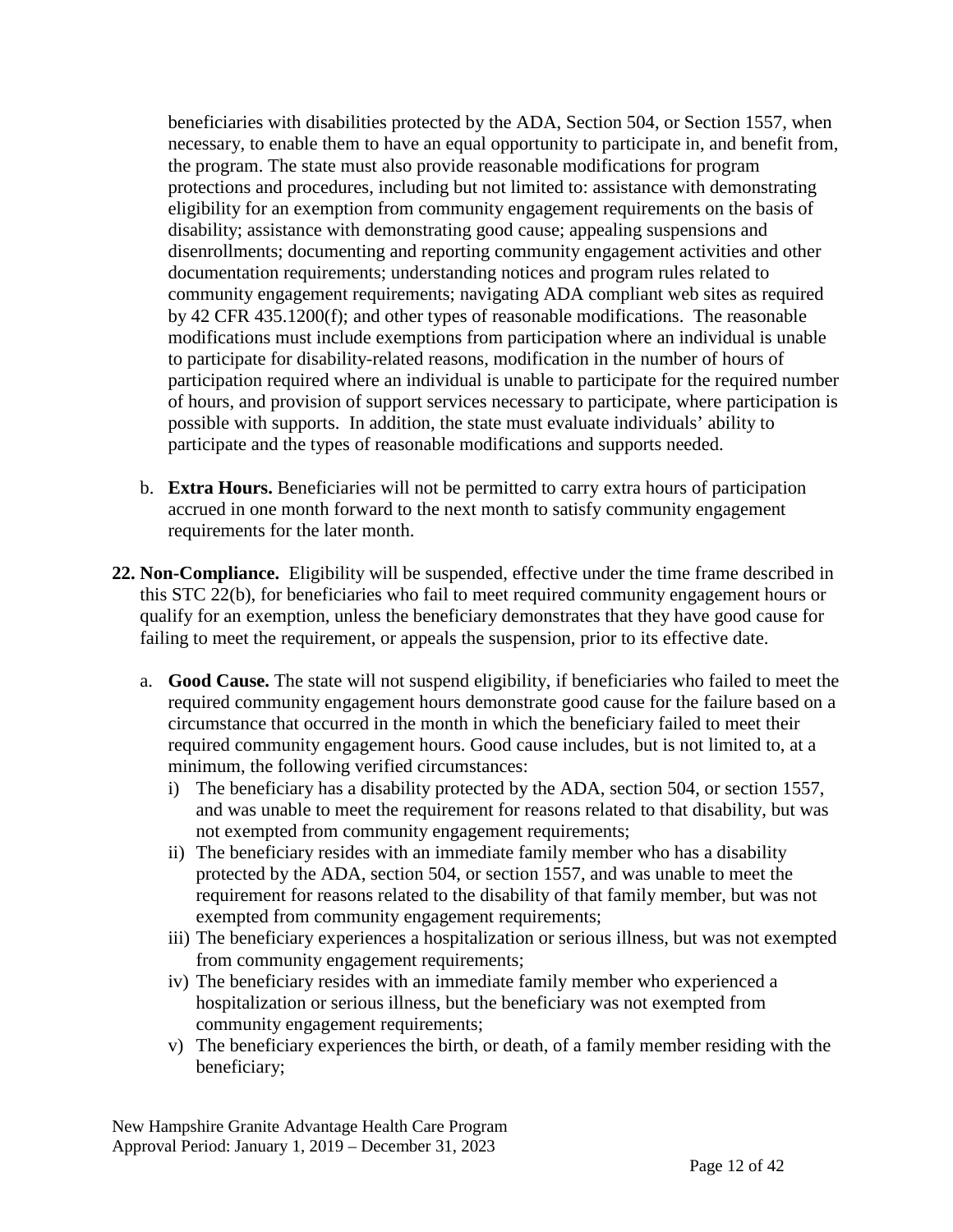- vi) The beneficiary experiences severe inclement weather (including natural disaster) and therefore was unable to meet the requirement;
- vii)The beneficiary has a family emergency or other life-changing event (e.g., divorce or domestic violence);
- viii) The beneficiary is a custodial parent or caretaker of a child 6 to 12 years of age who, as determined by the Commissioner of New Hampshire Department of Health and Human Services on a monthly basis, is unable to secure necessary child care to enable the beneficiary to participate in qualifying activities for the required number of hours because of inability to pay (including with the help of any available child care subsidies) or inability to locate a suitable child care provider due to provider capacity, distance, or another factor; or
- ix) Other circumstances constituting good cause, as determined by the state.
- b. **Opportunity to Cure and Suspension Effective Date.** If a beneficiary fails to comply with community engagement requirements for a month, the state will send a written notice no later than the tenth day of the next month informing the beneficiary that his or her eligibility will be suspended effective the first day of the month after the month in which the notice is sent, unless, before the suspension would take effect, the beneficiary:
	- i. Demonstrates good cause for the failure;
	- ii. Demonstrates that he or she qualifies for an exemption; or
	- iii. Satisfies community engagement requirements by making up the deficient hours for the month that resulted in noncompliance.

For example: if an individual was deficient 50 hours in January and thereby failed to comply with the community engagement requirements, the state would send a notice no later than February 10 documenting the noncompliance in January. This notice would explain the opportunity to cure process to the beneficiary (see  $STC 22(c)$ ) and would identify the suspension effective date as March 1, if the beneficiary does not cure the noncompliance for January by demonstrating good cause for the noncompliance or that the beneficiary qualifies for an exemption, or by completing the deficient hours, during the month of February. The written notice sent in February must comply with all applicable notice requirements found in 42 CFR, part 431 subpart E, including sections 431.206, 431.210, 431.211, and 431.213.

Continuing the above example, the beneficiary can cure their January noncompliance by making up the deficient 50 hours during the month of February. Only 50 hours are required to cure noncompliance in January, but the beneficiary must complete 100 hours to be compliant for February under the normally applicable requirements. If the beneficiary successfully cures the January noncompliance by completing 100 hours in February, 50 of these 100 hours will be counted to cure the deficient hours for January as well, and the beneficiary's eligibility will not be suspended effective March 1. If the beneficiary only completes 50 hours in February, these hours will be counted first to cure the January deficiency. The beneficiary's eligibility would not be suspended effective March 1 because the January deficiency would have been cured; however, the beneficiary would be noncompliant for failing to complete 100 hours, and would incur a deficiency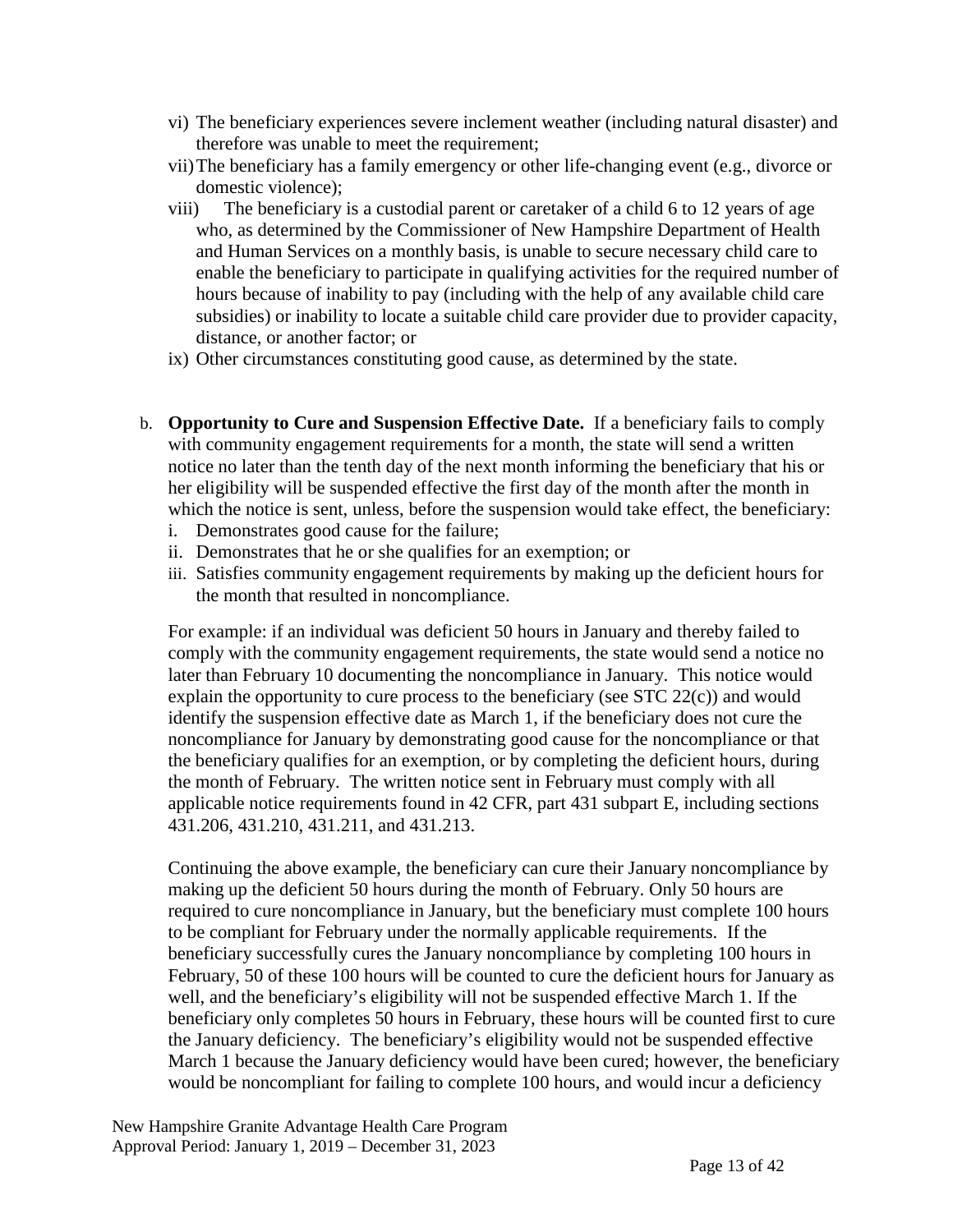of 50 hours for February. In this case, the beneficiary would be sent a notice no later than March 10 identifying the February deficiency and explaining the opportunity to cure so that coverage will not be suspended effective April 1. Note, as provided in STC 22(c), the repeated consecutive use of the opportunity to cure to make up deficient hours for an entire one-year eligibility period is prohibited.

#### c. **Limitation on the Opportunity to Cure.**

- i. Beginning May 1, 2020, the repeated consecutive use of the opportunity to cure to satisfy community engagement requirements by making up deficient hours for a month during the following month, for an entire one-year eligibility period, is prohibited.
- ii. Beginning May 1, 2020, a beneficiary who engages in the repeated consecutive use of the opportunity to cure for an entire one-year eligibility period will be suspended at redetermination.
- iii. A beneficiary whose eligibility is suspended pursuant to this STC 22(e) may reactivate eligibility pursuant to STC 22(d).
- d. **Reactivating Eligibility after Suspension**. The suspension will remain in effect until the beneficiary reactivates eligibility by (1) satisfying the deficiency in community engagement hours for the month that resulted in non-compliance, or in the case of a beneficiary whose coverage is suspended pursuant to STC 22(b), completing at least 100 hours of qualifying community engagement activities, within a single calendar month; (2) meeting the qualifications for an exemption listed at STC 19; (3) demonstrating good cause for the earlier non-compliance as described in subsection (a) (does not apply in the case of a beneficiary whose coverage is suspended pursuant to STC 22(c)); or (4) becoming eligible for Medicaid under an eligibility category that is not subject to the community engagement requirement. Beneficiaries can reactivate eligibility prior to their redetermination date without having to complete a new application, provided that at least one of the above-listed criteria for reactivation is met. Eligibility will be reactivated effective the same day that the state receives information that a beneficiary's has met at least one of the above-listed criteria for reactivation.
- e. **Redetermination.** The state will send beneficiaries whose eligibility has been suspended due to failure to meet the community engagement requirements a notice informing them of their upcoming redetermination period and of the consequences of failing to come into compliance with the community engagement requirements during their redetermination period. During redetermination, the state will terminate eligibility for beneficiaries who are not in compliance with the community engagement requirements. Beneficiaries whose eligibility is terminated at redetermination for failure to meet the community engagement requirements can reapply at any time for Medicaid. When a person whose enrollment was terminated at redetermination reapplies, his or her prior noncompliance with the community engagement requirements will not be factored into the state's new eligibility determination.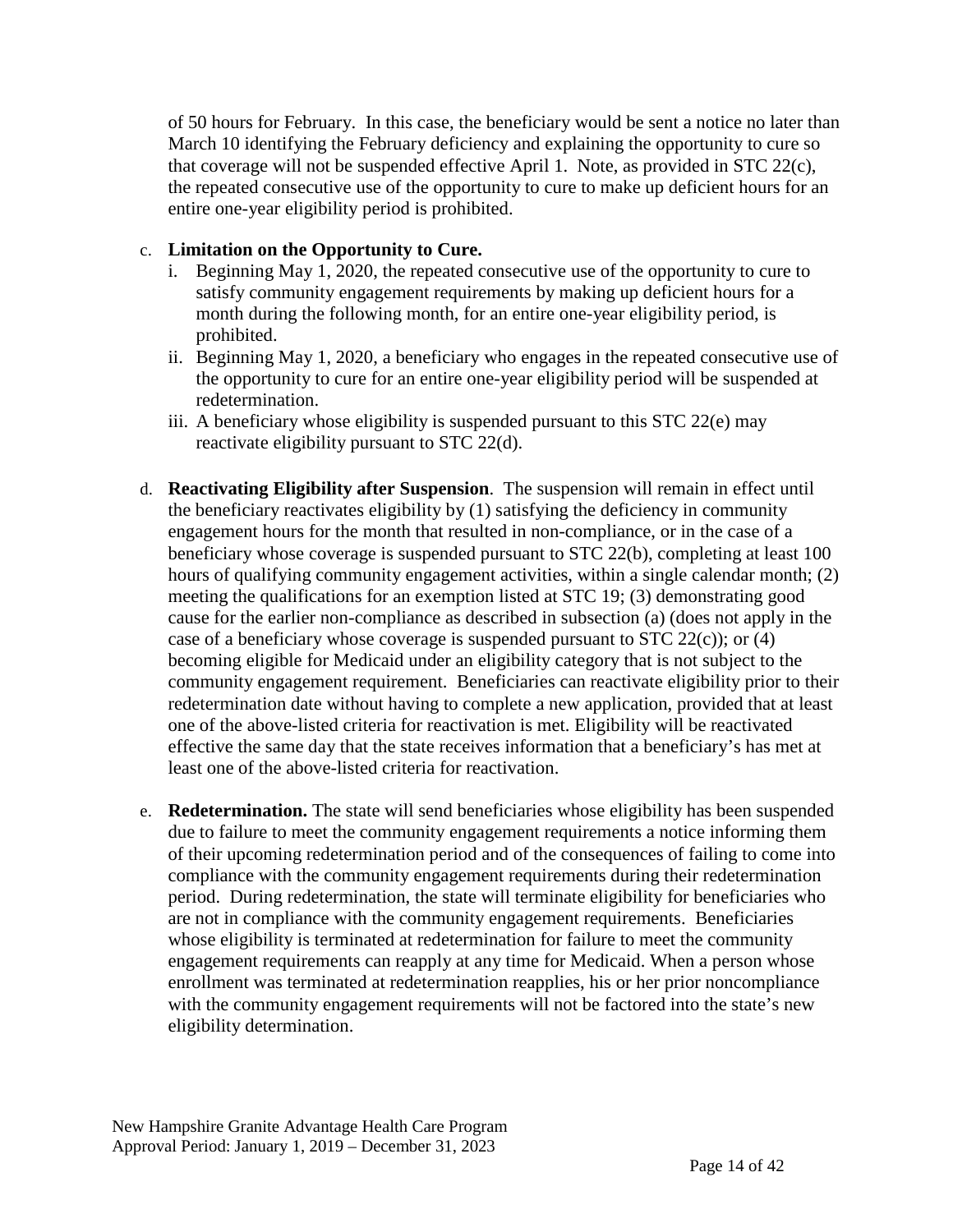- **23. Notice Period.** All currently enrolled beneficiaries will have 75 calendar days after the start date of the community engagement requirements (no earlier than January 1, 2019) before they must begin to meet the community engagement hours requirement or qualify for an exemption. The state must send a written notice explaining the community engagement requirements, including relevant content as described in Section V of these STCs, to currently enrolled beneficiaries no later than 10 calendar days after the start date of the community engagement requirements. Beneficiaries who are determined eligible after the start date of the community engagement requirements will also have 75 calendar days beginning with the date of their eligibility determination before they must begin to meet the community engagement requirements or qualify for an exemption. The state must send a written notice explaining the community engagement requirements, including relevant content as described in Section V of these STCs to beneficiaries who are determined eligible after the start date of the community engagement requirements within 10 calendar days of the beneficiary's eligibility determination date, and such notice may be included with, or as part of, the beneficiary's eligibility determination notice. Beneficiaries who reapply after their eligibility was terminated at redetermination for failure to meet community engagement requirements will also have 75 calendar days beginning with the date of their eligibility determination before they must begin to meet the community engagement requirements or qualify for an exemption, provided that they have been disenrolled for at least six (6) months. Beneficiaries must begin to meet the community engagement hours requirement or qualify for an exemption beginning with the first full month following any applicable 75-day notice period or, in the case of a beneficiary whose eligibility was terminated at redetermination for failure to meet the community engagement requirements but who has been disenrolled for less than six (6) months, beginning with the first full month following re-enrollment. The state will comply with all applicable notice requirements found in 42 CFR, part 431 subpart E, including sections 431.206, 431.210, 431.211, and 431.213.
- **24. State Assurances.** Prior to implementation of the community engagement requirements as a condition of eligibility, the state shall:
	- a. Maintain system capabilities to operationalize the suspension and/or termination of eligibility and the lifting of suspensions of eligibility once community engagement requirements are met.
	- b. Maintain mechanisms to stop payments to a managed care organization (MCO) when a beneficiary's eligibility is suspended for failure to comply with the community engagement requirements, and to trigger payment once the suspension is lifted.
	- c. Ensure that there are processes and procedures in place to seek data regarding beneficiary participation in qualifying community engagement activities and data that indicate that the beneficiary may qualify for an exemption from the community engagement requirement from other sources, including but not limited to, SNAP and TANF, and ensure that the state uses available systems and data sources to verify that beneficiaries are meeting the community engagement requirements or are exempt from the requirement. In cases where the state cannot locate data through available systems and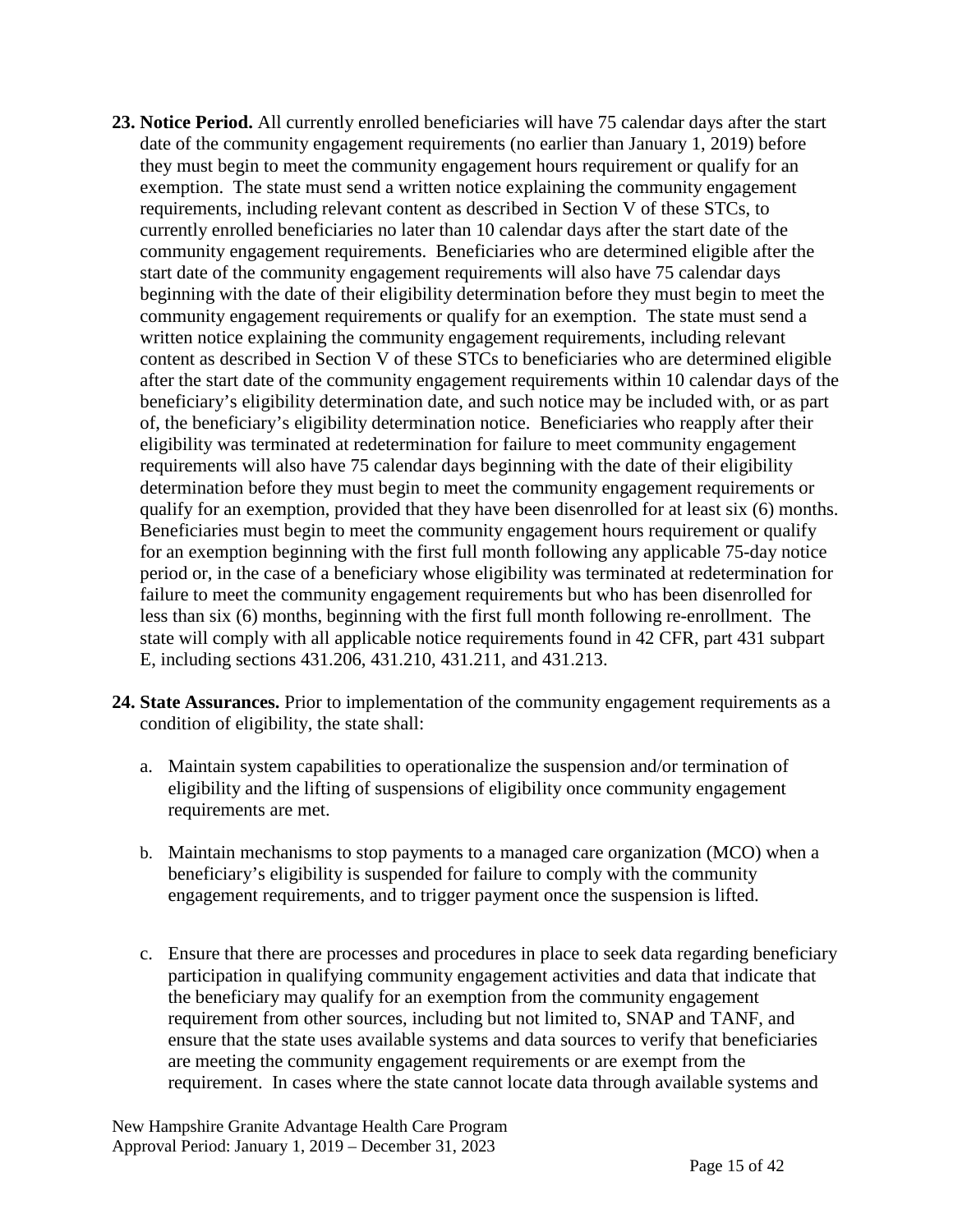data sources, the state shall ensure that beneficiaries can attest to compliance with, or qualification for an exemption from, the community engagement requirements in STC 20 in a manner consistent with 42 CFR 435.945.

- d. To the extent that participation in community engagement activities is required by SNAP or TANF, beneficiaries who participate in SNAP and/or TANF and Granite Advantage will have the option of reporting community engagement activities through any of these programs in which the beneficiary is participating. If a beneficiary reports activities through SNAP or TANF, New Hampshire will transfer relevant information from the individual's file to Granite Advantage to satisfy reporting for each applicable program. In accordance with all applicable federal and state reporting requirement for the applicable programs, beneficiaries enrolled in and compliant with, or exempt from, a SNAP or TANF work requirement will be considered to be complying with the Granite Advantage community engagement requirement without further need to report.
- e. Ensure that there are timely and adequate beneficiary notices provided in writing, including but not limited to:
	- i. When community engagement requirements will commence for that specific beneficiary;
	- ii. Whether the beneficiary has already been determined to be exempt from the community engagement requirements, how the beneficiary may apply for and document that he or she meets the requirements for an exemption, and under what conditions an approved the exemption would end;
- iii. The specific number of community engagement hours per month that a beneficiary is required to complete to meet the requirement, and when and how the beneficiary must report participation or qualification for an exemption or demonstrate good cause;
- iv. A list of the specific activities that may be used to satisfy the community engagement requirements and a list of the specific activities that beneficiaries can engage in to cure an impending suspension or termination of eligibility, as described in STC 20;
- v. Information about resources that help connect beneficiaries to opportunities for activities that would meet the community engagement requirements, and information about the community supports that are available to assist beneficiaries in meeting the community engagement requirements;
- vi. Information about how community engagement hours will be counted and documented;
- vii. What circumstances give rise to suspension or disenrollment under this demonstration, including failure to comply with the community engagement requirements; what suspension or disenrollment would mean for the beneficiary,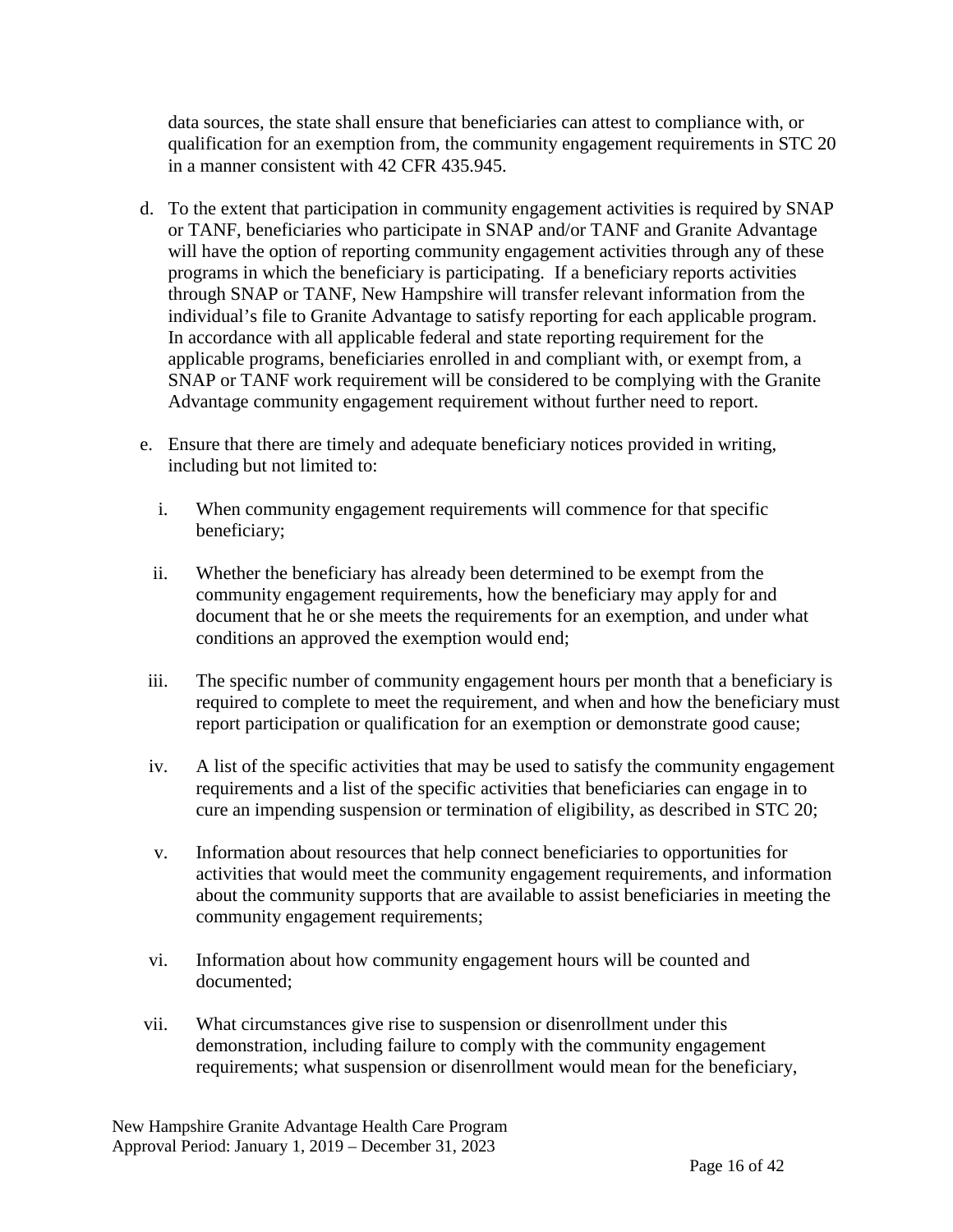including how it could affect redetermination; how to avoid suspension or disenrollment, including how to demonstrate good cause for failure to meet the requirement and what kinds of circumstances might give rise to good cause; how to request an exemption; and how to request an eligibility review if the beneficiary believes he or she may qualify for Medicaid in another eligibility group that is not subject to the community engagement requirements;

- viii. If a beneficiary is not in compliance for a particular month, that the beneficiary is out of compliance, and how the beneficiary can resume compliance in the month immediately following the month of non-compliance and cure the non-compliance for the applicable month to avoid a suspension of coverage. Such content must include an explanation of the limitation on repeated consecutive use of the opportunity-tocure period to make up deficient hours for an entire one-year eligibility period, as provided under STC 22(c);
- ix. If a beneficiary has eligibility terminated or the beneficiary is disenrolled or has coverage suspended due to failure to meet the community engagement requirements, how to appeal, how to have suspension lifted (if applicable), including the number of community engagement hours that must be performed by the specific beneficiary within a calendar month (if the beneficiary's coverage has been suspended and he or she is not seeking a good cause exception or an exemption), and how to access primary and preventive care while coverage is suspended or terminated;
- x. If a beneficiary has sought to demonstrate good cause, whether good cause has been approved or denied, with an explanation of the basis for the decision, applicable appeal rights, and how to appeal a denial.
- xi. Any differences in the program requirement that individuals will need to meet in the event they transition off of SNAP or TANF but remain subject to the community engagement requirements of this demonstration.
- f. Ensure that specific activities that may be used to satisfy community engagement requirements and specific activities that would allow beneficiaries to cure an impending eligibility suspension (as described in STC 20) are available during a range of times and through a variety of means (e.g. online, in person) at no cost to the beneficiary.
- g. Conduct active outreach and education beyond standard noticing for Granite Advantage beneficiaries for successful compliance with community engagement requirement as beneficiaries move toward self-sufficiency and economic security.
- h. Maintain an annual redetermination process, including systems to complete ex parte redeterminations and use of notices that contain prepopulated information known to the state, consistent with all applicable Medicaid requirements.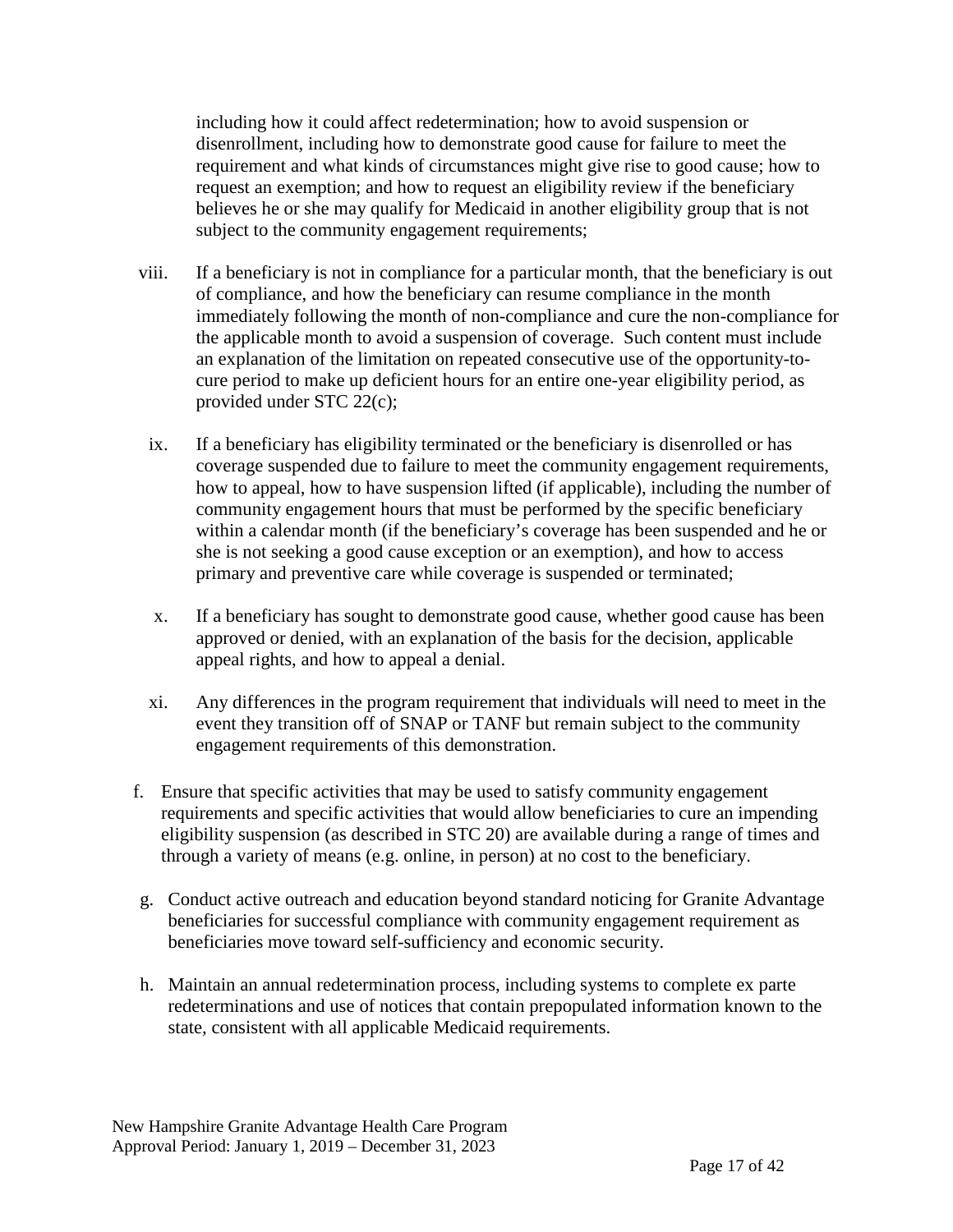- i. Ensure the state will assess areas within the state that experience high rates of unemployment, areas with limited economies and/or educational opportunities, and areas with lack of public transportation to determine whether there should be further exemptions from the community engagement requirements and/or additional mitigation strategies, so that the community engagement requirements will not be impossible or unreasonably burdensome for beneficiaries to meet.
- j. Ensure that the state will monitor the application of exemptions to ensure that there is not an impermissibly discriminatory impact.
- k. Develop and maintain an ongoing partnership with the New Hampshire Department of Employment Security to assist Granite Advantage beneficiaries with complying with community engagement requirements and moving toward self-sufficiency.
- l. Provide full appeal rights, as required under 42 CFR part 431 subpart E, prior to suspension and/or disenrollment and observe all requirements for due process for beneficiaries whose eligibility would be suspended or terminated for failing to meet the community engagement requirements, including allowing beneficiaries the opportunity to raise additional issues in a hearing, in addition to whether the beneficiary should be subject to suspension or termination or provide additional documentation through the appeals process.
- m. Maintain timely processing of applications to avoid further delays in accessing benefits once the disenrollment period is over.
- n. Assure that suspension, disenrollment, or termination of eligibility will only occur after an individual has been screened and determined ineligible for all other bases of Medicaid eligibility and reviewed for eligibility for insurance affordability programs in accordance with 42 CFR 435.916(f).
- o. Establish beneficiary protections, including assuring that Granite Advantage beneficiaries do not have to duplicate requirements to maintain access to all public assistance programs that require community engagement and/or employment.
- p. With the assistance of other state agencies including the New Hampshire Department of Employment Security and other public and private partners, DHHS will make good faith efforts to screen, identify, and connect Granite Advantage beneficiaries to existing community supports that are available to assist beneficiaries in meeting community engagement requirement, including available non-Medicaid assistance with transportation, child care, language access services and other supports; and make good faith efforts to connect beneficiaries with disabilities protected under the ADA, section 504 of the Rehabilitation Act, or section 1557 of the Patient Protection and Affordable Care Act with services and supports necessary to enable them to meet community engagement requirements, including any applicable reporting requirements.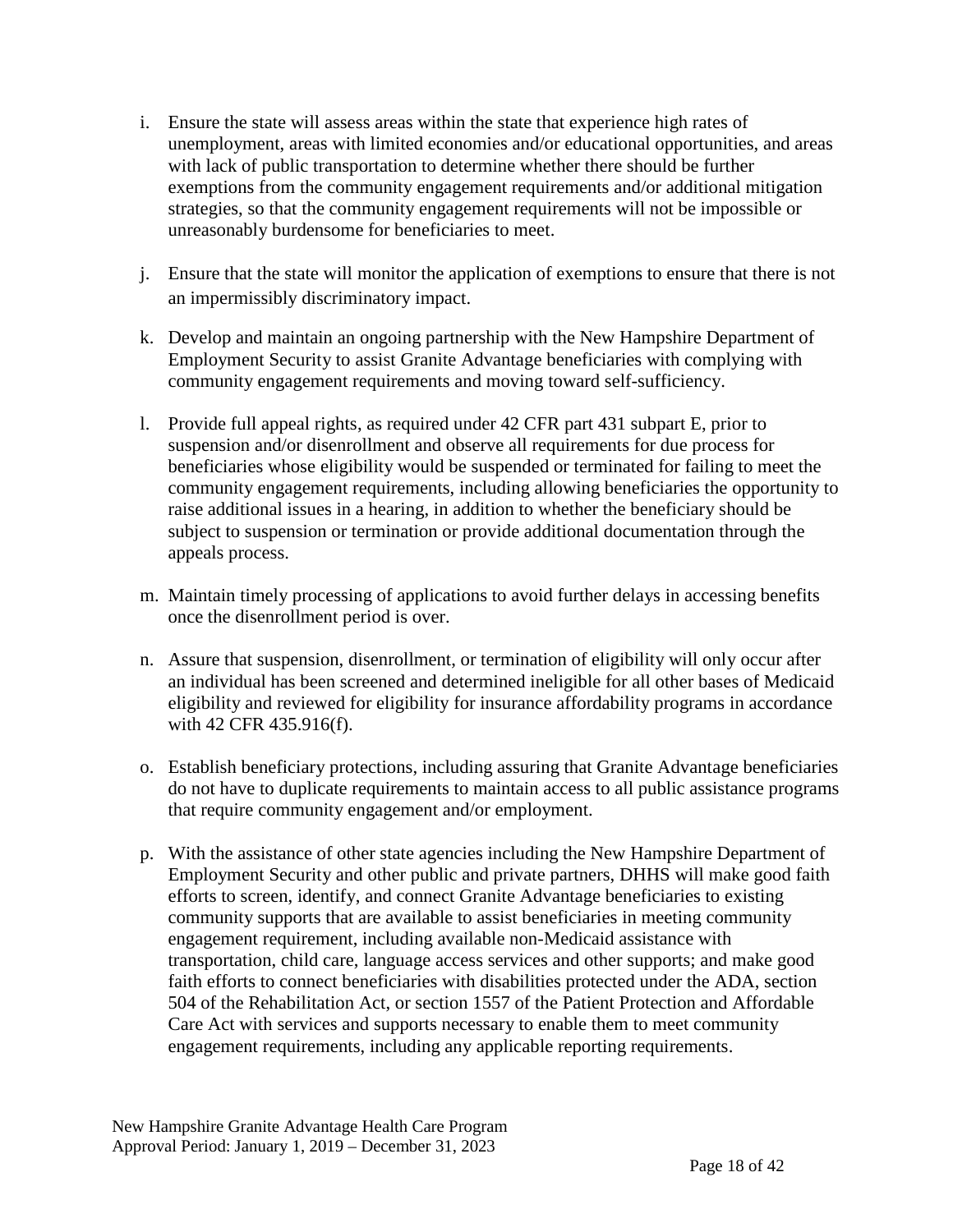- q. Comply with protections for beneficiaries with disabilities under ADA, Section 504, or Section 1557.
- r. Assess whether people with disabilities have limited job or other opportunities for reasons related to their disabilities, and if such barriers exist for people with disabilities, address these barriers.
- s. Provide beneficiaries with written notice of the rights of people with disabilities to receive reasonable modifications related to meeting community engagement requirements.
- t. Maintain a system for providing reasonable modifications related to meeting the community engagement requirement to beneficiaries with disabilities protected by the ADA, section 504 of the Rehabilitation Act, or section 1557 of the Patient Protection and Affordable Care Act.
- u. Provide each beneficiary who has been disenrolled from Granite Advantage or whose coverage has been suspended with information on how to access primary care and preventative care services at low or no cost to the individual. This material will include information about free health clinics and community health centers including clinics that provide behavioral health and substance use disorder services. New Hampshire shall also maintain such information on its public-facing website and employ other broad outreach activities that are specifically targeted to beneficiaries whose eligibility has been suspended or terminated.
- v. Submit an Implementation Plan that adheres to the provisions of STC 28 no later than 90 calendar days after approval of the demonstration. CMS will work with the state if we determine changes are necessary to the state's submission, or if issues are identified as part of the review. Once approved, the Implementation Plan will be incorporated into the STCs as Attachment D. The state will provide status updates on the implementation of the Implementation Plan in the quarterly reports. Should the state wish to make changes to the Community Engagement Implementation Plan, the state must submit a revised plan to CMS for review and approval.

#### **VI. GENERAL REPORTING REQUIREMENTS**

**25. Deferral for Failure to Submit Timely Demonstration Deliverables.** CMS may issue deferrals in accordance with 42 CFR part 430 subpart C, in the amount of \$5,000,000 per deliverable (federal share) when items required by these STCs (e.g., required data elements, analyses, reports, design documents, presentations, and other items specified in these STCs) (hereafter singularly or collectively referred to as "deliverable(s)") are not submitted timely to CMS or are found to not be consistent with the requirements approved by CMS. A deferral shall not exceed the expected value of the federal share of expenditures for the approved demonstration period. The state does not relinquish its rights provided under 42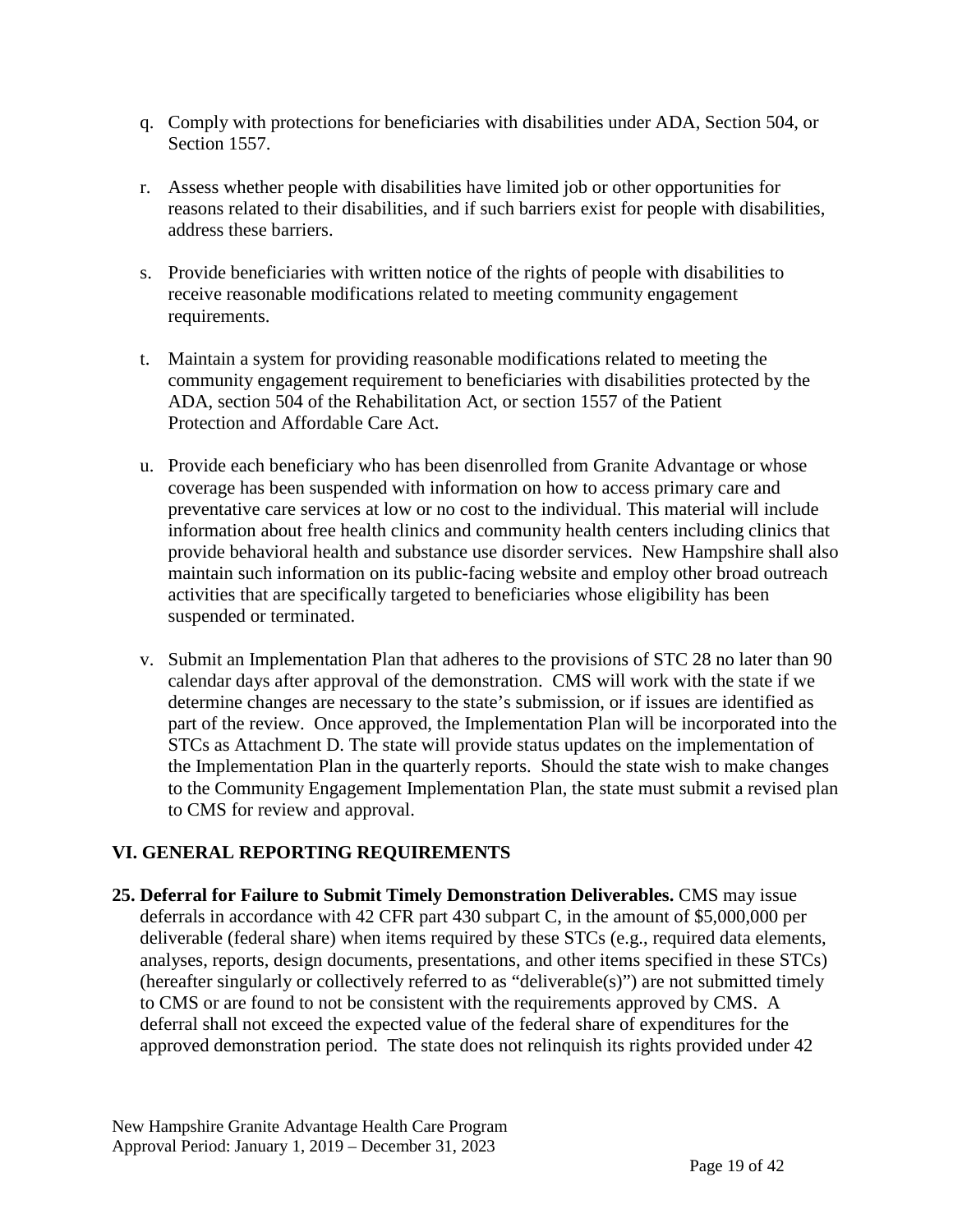CFR part 430 subpart C to challenge any CMS finding that the state materially failed to comply with the terms of this agreement.

The following process will be used: 1) Thirty (30) days after the deliverable was due if the state has not submitted a written request to CMS for approval of an extension as described in subsection (b) below; or 2) Thirty days after CMS has notified the state in writing that the deliverable was not accepted because it was inconsistent with the requirements of this agreement with respect to the required contents of the deliverable:

- a. CMS will issue a written notification to the state providing advance notification of a pending deferral for late or non-compliant submission of required deliverable(s).
- b. For each deliverable, the state may submit to CMS a written request for an extension to submit the required deliverable that includes a supporting rationale for the cause(s) of the delay and the state's anticipated date of submission. Should CMS agree to the state's request, a corresponding extension of the deferral process will be provided. CMS may agree to accept a corrective action plan submitted by the state as an interim step before applying the deferral, if the state proposes a corrective action plan in the state's written extension request.
- c. If CMS agrees to an interim corrective action plan in accordance with subsection (b), and the state fails to comply with the corrective action plan or, despite the corrective action plan, still fails to submit the overdue deliverable(s) with all required contents in satisfaction of the terms of this agreement, CMS may proceed with the issuance of a deferral against the next Quarterly Statement of Expenditures reported in Medicaid Budget and Expenditure System/State Children's Health Insurance Program Budget and Expenditure System (MBES/CBES) following a written deferral notification to the state.
- d. If the CMS deferral process has been initiated for state non-compliance with the terms of this agreement with respect to required deliverable(s), and the state submits the overdue deliverable(s), and such deliverable(s) are accepted by CMS as meeting the requirements specified in these STCs, the deferral(s) will be released.

As the purpose of a section 1115 demonstration is to test new methods of operation or service delivery, a state's failure to submit all required reports, evaluations, and other deliverables will be considered by CMS in reviewing any application for an extension, amendment, or for a new demonstration.

- **26. Submission of Post-Approval Deliverables.** The state must submit all deliverables as stipulated by CMS and within the timeframes outlined within these STCs.
- **27. Compliance with Federal Systems Updates.** As federal systems continue to evolve and incorporate additional 1115 demonstration reporting and analytics functions, the state will work with CMS to: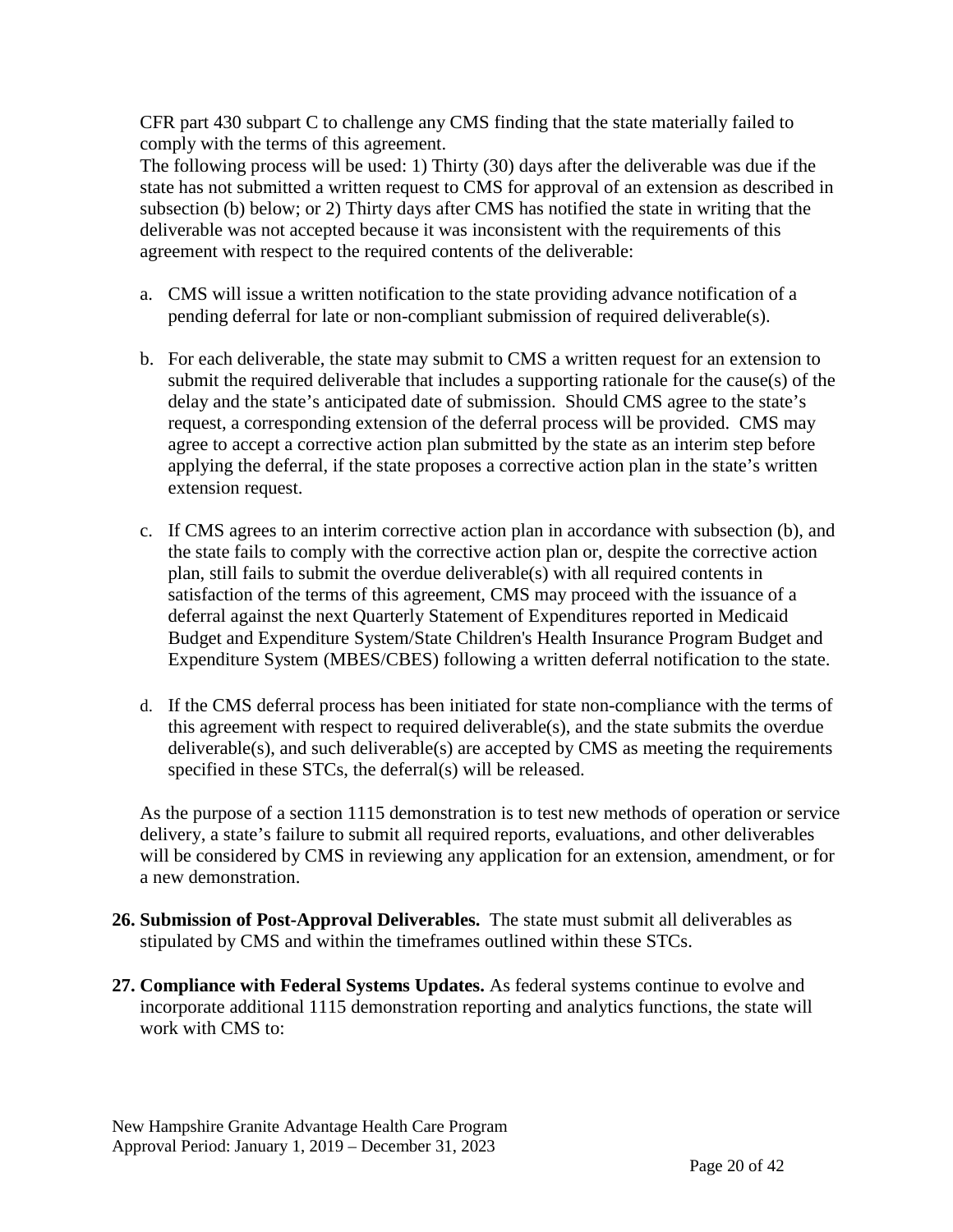- a. Revise the reporting templates and submission processes to accommodate timely compliance with the requirements of the new systems;
- b. Ensure all 1115, T-MSIS, and other data elements that have been agreed to for reporting and analytics are provided by the state; and
- c. Submit deliverables to the appropriate system as directed by CMS.
- **28. Implementation Plan.** The state must submit an Implementation Plan to CMS no later than 90 calendar days after approval of the demonstration. The Implementation Plan must cover at least the key policies being tested under this demonstration, including community engagement, and the waiver of retroactive eligibility. Once determined complete by CMS, the Implementation Plan will be incorporated into the STCs, as Attachment D. At a minimum, the Implementation Plan must include definitions and parameters of key policies, and describe the state's strategic approach to implementing the policies, including timelines for meeting milestones associated with these key policies. Other topics to be discussed in the Implementation Plan include application assistance, reporting, and processing; notices; coordinated agency responsibilities; coordination with other insurance affordability programs; appeals; renewals; coordination with other state agencies; beneficiary protections; and outreach.
- **29. Monitoring Protocol.** The state must submit to CMS a Monitoring Protocol no later than 150 calendar days after approval of the demonstration. Once approved, the Monitoring Protocol will be incorporated into the STCs, as Attachment E.

At a minimum, the Monitoring Protocol will affirm the state's commitment to conduct quarterly and annual monitoring in accordance with CMS' template. Any proposed deviations from CMS' template should be documented in the Monitoring Protocol. The Monitoring Protocol will describe the quantitative and qualitative elements on which the state will report through quarterly and annual monitoring reports. For quantitative metrics (e.g., performance metrics as described in STC 30(b) below), CMS will provide the state with a set of required metrics, and technical specifications for data collection and analysis covering the key policies being tested under this demonstration, including but not limited to community engagement and the waiver of retroactive eligibility. The Monitoring Protocol will specify the methods of data collection and timeframes for reporting on the state's progress as part of the quarterly and annual monitoring reports. For the qualitative elements (e.g., operational updates as described in STC 30(a) below), CMS will provide the state with guidance on narrative and descriptive information which will supplement the quantitative metrics on key aspects of the demonstration policies. The quantitative and qualitative elements will comprise the state's quarterly and annual monitoring reports.

**30. Monitoring Reports.** The state must submit three (3) Quarterly Reports and one (1) Annual Report each DY. The fourth-quarter information that would ordinarily be provided in a separate quarterly report should be reported as distinct information within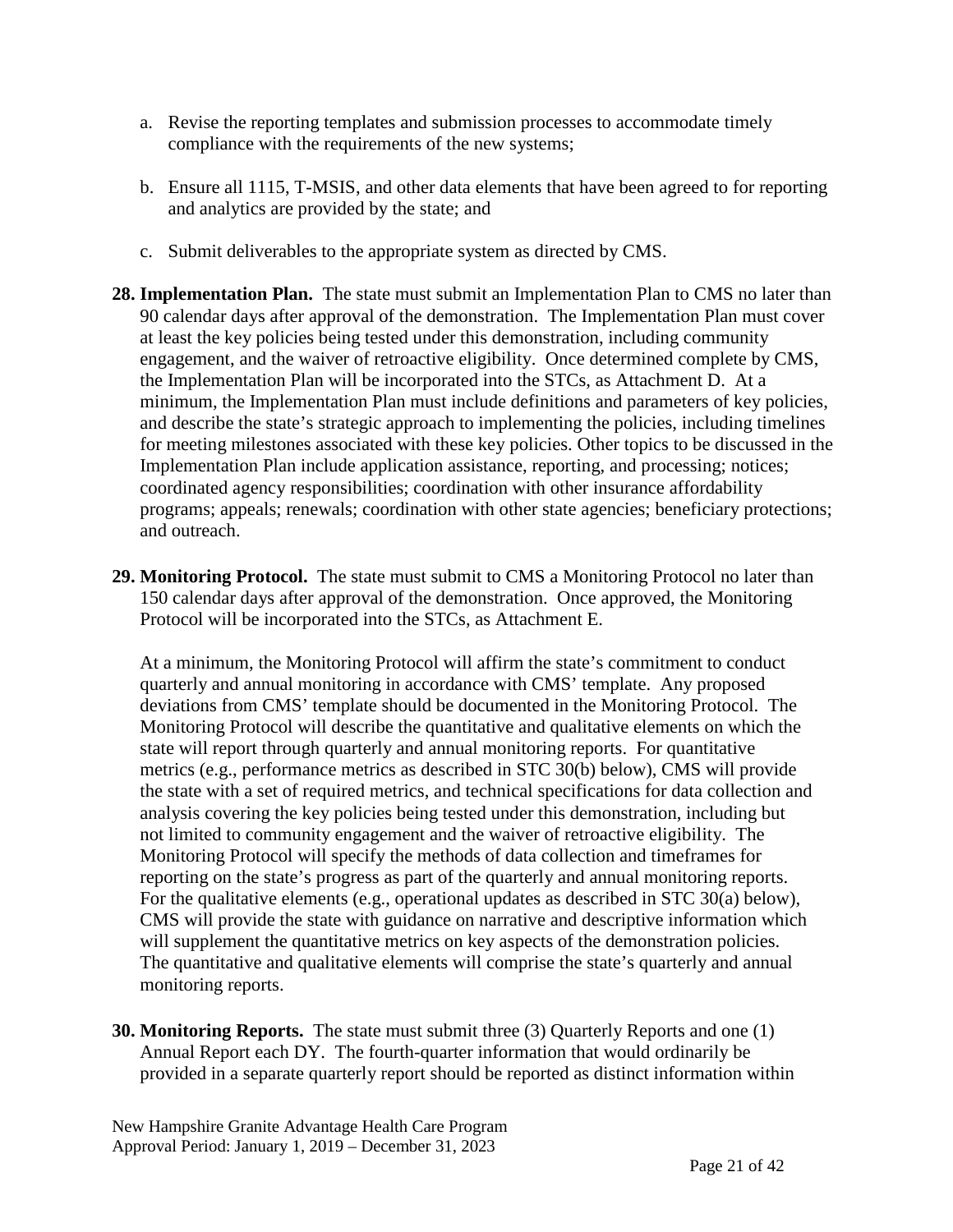the Annual Report. The Quarterly Reports are due no later than sixty (60) calendar days following the end of each demonstration quarter. The Annual Report (including the fourth-quarter information) is due no later than ninety (90) calendar days following the end of the DY. The reports will include all required elements as per 42 CFR 431.428, and should not direct readers to links outside the report. Additional links not referenced in the document may be listed in a Reference/Bibliography section. The Monitoring Reports must follow the framework to be provided by CMS, which will be organized by milestones. The framework is subject to change as monitoring systems are developed/evolve, and will be provided in a structured manner that supports federal tracking and analysis.

- a. Operational Updates. The operational updates will focus on progress towards meeting the milestones identified in CMS' framework. Additionally, per 42 CFR 431.428, the Monitoring Reports must document any policy or administrative difficulties in operating the demonstration. The reports shall provide sufficient information to document key challenges, underlying causes of challenges, how challenges are being addressed, as well as key achievements and to what conditions and efforts successes can be attributed. The discussion should also include any issues or complaints identified by beneficiaries; lawsuits or legal actions; unusual or unanticipated trends; legislative updates; and descriptions of any public forums held. The Monitoring Report should also include a summary of all public comments received through post-award public forums regarding the progress of the demonstration.
- b. Performance Metrics. The performance metrics will provide data to demonstrate how the state is progressing towards meeting the milestones identified in CMS' framework which includes the following key policies under this demonstration – community engagement and the waiver of retroactive eligibility. The performance metrics will also reflect all components of the state's demonstration. For example, these metrics will cover enrollment, disenrollment, or suspension by specific demographics and reason, participation in community engagement qualifying activities, access to care, and health outcomes.

Per 42 CFR 431.428, the Monitoring Reports must document the impact of the demonstration in providing insurance coverage to beneficiaries and the uninsured population, as well as outcomes of care, quality and cost of care, and access to care. This may also include the results of beneficiary satisfaction surveys, if conducted, grievances, and appeals.

The required monitoring and performance metrics must be included in the Monitoring Reports, and will follow the CMS framework provided by CMS to support federal tracking and analysis.

c. Financial Reporting Requirement. Per 42 CFR 431.428, the Monitoring Reports must document the financial performance of the demonstration. In addition, the state must report quarterly and annual expenditures associated with the populations affected by this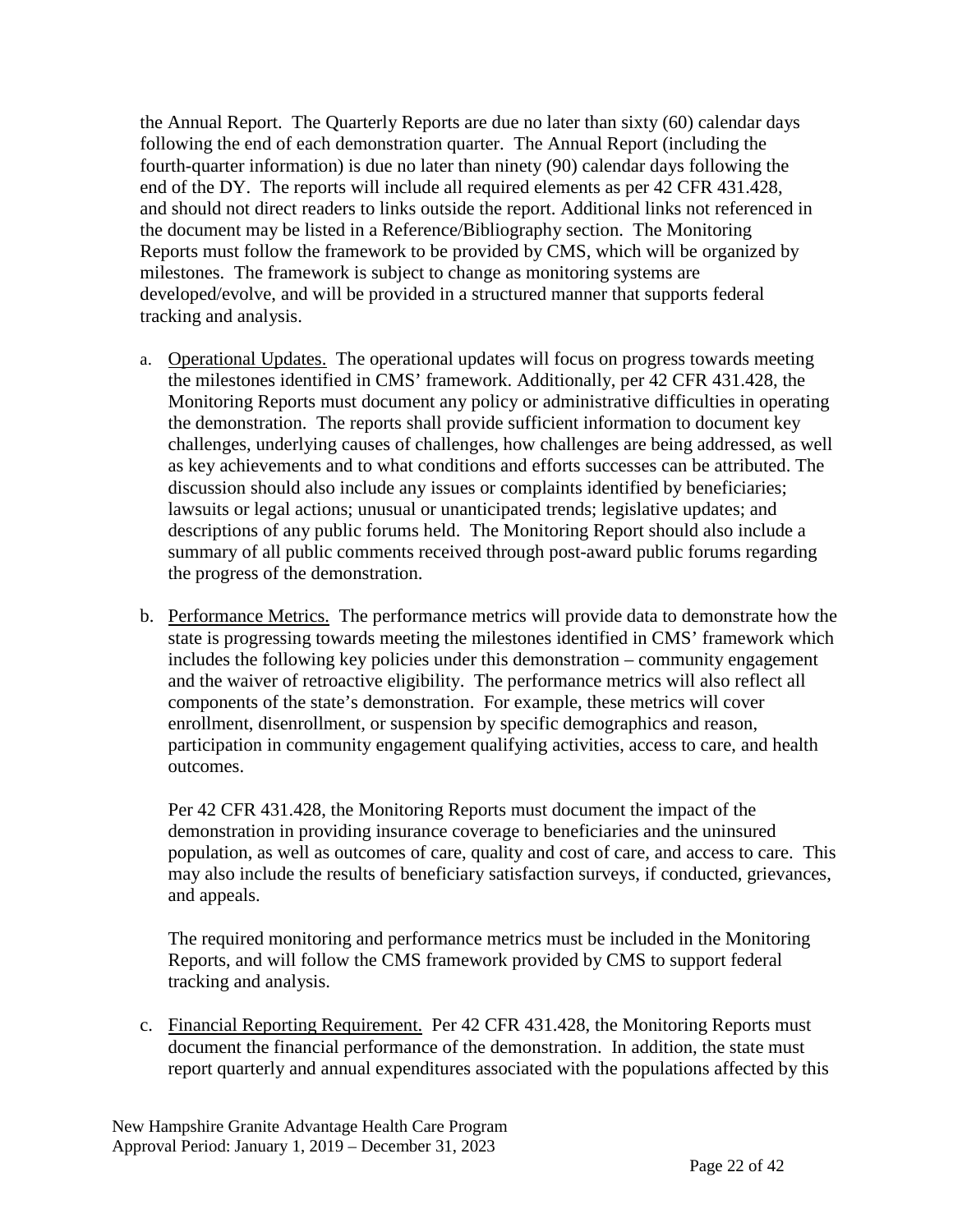demonstration on the Form CMS-64. Administrative costs for this demonstration should be reported separately on the CMS-64.

- d. Evaluation Activities and Interim Findings. Per 42 CFR 431.428, the Monitoring Reports must document any results of the demonstration to date per the evaluation hypotheses. Additionally, the state shall include a summary of the progress of evaluation activities, including key milestones accomplished, as well as challenges encountered and how they were addressed.
- **31. Corrective Action.** If monitoring indicates that demonstration features are not likely to assist in promoting the objectives of Medicaid, CMS reserves the right to require the state to submit a corrective action plan to CMS for approval. This may be an interim step to withdrawing waivers or expenditure authorities, as outlined in STC 11.
- **32. Close Out Report**. Within 120 calendar days after the expiration of the demonstration, the state must submit a draft Close Out Report to CMS for comments.
	- a. The draft report must comply with the most current guidance from CMS.
	- b. The state will present to and participate in a discussion with CMS on the Close Out report.
	- c. The state must take into consideration CMS' comments for incorporation into the final Close Out Report.
	- d. The final Close Out Report is due to CMS no later than thirty (30) calendar days after receipt of CMS' comments.
	- e. A delay in submitting the draft or final version of the Close Out Report may subject the state to penalties described in STC 25.

#### **VII. MONITORING CALLS AND POST-AWARD FORUM**

**33. Monitoring Calls.** CMS will convene periodic conference calls with the state.

- a. The purpose of these calls is to discuss ongoing demonstration operation, to include (but not limited to), any significant actual or anticipated developments affecting the demonstration. Examples include implementation activities, trends in reported data on metrics and associated mid-course adjustments, budget neutrality, and progress on evaluation activities.
- b. CMS will provide updates on any pending actions, as well as federal policies and issues that may affect any aspect of the demonstration.
- c. The state and CMS will jointly develop the agenda for the calls.

New Hampshire Granite Advantage Health Care Program Approval Period: January 1, 2019 – December 31, 2023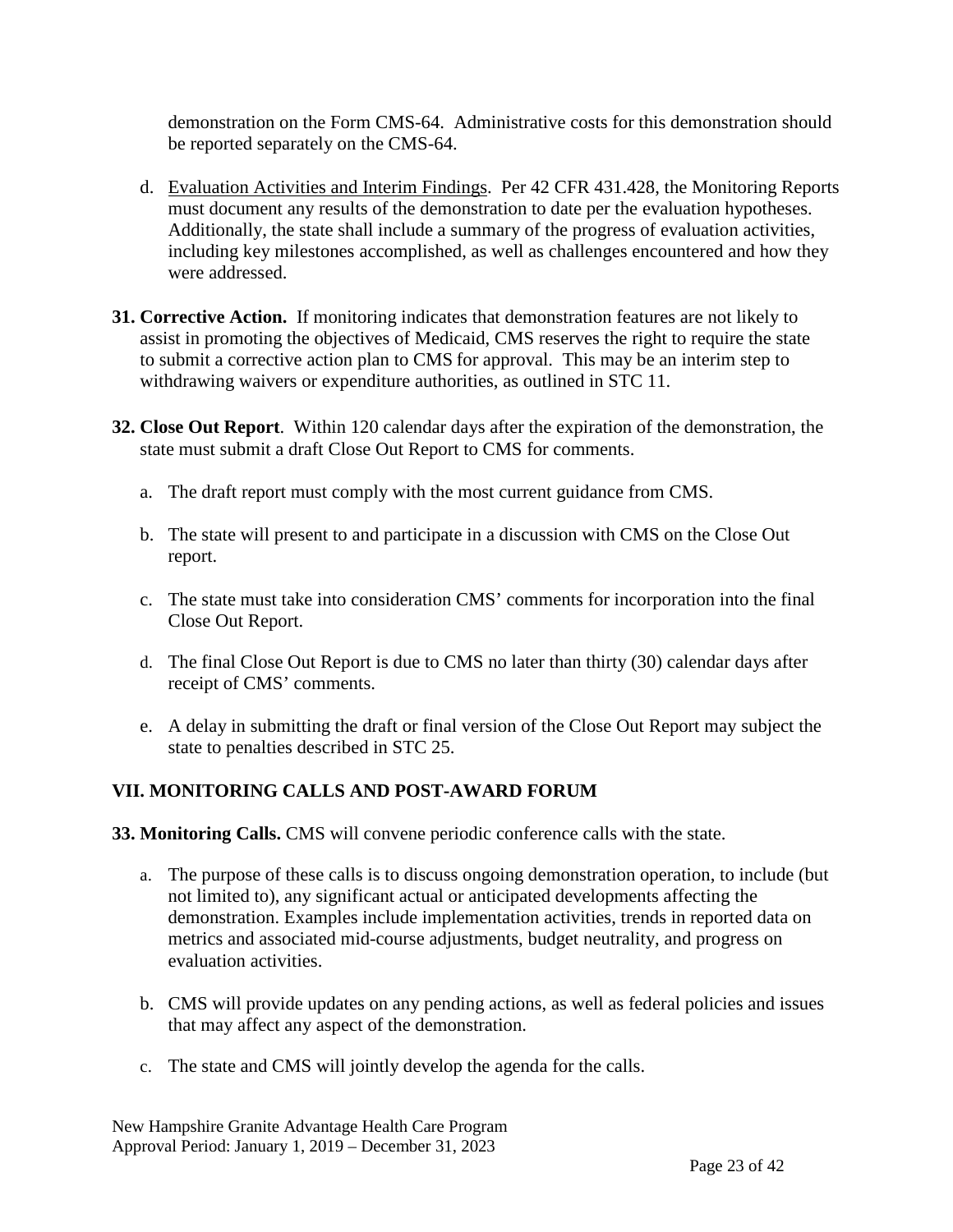**34. Post Award Forum.** Pursuant to 42 CFR 431.420(c), within six (6) months of the demonstration's implementation, and annually thereafter, the state shall afford the public with an opportunity to provide meaningful comment on the progress of the demonstration. At least thirty (30) days prior to the date of the planned public forum, the state must publish the date, time and location of the forum in a prominent location on its website. The state must also post the most recent annual report on its website with the public forum announcement. Pursuant to 42 CFR 431.420(c), the state must include a summary of the comments in the Monitoring Report associated with the quarter in which the forum was held, as well as in its compiled Annual Report.

#### **VIII. GENERAL FINANCIAL REQUIREMENT**

This demonstration is approved for Title XIX expenditures applicable to services rendered during the demonstration period. This section describes the general financial requirement for these expenditures.

**35.** General Financial Requirement. The state must comply with all general financial requirement under Title XIX, as well as any applicable reporting requirement related to monitoring budget neutrality, set forth in Section VI of these STCs.

#### **IX. MONITORING BUDGET NEUTRALITY FOR THE DEMONSTRATION**

**36.** Budget Neutrality**.** CMS has determined that this demonstration is budget neutral based on CMS's assessment that the waiver authorities granted for the demonstration are unlikely to result in any increase in federal Medicaid expenditures, and that no expenditure authorities are associated with the demonstration. The state will not be allowed to obtain budget neutrality "savings" from this demonstration. The demonstration will not include a budget neutrality expenditure limit, and no further test of budget neutrality will be required. CMS reserves the right to request budget neutrality worksheets and analyses from the state whenever the state seeks a change to the demonstration, per STC 7.

#### **X. EVALUATION OF THE DEMONSTRATION**

**37. Cooperation with Federal Evaluators.** As required under 42 CFR 431.420(f), the state shall cooperate fully and timely with CMS and its contractors in any federal evaluation of the demonstration or any component of the demonstration. This includes, but is not limited to: commenting on design and other federal evaluation documents; providing data and analytic files to CMS; entering into a data use agreement that explains how the data and data files will be exchanged; and providing a technical point of contact to support specification of the data and files to be disclosed, as well as relevant data dictionaries and record layouts. The state shall include in its contracts with entities that collect, produce, or maintain data and files for the demonstration, a requirement that they make data available for the federal evaluation as is required under 42 CFR 431.420(f) to support federal evaluation. The state may claim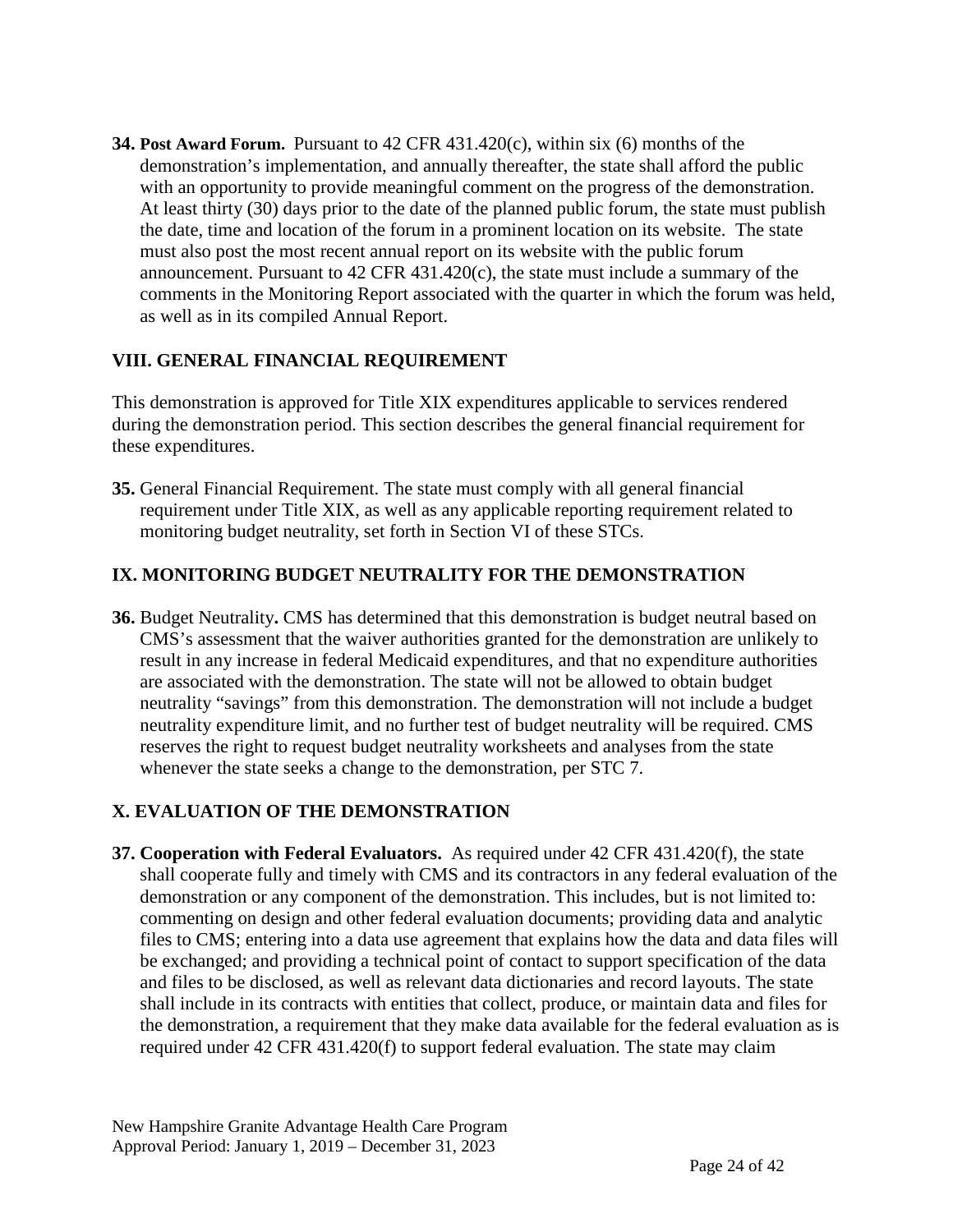administrative match for these activities. Failure to comply with this STC may result in a deferral being issued as outlined in STC 25.

- **38. Independent Evaluator.** Upon approval of the demonstration, the state must begin to arrange with an independent party to conduct an evaluation of the demonstration to ensure that the necessary data is collected at the level of detail needed to research the approved hypotheses. The state must require the independent party to sign an agreement that the independent party will conduct the demonstration evaluation in an independent manner in accord with the CMS-approved, Evaluation Design. When conducting analyses and developing the evaluation reports, every effort should be made to follow the approved methodology. However, the state may request, and CMS may agree to, changes in the methodology in appropriate circumstances.
- **39. Draft Evaluation Design.** The state must submit, for CMS comment and approval, a draft Evaluation Design, no later than 180 calendar days after approval of the demonstration.

Any modifications to an existing approved Evaluation Design will not affect previously established requirements and timelines for report submission for the demonstration, if applicable.

The draft Evaluation Design must be developed in accordance with the following CMS guidance (including but not limited to):

- a. All applicable Evaluation Design guidance, including guidance about community engagement and the waiver of retroactive eligibility. Community engagement hypotheses will include (but not be limited to): effects on enrollment and continuity of enrollment; and effects on employment levels, income, transition to commercial health insurance, health outcomes, and Medicaid program sustainability. Hypotheses for the waiver of retroactive eligibility will include (but not be limited to): the effects of the waiver on enrollment and eligibility continuity (including for different subgroups of individuals, such as individuals who are healthy, individuals with complex medical needs, prospective applicants, and existing beneficiaries in different care settings). Hypotheses applicable to the demonstration as a whole, and to all key policies referenced above, will include (but will not be limited to): the effects of the demonstration on health outcomes; the financial impact of the demonstration (for example, such as an assessment of medical debt and uncompensated care costs); and the effect of the demonstration on Medicaid program sustainability.
- b. Attachment A (Developing the Evaluation Design) of these STCs, technical assistance for developing SUD Evaluation Designs (as applicable, and as provided by CMS), and all applicable technical assistance on how to establish comparison groups to develop a Draft Evaluation Design.
- **40. Evaluation Design Approval and Updates.** The state must submit a revised draft Evaluation Design within sixty (60) calendar days after receipt of CMS' comments. Upon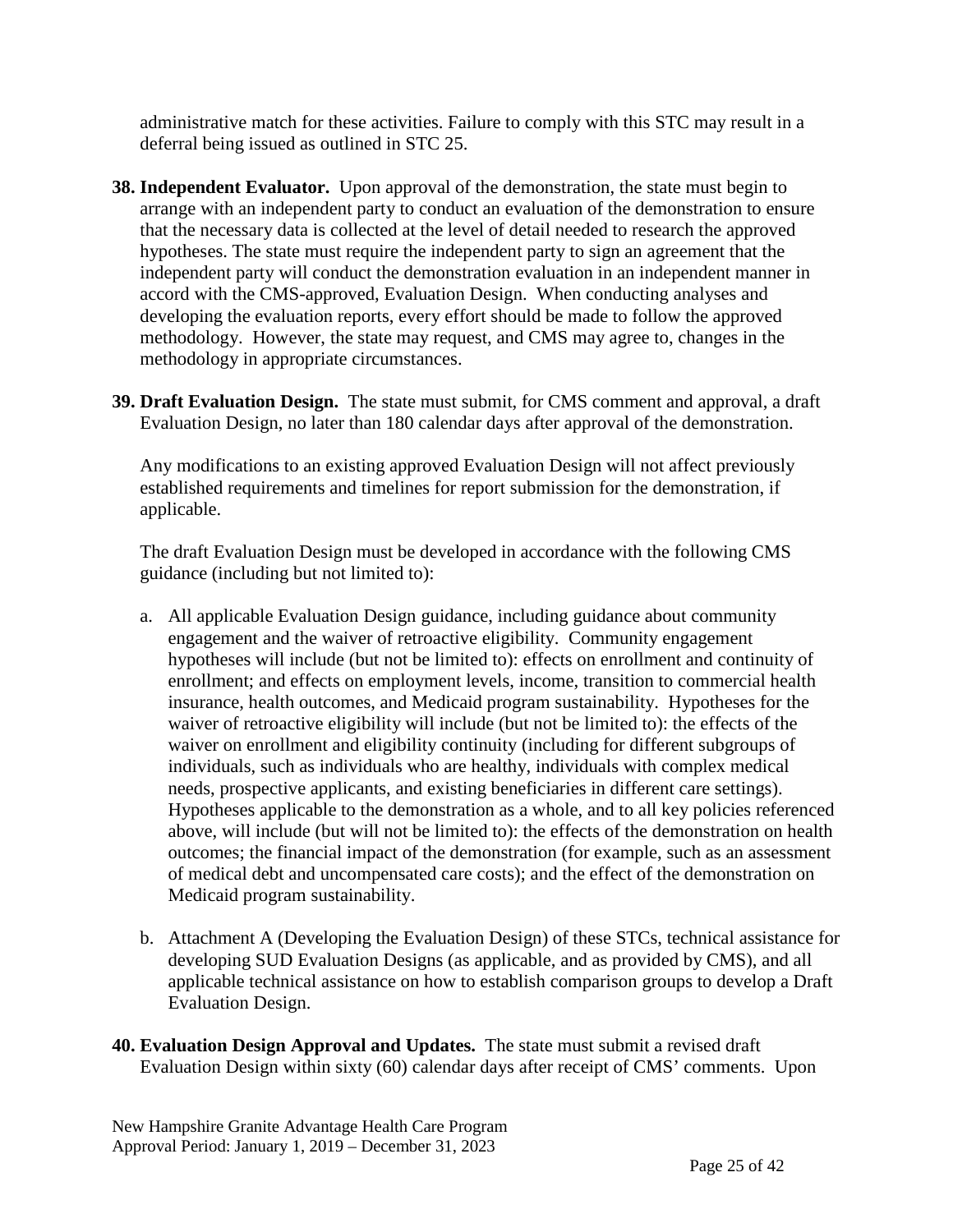CMS approval of the draft Evaluation Design, the document will be included as an attachment to these STCs. Per 42 CFR 431.424(c), the state will publish the approved Evaluation Design within thirty (30) days of CMS approval. The state must implement the Evaluation Design and submit a description of its evaluation implementation progress in each of the Monitoring Reports. Once CMS approves the Evaluation Design, if the state wishes to make changes, the state must submit a revised Evaluation Design to CMS for approval.

- **41. Evaluation Questions and Hypotheses.** Consistent with Attachments A and B (Developing the Evaluation Design and Preparing the Evaluation Report) of these STCs, the evaluation documents must include a discussion of the evaluation questions and hypotheses that the state intends to test. Each demonstration component should have at least one evaluation question and hypothesis. The hypothesis testing should include, where possible, assessment of both process and outcome measures. Proposed measures should be selected from nationally-recognized sources and national measures sets, where possible. Measures sets could include CMS's Core Set of Health Care Quality Measures for Children in Medicaid and CHIP, CMS's measure sets for eligibility and coverage (including community engagement), Consumer Assessment of Health Care Providers and Systems (CAHPS), the Initial Core Set of Health Care Quality Measures for Medicaid-Eligible Adults, and/or measures endorsed by National Quality Forum (NQF).
- **42. Evaluation Budget.** A budget for the evaluation shall be provided with the draft Evaluation Design. It will include the total estimated cost, as well as a breakdown of estimated staff, administrative, and other costs for all aspects of the evaluation such as any survey and measurement development, quantitative and qualitative data collection and cleaning, analyses, and report generation. A justification of the costs may be required by CMS if the estimates provided do not appear to sufficiently cover the costs of the design or if CMS finds that the design is not sufficiently developed, or if the estimates appear to be excessive.
- **43. Interim Evaluation Report.** The state must submit an Interim Evaluation Report for the completed years of the demonstration, and for each subsequent renewal or extension of the demonstration, as outlined in 42 CFR 431.412(c)(2)(vi). When submitting an application for renewal, the Evaluation Report should be posted to the state's website with the application for public comment.
	- a. The Interim Evaluation Report will discuss evaluation progress and present findings to date as per the approved Evaluation Design.
	- b. For demonstration authority that expires prior to the overall demonstration's expiration date, the Interim Evaluation Report must include an evaluation of the authority as approved by CMS.
	- c. If the state is seeking to renew or extend the demonstration, the draft Interim Evaluation Report is due when the application for renewal is submitted. If the state made changes to the demonstration in its application for renewal, the research questions and hypotheses, and how the design was adapted should be included. If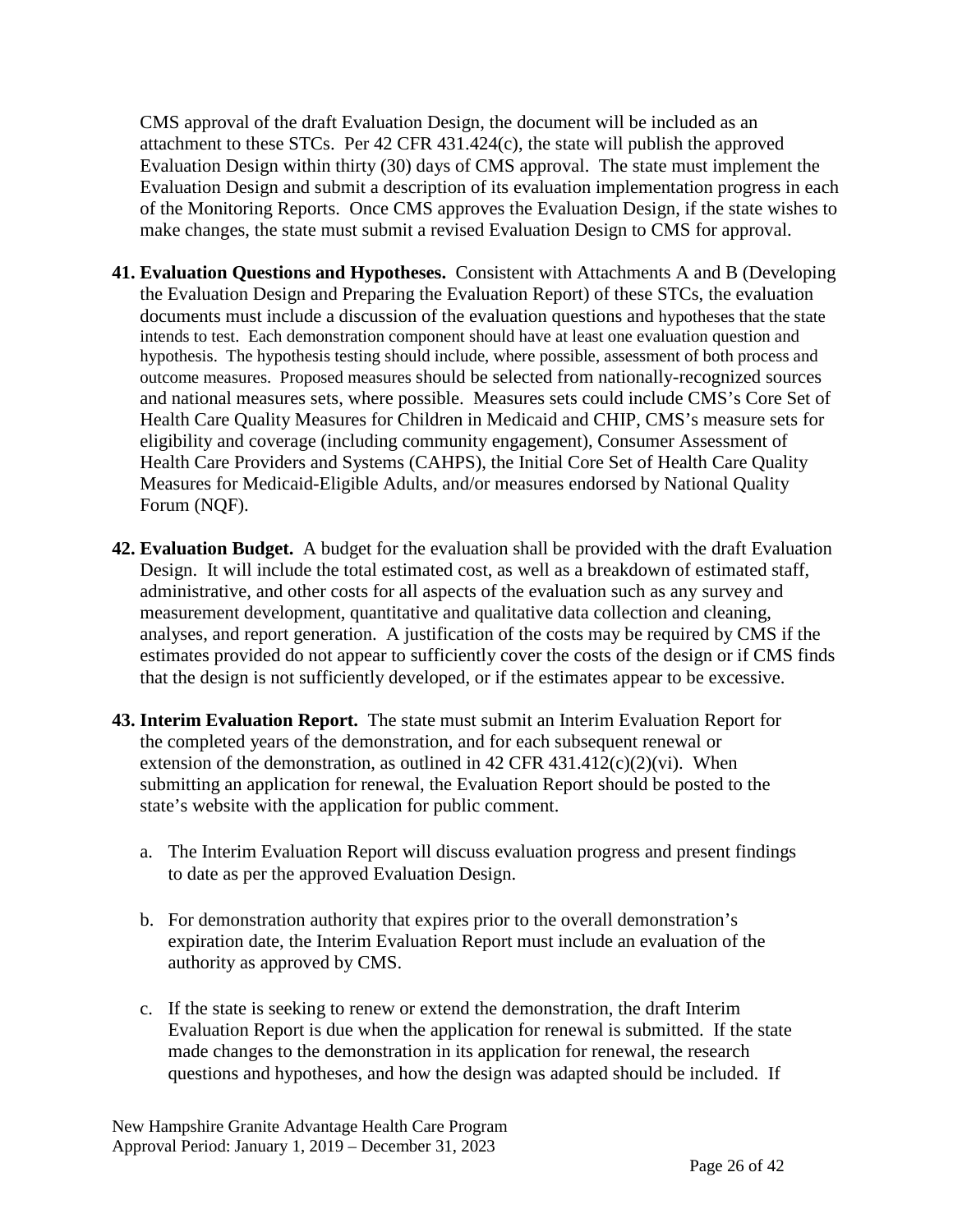the state is not requesting a renewal for a demonstration, an Interim Evaluation report is due one (1) year prior to the end of the demonstration. For demonstration phase outs prior to the expiration of the approval period, the draft Interim Evaluation Report is due to CMS on the date that will be specified in the notice of termination or suspension.

- d. The state must submit the final Interim Evaluation Report 60 calendar days after receiving CMS comments on the draft Interim Evaluation Report and post the document to the state's website.
- e. The Interim Evaluation Report must comply with Attachment B (Preparing the Evaluation Report) of these STCs.
- **44. Summative Evaluation Report.** The draft Summative Evaluation Report must be developed in accordance with Attachment B (Preparing the Evaluation Report) of these STCs. The state must submit a draft Summative Evaluation Report for the demonstration's current approval period within 18 months of the end of the approval period represented by these STCs. The Summative Evaluation Report must include the information in the approved Evaluation Design.
	- a. Unless otherwise agreed upon in writing by CMS, the state shall submit the final Summative Evaluation Report within 60 calendar days of receiving comments from CMS on the draft.
	- b. The final Summative Evaluation Report must be posted to the state's Medicaid website within 30 calendar days of approval by CMS.
- **45. Corrective Action Plan Related to Evaluation.** If evaluation findings indicate that demonstration features are not likely to assist in promoting the objectives of Medicaid, CMS reserves the right to require the state to submit a corrective action plan to CMS for approval. These discussions may also occur as part of a renewal process when associated with the state's Interim Evaluation Report. This may be an interim step to withdrawing waivers or expenditure authorities, as outlined in STC 11.
- **46. State Presentations for CMS**. CMS reserves the right to request that the state present and participate in a discussion with CMS on the Evaluation Design, the Interim Evaluation Report, and/or the Summative Evaluation Report.
- **47. Public Access**. The state shall post the final documents (e.g., Monitoring Reports, Close-Out Report, approved Evaluation Design, Interim Evaluation Report, and Summative Evaluation Report) on the state's Medicaid website within 30 calendar days of approval by CMS.
- **48. Additional Publications and Presentations.** For a period of twelve (12) months following CMS approval of the final reports, CMS will be notified prior to presentation of these reports or their findings, including in related publications (including, for example, journal articles),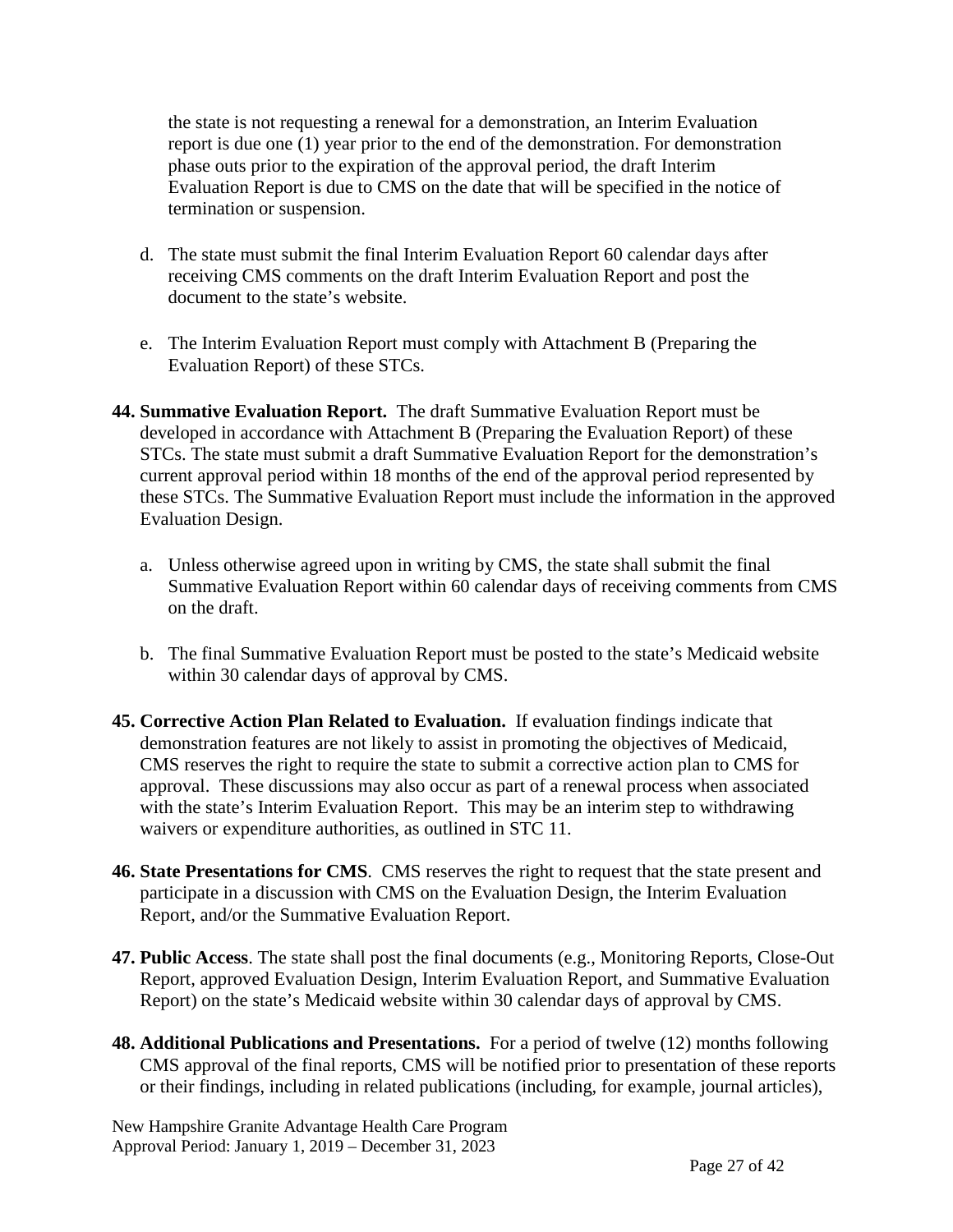by the state, contractor, or any other third party directly connected to the demonstration over which the state has control. Prior to release of these reports, articles, or other publications, CMS will be provided a copy including any associated press materials. CMS will be given ten (10) business days to review and comment on publications before they are released. CMS may choose to decline to comment or review some or all of these notifications and reviews. This requirement does not apply to the release or presentation of these materials to state or local government officials.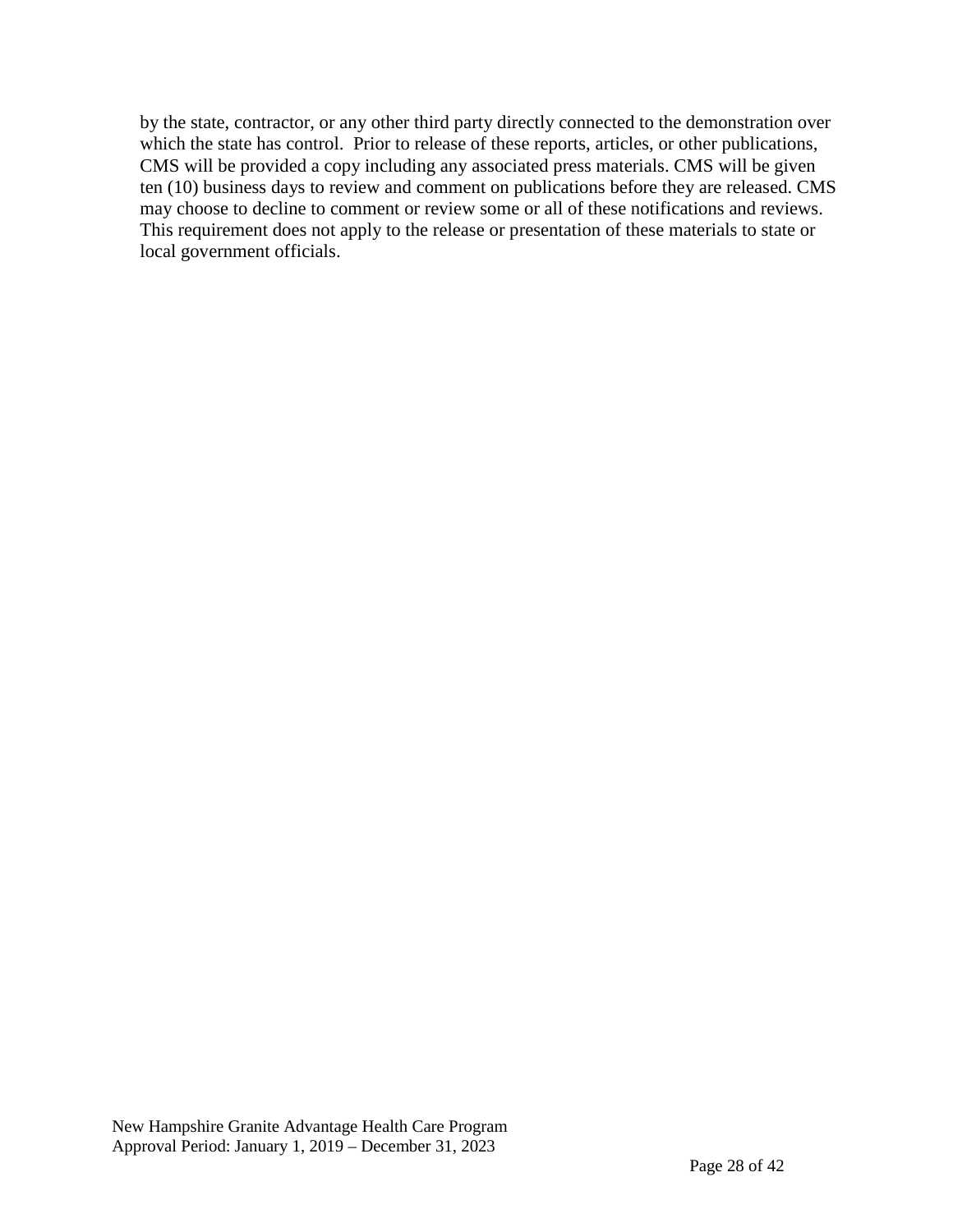#### **Attachment A Developing the Evaluation Design**

#### **Introduction**

For states that are testing new approaches and flexibilities in their Medicaid programs through section 1115 demonstrations, evaluations are crucial to understand and disseminate what is or is not working and why. The evaluations of new initiatives seek to produce new knowledge and direction for programs and inform Medicaid policy for the future. While a narrative about what happened during a demonstration provides important information, the principal focus of the evaluation of a section 1115 demonstration should be obtaining and analyzing data on the process (e.g., whether the demonstration is being implemented as intended), outcomes (e.g., whether the demonstration is having the intended effects on the target population), and impacts of the demonstration (e.g., whether the outcomes observed in the targeted population differ from outcomes in similar populations not affected by the demonstration). Both state and federal governments need rigorous quantitative and qualitative evidence to inform policy decisions.

#### **Expectations for Evaluation Designs**

All states with Medicaid section 1115 demonstrations are required to conduct an evaluation, and the Evaluation Design is the roadmap for conducting the evaluation. The roadmap begins with the stated goals for the demonstration followed by the measurable evaluation questions and quantifiable hypotheses, all to support a determination of the extent to which the demonstration has achieved its goals. When conducting analyses and developing the evaluation reports, every effort should be made to follow the approved methodology. However, the state may request, and CMS may agree to, changes in the methodology in appropriate circumstances.

The format for the Evaluation Design is as follows:

- A. General Background Information;
- B. Evaluation Questions and Hypotheses;
- C. Methodology;
- D. Methodological Limitations;
- E. Attachments.

#### **Submission Timelines**

There is a specified timeline for the state's submission of Evaluation Design and Reports. (The graphic below depicts an example of this timeline). In addition, the state should be aware that section 1115 evaluation documents are public records. The state is required to publish the Evaluation Design to the state's website within 30 days of CMS approval, as per 42 CFR 431.424(e). CMS will also publish a copy to the Medicaid.gov website.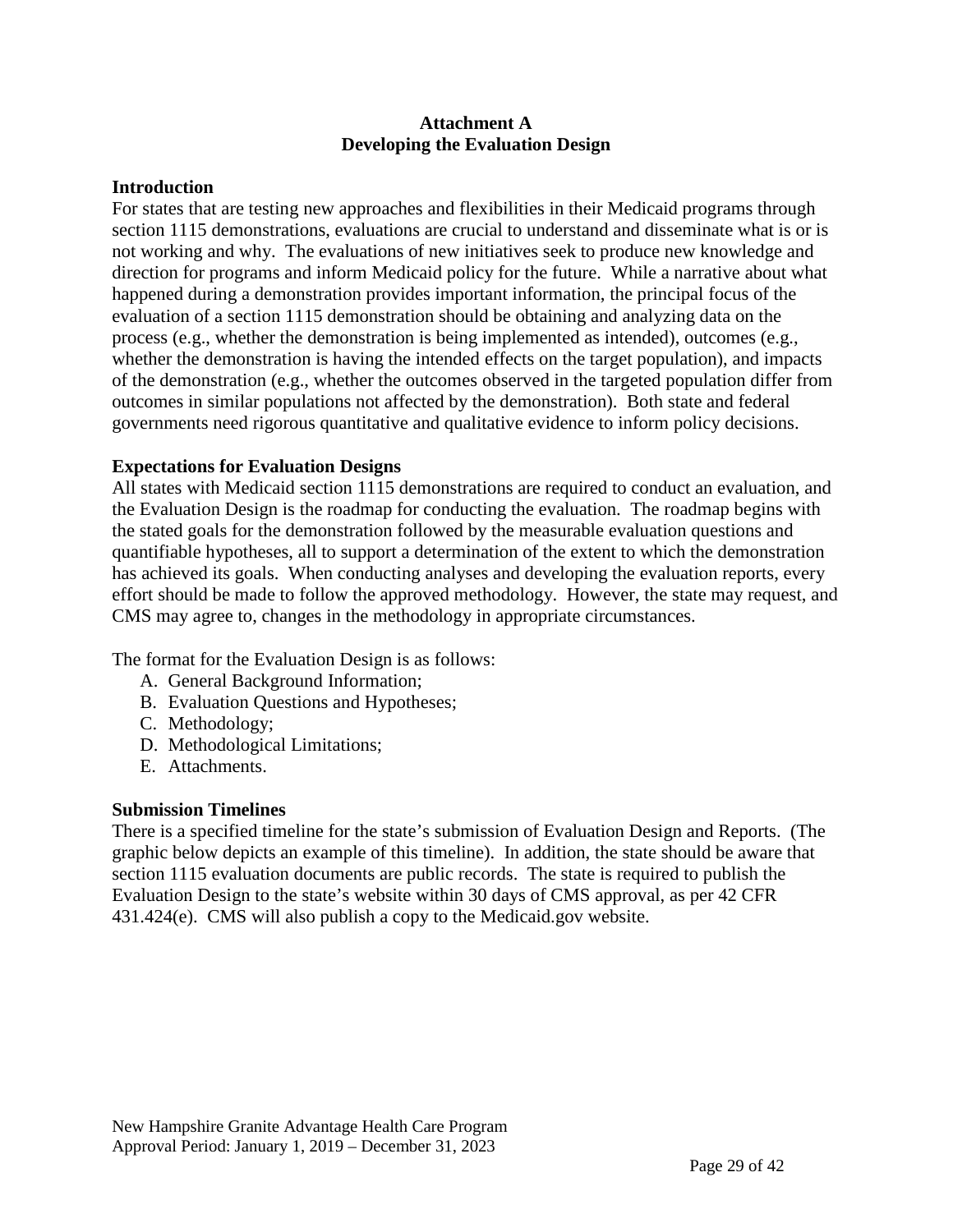

#### **Required Core Components of All Evaluation Designs**

The Evaluation Design sets the stage for the Interim and Summative Evaluation Reports. It is important that the Evaluation Design explain the goals and objectives of the demonstration, the hypotheses related to the demonstration, and the methodology (and limitations) for the evaluation. A copy of the state's Driver Diagram (described in more detail in paragraph B2 below) should be included with an explanation of the depicted information.

- **A.** General Background Information In this section, the state should include basic information about the demonstration, such as:
	- 1) The issue/s that the state is trying to address with its section 1115 demonstration and/or expenditure authorities, the potential magnitude of the issue/s, and why the state selected this course of action to address the issue/s (e.g., a narrative on why the state submitted an 1115 demonstration proposal).
	- 2) The name of the demonstration, approval date of the demonstration, and period of time covered by the evaluation;
	- 3) A brief description of the demonstration and history of the implementation, and whether the draft Evaluation Design applies to an amendment, extension, renewal, or expansion of, the demonstration;
	- 4) For renewals, amendments, and major operational changes: A description of any changes to the demonstration during the approval period; the primary reason or reasons for the change; and how the Evaluation Design was altered or augmented to address these changes.
	- 5) Describe the population groups impacted by the demonstration.

#### **B. Evaluation Questions and Hypotheses** – In this section, the state should: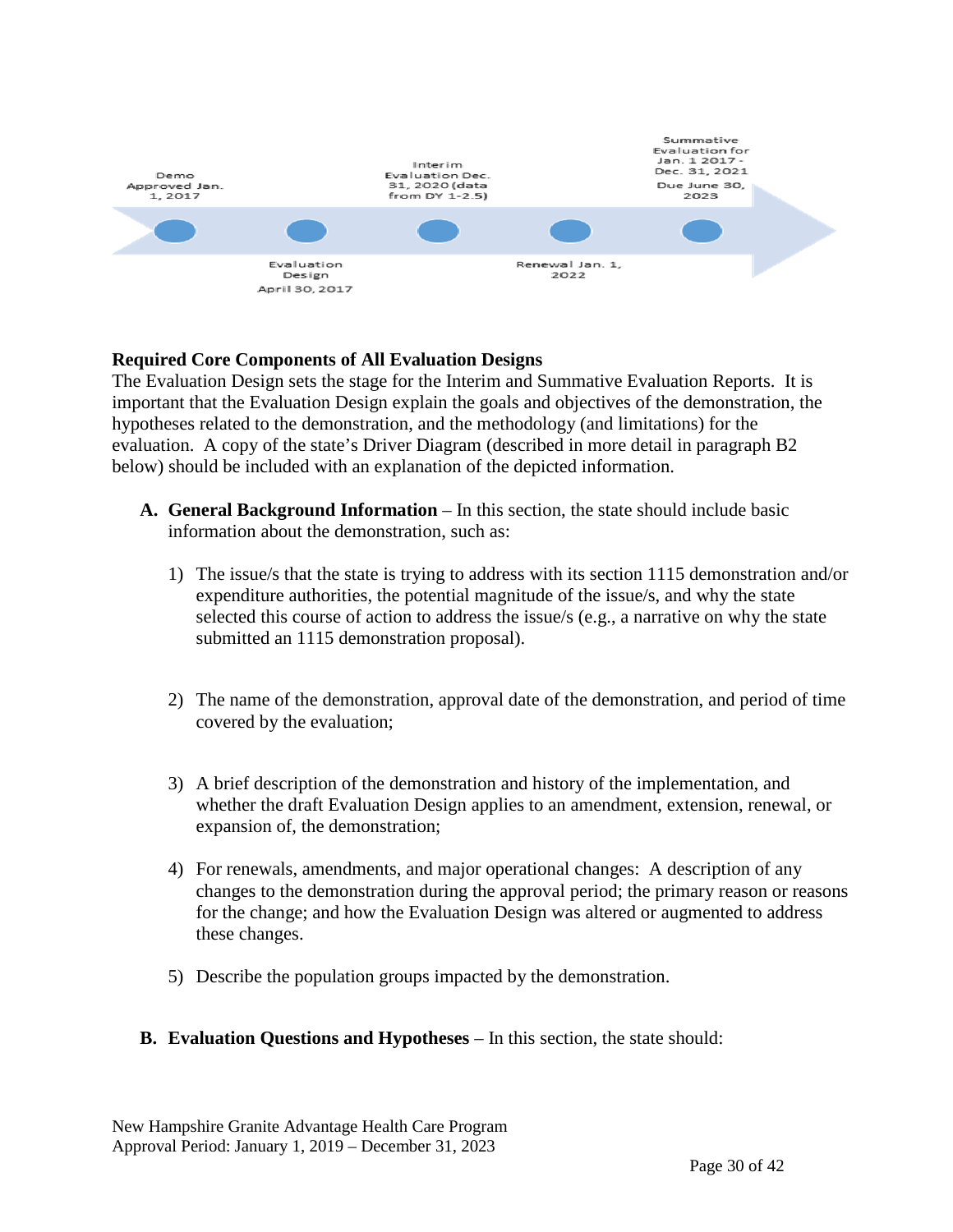- 1) Describe how the state's demonstration goals are translated into quantifiable targets for improvement, so that the performance of the demonstration in achieving these targets could be measured.
- 2) Include a Driver Diagram to visually aid readers in understanding the rationale behind the cause and effect of the variants behind the demonstration features and intended outcomes. A driver diagram is a particularly effective modeling tool when working to improve health and health care through specific interventions. The diagram includes information about the goal of the demonstration, and the features of the demonstration. A driver diagram depicts the relationship between the aim, the primary drivers that contribute directly to achieving the aim, and the secondary drivers that are necessary to achieve the primary drivers for the demonstration. For an example and more information on driver diagrams: <https://innovation.cms.gov/files/x/hciatwoaimsdrvrs.pdf>
- 3) Identify the state's hypotheses about the outcomes of the demonstration:
	- a. Discuss how the evaluation questions align with the hypotheses and the goals of the demonstration;
	- b. Address how the research questions / hypotheses of this demonstration promote the objectives of Titles XIX and/or XXI.
- **C. Methodology –** In this section, the state is to describe in detail the proposed research methodology. The focus is on showing that the evaluation meets the prevailing standards of scientific and academic rigor, and the results are statistically valid and reliable, and that where appropriate it builds upon other published research (use references).

This section provides the evidence that the demonstration evaluation will use the best available data; reports on, controls for, and makes appropriate adjustments for the limitations of the data and their effects on results; and discusses the generalizability of results. This section should provide enough transparency to explain what will be measured and how. Specifically, this section establishes:

- 1) *Evaluation Design –* Provide information on how the evaluation will be designed. For example, will the evaluation utilize a pre/post comparison? A post-only assessment? Will a comparison group be included?
- 2) *Target and Comparison Populations* Describe the characteristics of the target and comparison populations, to include the inclusion and exclusion criteria. Include information about the level of analysis (beneficiary, provider, or program level), and if populations will be stratified into subgroups. Additionally discuss the sampling methodology for the populations, as well as support that a statistically reliable sample size is available.
- 3) *Evaluation Period –* Describe the time periods for which data will be included.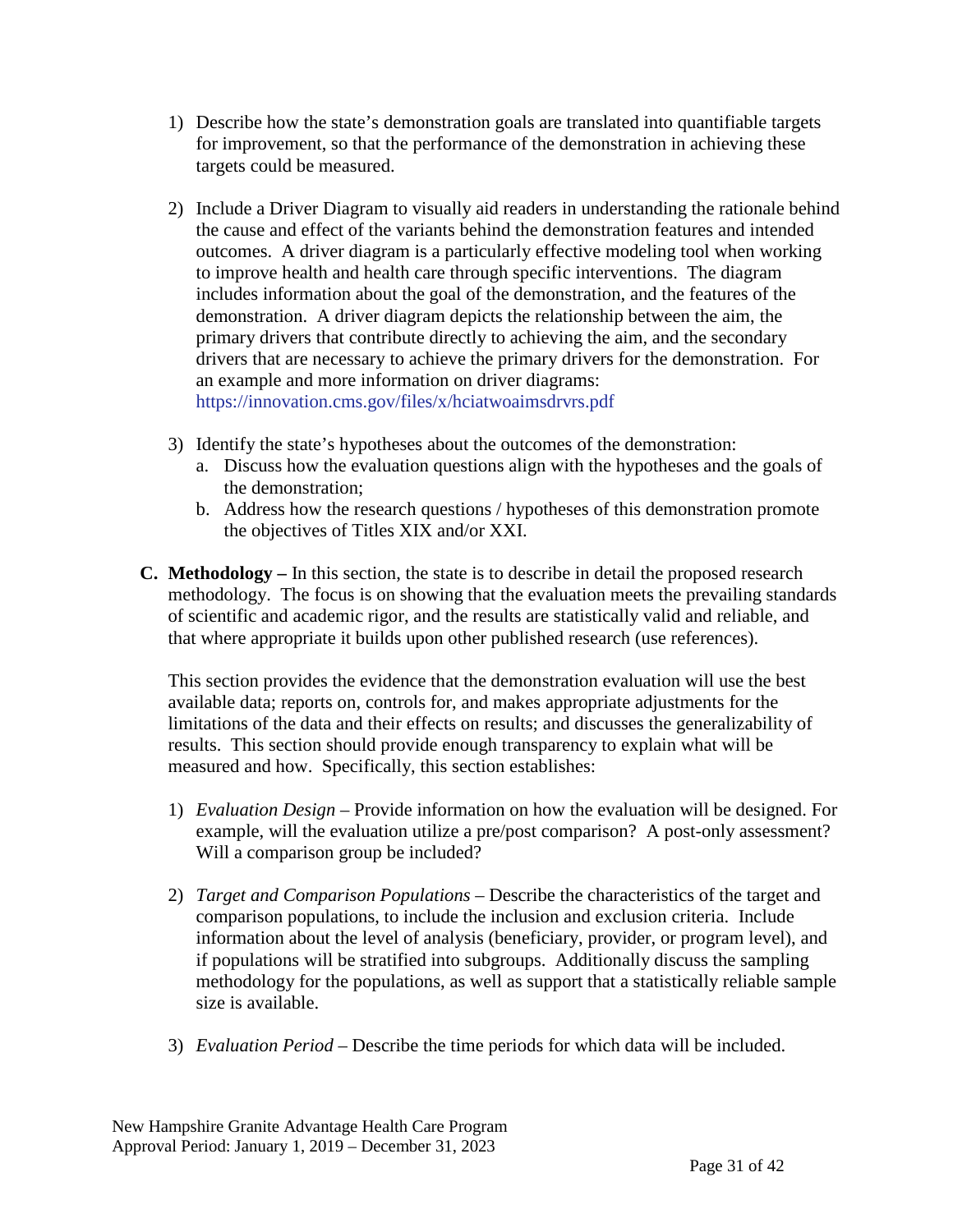- 4) *Evaluation Measures –* List all measures that will be calculated to evaluate the demonstration. Include the measure stewards (i.e., the organization(s) responsible for the evaluation data elements/sets by "owning", defining, validating; securing; and submitting for endorsement, etc.) Include numerator and denominator information. Additional items to ensure:
	- a. The measures contain assessments of both process and outcomes to evaluate the effects of the demonstration during the period of approval.
	- b. Qualitative analysis methods may be used, and must be described in detail.
	- c. Benchmarking and comparisons to national and state standards, should be used, where appropriate.
	- d. Proposed health measures could include CMS's Core Set of Health Care Quality Measures for Children in Medicaid and CHIP, Consumer Assessment of Health Care Providers and Systems (CAHPS), the Initial Core Set of Health Care Quality Measures for Medicaid-Eligible Adults and/or measures endorsed by National Quality Forum (NQF).
	- e. Proposed performance metrics can be selected from nationally recognized metrics, for example from sets developed by the Center for Medicare and Medicaid Innovation or for meaningful use under Health Information Technology (HIT).
	- f. Among considerations in selecting the metrics shall be opportunities identified by the state for improving quality of care and health outcomes, and controlling cost of care.
- 5) *Data Sources –* Explain where the data will be obtained, and efforts to validate and clean the data. Discuss the quality and limitations of the data sources.

If primary data (data collected specifically for the evaluation) – The methods by which the data will be collected, the source of the proposed question/responses, the frequency and timing of data collection, and the method of data collection. (Copies of any proposed surveys must be reviewed with CMS for approval before implementation).

- 6) *Analytic Methods –* This section includes the details of the selected quantitative and/or qualitative measures to adequately assess the effectiveness of the demonstration. This section should:
	- a. Identify the specific statistical testing which will be undertaken for each measure (e.g., t-tests, chi-square, odds ratio, ANOVA, regression). Table A is an example of how the state might want to articulate the analytic methods for each research question and measure.
	- b. Explain how the state will isolate the effects of the demonstration (from other initiatives occurring in the state at the same time) through the use of comparison groups.
	- c. A discussion of how propensity score matching and difference in differences design may be used to adjust for differences in comparison populations over time (if applicable).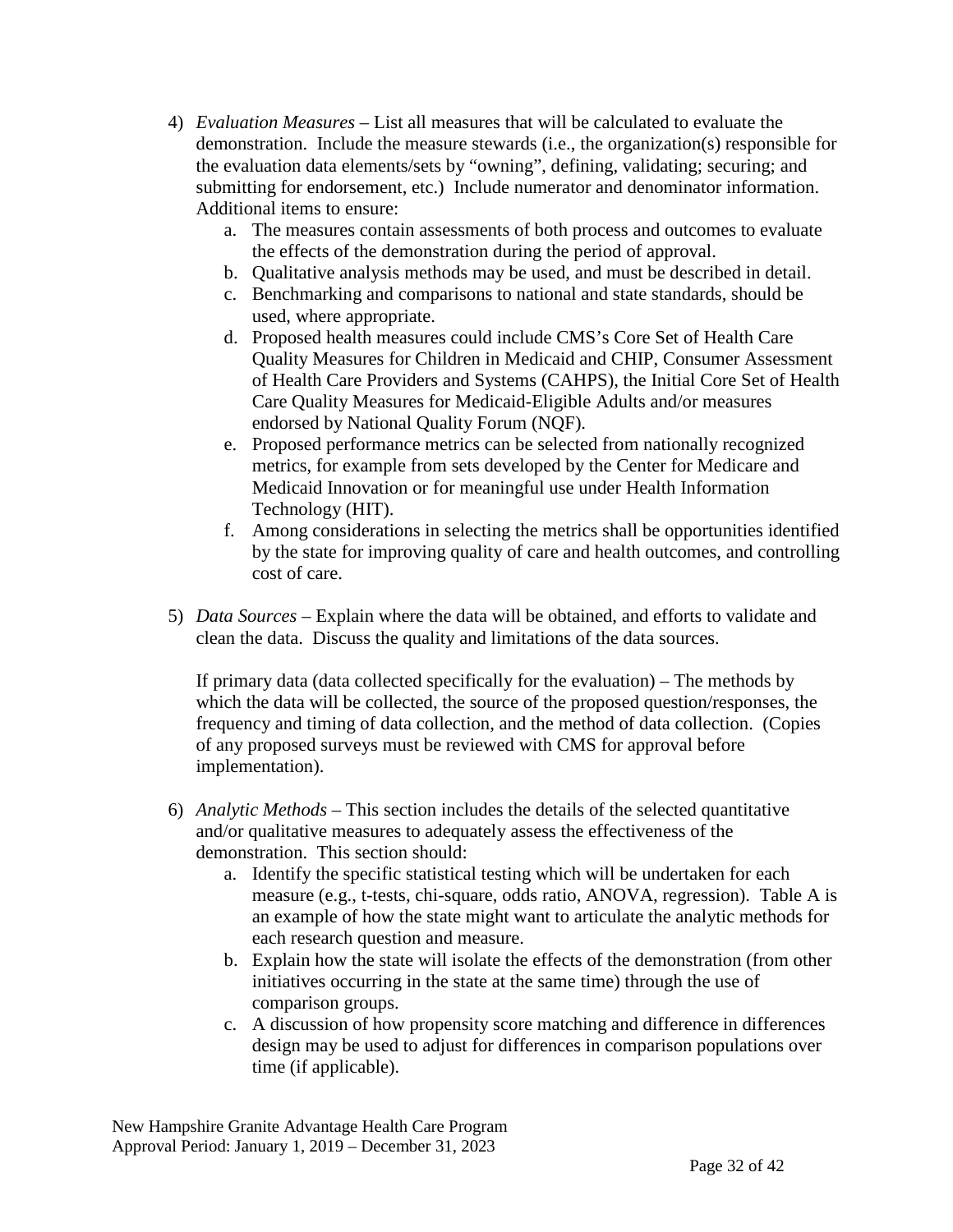- d. The application of sensitivity analyses, as appropriate, should be considered.
- 7) *Other Additions*  The state may provide any other information pertinent to the Evaluation Design of the demonstration.

|                     | <b>Outcome</b><br>measures used to | Sample or population     |                  |              |  |
|---------------------|------------------------------------|--------------------------|------------------|--------------|--|
| Research            | address the                        | subgroups to be          |                  | Analytic     |  |
| Question            | research question                  | compared                 | Data Sources     | Methods      |  |
| <b>Hypothesis 1</b> |                                    |                          |                  |              |  |
| Research            | -Measure 1                         | -Sample e.g. All         | -Medicaid fee-   | -Interrupted |  |
| question 1a         | -Measure 2                         | attributed Medicaid      | for-service and  | time series  |  |
|                     | -Measure 3                         | beneficiaries            | encounter claims |              |  |
|                     |                                    | -Beneficiaries with      | records          |              |  |
|                     |                                    | diabetes diagnosis       |                  |              |  |
| Research            | -Measure 1                         | -sample, e.g., PPS       | -Patient survey  | Descriptive  |  |
| question 1b         | -Measure 2                         | patients who meet        |                  | statistics   |  |
|                     | -Measure 3                         | survey selection         |                  |              |  |
|                     | -Measure 4                         | requirements (used       |                  |              |  |
|                     |                                    | services within the last |                  |              |  |
|                     |                                    | 6 months)                |                  |              |  |
| <b>Hypothesis 2</b> |                                    |                          |                  |              |  |
| Research            | -Measure 1                         | -Sample, e.g., PPS       | -Key informants  | Qualitative  |  |
| question 2a         | -Measure 2                         | administrators           |                  | analysis of  |  |
|                     |                                    |                          |                  | interview    |  |
|                     |                                    |                          |                  | material     |  |

**Table A. Example Design Table for the Evaluation of the Demonstration**

- **D. Methodological Limitations –** This section provides detailed information on the limitations of the evaluation. This could include the design, the data sources or collection process, or analytic methods. The state should also identify any efforts to minimize the limitations. Additionally, this section should include any information about features of the demonstration that effectively present methodological constraints that the state would like CMS to take into consideration in its review.
- **E. Special Methodological Considerations-** CMS recognizes that there may be certain instances where a state cannot meet the rigor of an evaluation as expected by CMS. In these instances, the state should document for CMS why it is not able to incorporate key components of a rigorous evaluation, including comparison groups and baseline data analyses. Examples of considerations include:
	- 1) When the demonstration is also considered successful without issues or concerns that would require more regular reporting, such as:
		- a. Operating smoothly without administrative changes; and
		- b. No or minimal appeals and grievances; and

New Hampshire Granite Advantage Health Care Program Approval Period: January 1, 2019 – December 31, 2023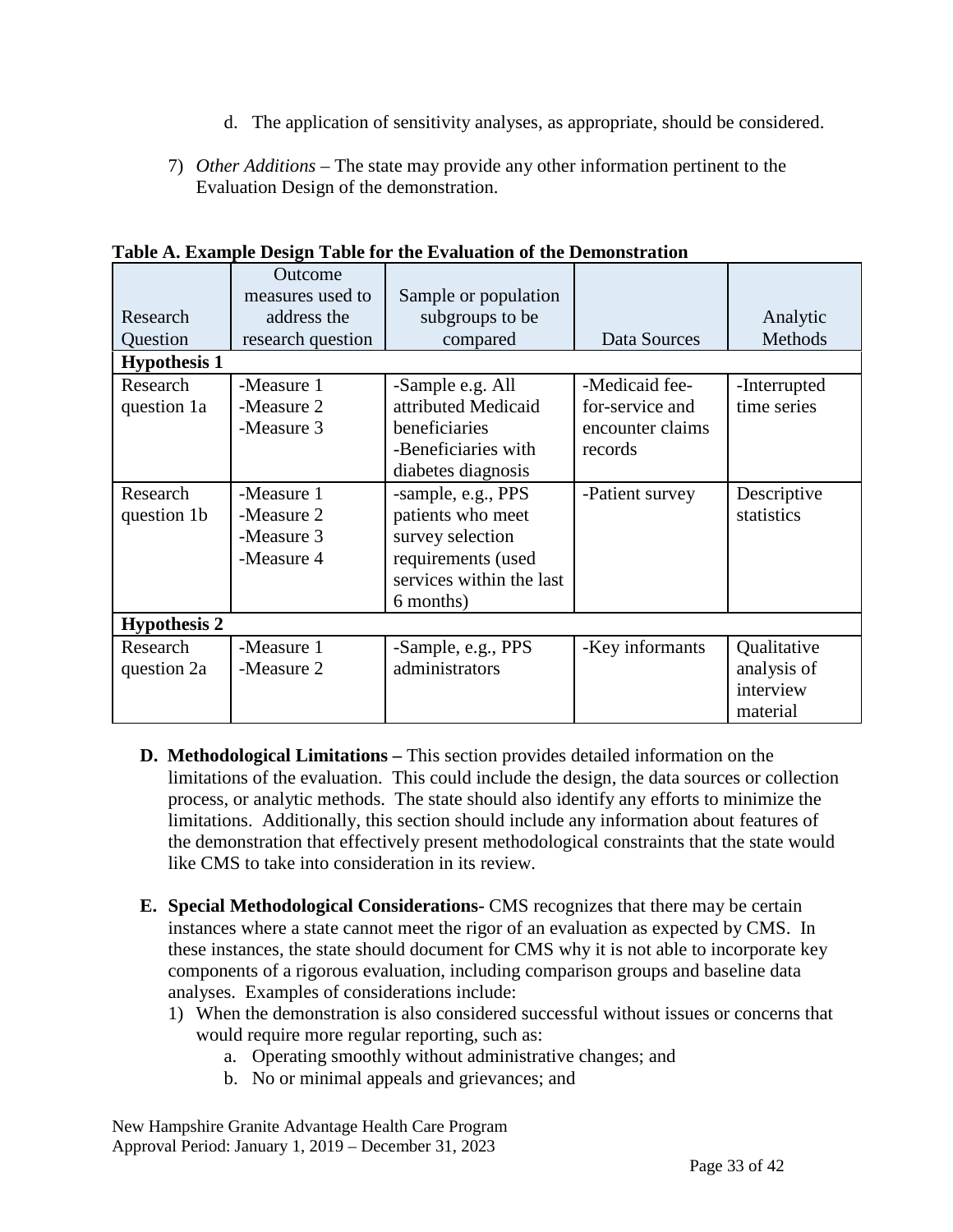- c. No state issues with CMS-64 reporting or budget neutrality; and
- d. No Corrective Action Plans (CAP) for the demonstration.

#### **F. Attachments**

- 1) **Independent Evaluator.** This includes a discussion of the state's process for obtaining an independent entity to conduct the evaluation, including a description of the qualifications that the selected entity must possess, and how the state will assure no conflict of interest. Explain how the state will assure that the Independent Evaluator will conduct a fair and impartial evaluation, prepare an objective Evaluation Report, and that there would be no conflict of interest. The evaluation design should include a "No Conflict of Interest" statement signed by the independent evaluator.
- 2) **Evaluation Budget.** A budget for implementing the evaluation shall be provided with the draft Evaluation Design. It will include the total estimated cost, as well as a breakdown of estimated staff, administrative, and other costs for all aspects of the evaluation. Examples include, but are not limited to: the development of all survey and measurement instruments; quantitative and qualitative data collection; data cleaning and analyses; and reports generation. A justification of the costs may be required by CMS if the estimates provided do not appear to sufficiently cover the costs of the draft Evaluation Design or if CMS finds that the draft Evaluation Design is not sufficiently developed.
- 3) **Timeline and Major Milestones.** Describe the timeline for conducting the various evaluation activities, including dates for evaluation-related milestones, including those related to procurement of an outside contractor, if applicable, and deliverables. The Final Evaluation Design shall incorporate an Interim and Summative Evaluation. Pursuant to  $42$  CFR  $431.424(c)(v)$ , this timeline should also include the date by which the Final Summative Evaluation report is due.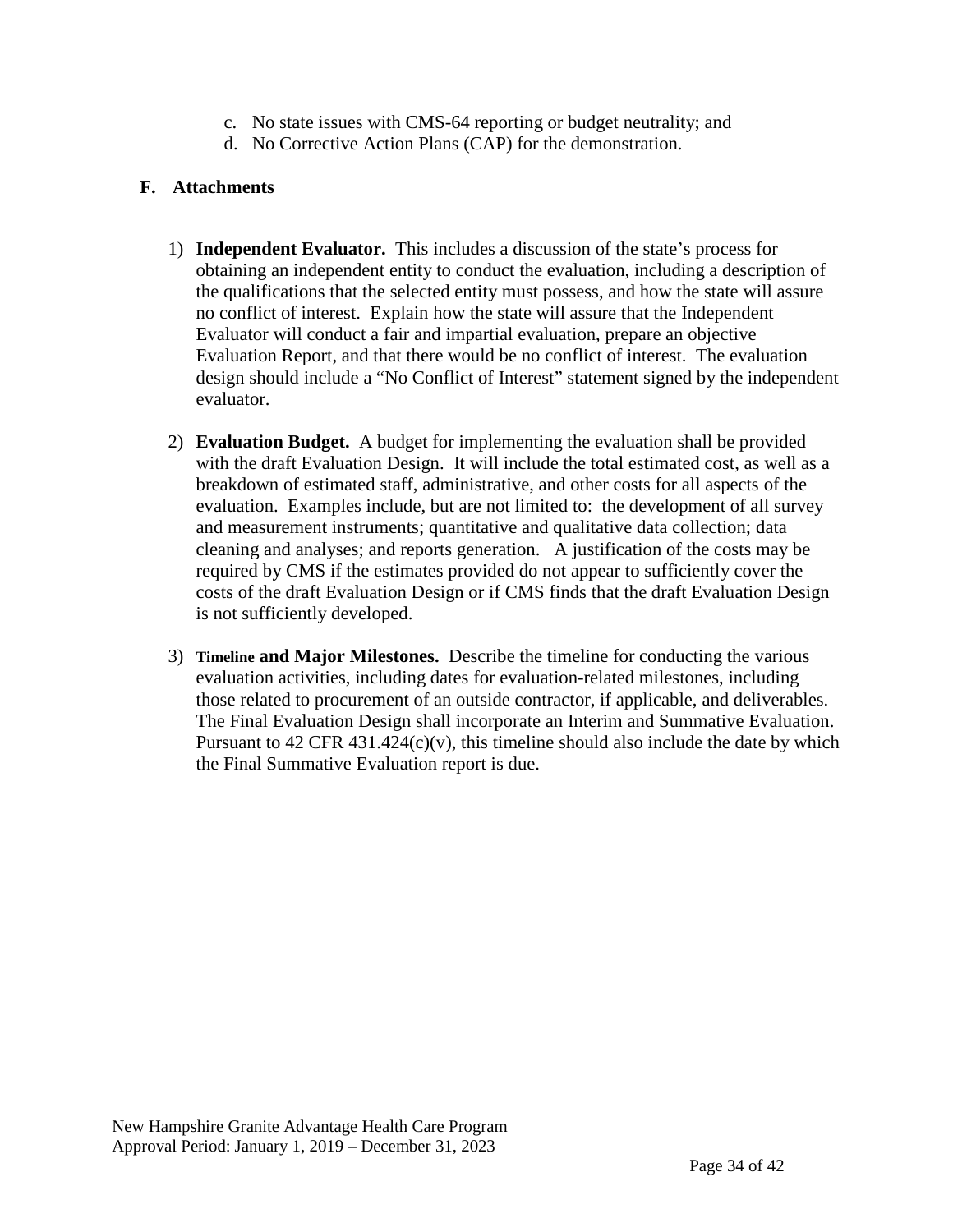#### **Attachment B Preparing the Evaluation Report**

#### **Introduction**

For states that are testing new approaches and flexibilities in their Medicaid programs through section 1115 demonstrations, evaluations are crucial to understand and disseminate what is or is not working and why. The evaluations of new initiatives seek to produce new knowledge and direction for programs and inform Medicaid policy for the future. While a narrative about what happened during a demonstration provides important information, the principal focus of the evaluation of a section 1115 demonstration should be obtaining and analyzing data on the process (e.g., whether the demonstration is being implemented as intended), outcomes (e.g., whether the demonstration is having the intended effects on the target population), and impacts of the demonstration (e.g., whether the outcomes observed in the targeted population differ from outcomes in similar populations not affected by the demonstration). Both state and federal governments need improved quantitative and qualitative evidence to inform policy decisions.

#### **Expectations for Evaluation Reports**

Medicaid section 1115 demonstrations are required to conduct an evaluation that is valid (the extent to which the evaluation measures what it is intended to measure), and reliable (the extent to which the evaluation could produce the same results when used repeatedly). To this end, the already approved Evaluation Design is a map that begins with the demonstration goals, then transitions to the evaluation questions, and to the specific hypotheses, which will be used to investigate whether the demonstration has achieved its goals. States should have a wellstructured analysis plan for their evaluation. With the following kind of information, states and CMS are best poised to inform and shape Medicaid policy in order to improve the health and welfare of Medicaid beneficiaries for decades to come. When conducting analyses and developing the evaluation reports, every effort should be made to follow the approved methodology. However, the state may request, and CMS may agree to, changes in the methodology in appropriate circumstances. When submitting an application for renewal, the interim evaluation report should be posted on the state's website with the application for public comment. Additionally, the interim evaluation report must be included in its entirety with the application submitted to CMS.

#### **Intent of this Attachment**

Title XIX of the Social Security Act (the Act) requires an evaluation of every section 1115 demonstration. In order to fulfill this requirement, the state's submission must provide a comprehensive written presentation of all key components of the demonstration, and include all required elements specified in the approved Evaluation Design. This Attachment is intended to assist states with organizing the required information in a standardized format and understanding the criteria that CMS will use in reviewing the submitted Interim and Summative Evaluation Reports.

The format for the Interim and Summative Evaluation reports is as follows:

A. Executive Summary;

New Hampshire Granite Advantage Health Care Program Approval Period: January 1, 2019 – December 31, 2023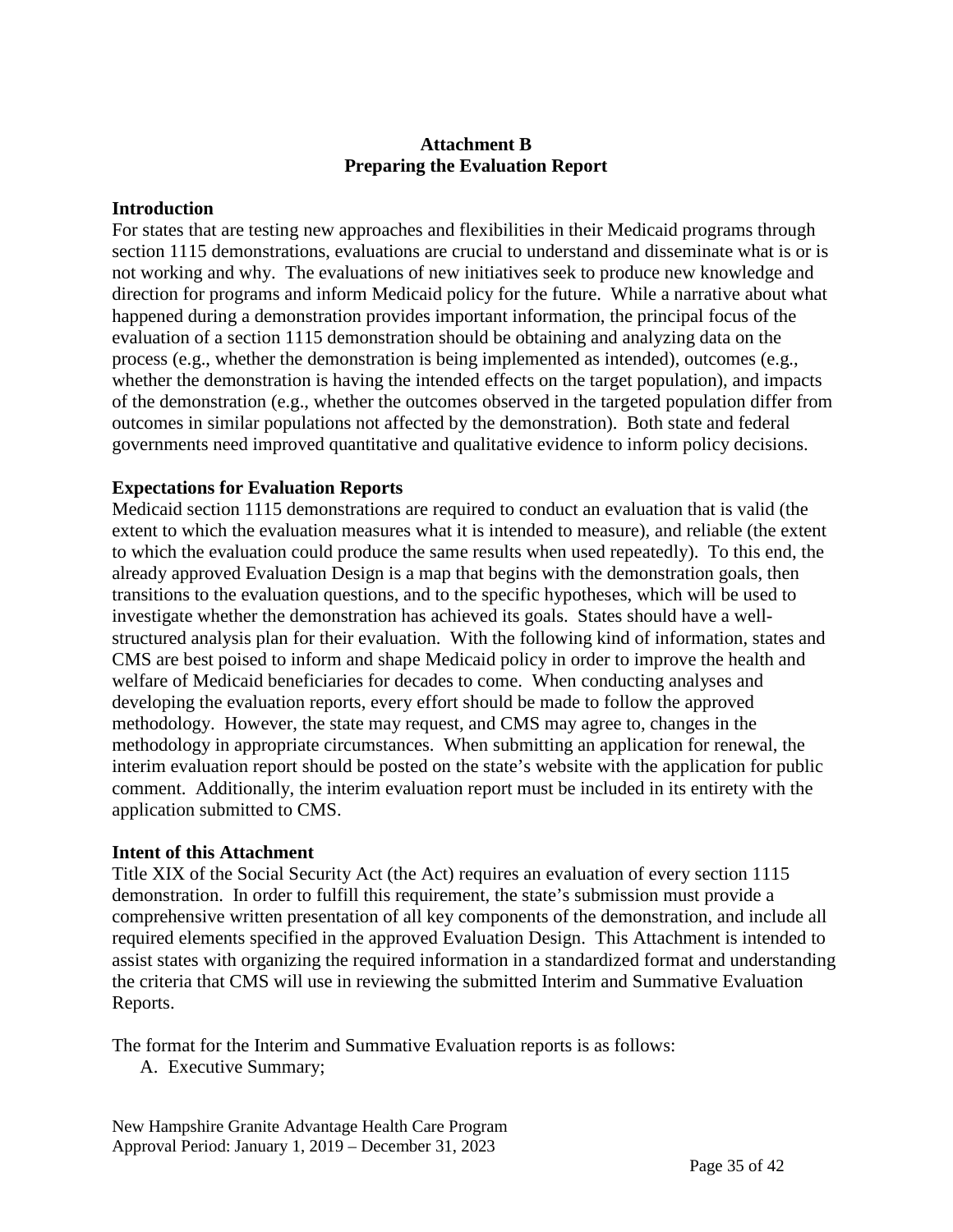- B. General Background Information;
- C. Evaluation Questions and Hypotheses;
- D. Methodology;
- E. Methodological Limitations;
- F. Results;
- G. Conclusions;
- H. Interpretations, and Policy Implications and Interactions with Other State Initiatives;
- I. Lessons Learned and Recommendations; and
- J. Attachment(s).

#### **Submission Timelines**

There is a specified timeline for the state's submission of Evaluation Designs and Evaluation Reports. These dates are specified in the demonstration Special Terms and Conditions (STCs). (The graphic below depicts an example of this timeline). In addition, the state should be aware that section 1115 evaluation documents are public records. In order to assure the dissemination of the evaluation findings, lessons learned, and recommendations, the state is required to publish the evaluation design and reports to the state's website within 30 days of CMS approval, as per 42 CFR 431.424(d). CMS will also publish a copy to the Medicaid.gov website.



#### **Required Core Components of Interim and Summative Evaluation Reports**

The section 1115 Evaluation Report presents the research about the section 1115 Demonstration. It is important that the report incorporate a discussion about the structure of the Evaluation Design to explain the goals and objectives of the demonstration, the hypotheses related to the demonstration, and the methodology for the evaluation. A copy of the state's Driver Diagram (described in the Evaluation Design Attachment) must be included with an explanation of the depicted information. The Evaluation Report should present the relevant data and an interpretation of the findings; assess the outcomes (what worked and what did not work); explain the limitations of the design, data, and analyses; offer recommendations regarding what (in hindsight) the state would further advance, or do differently, and why; and discuss the implications on future Medicaid policy. Therefore, the state's submission must include:

**A. Executive Summary** – A summary of the demonstration, the principal results, interpretations, and recommendations of the evaluation.

New Hampshire Granite Advantage Health Care Program Approval Period: January 1, 2019 – December 31, 2023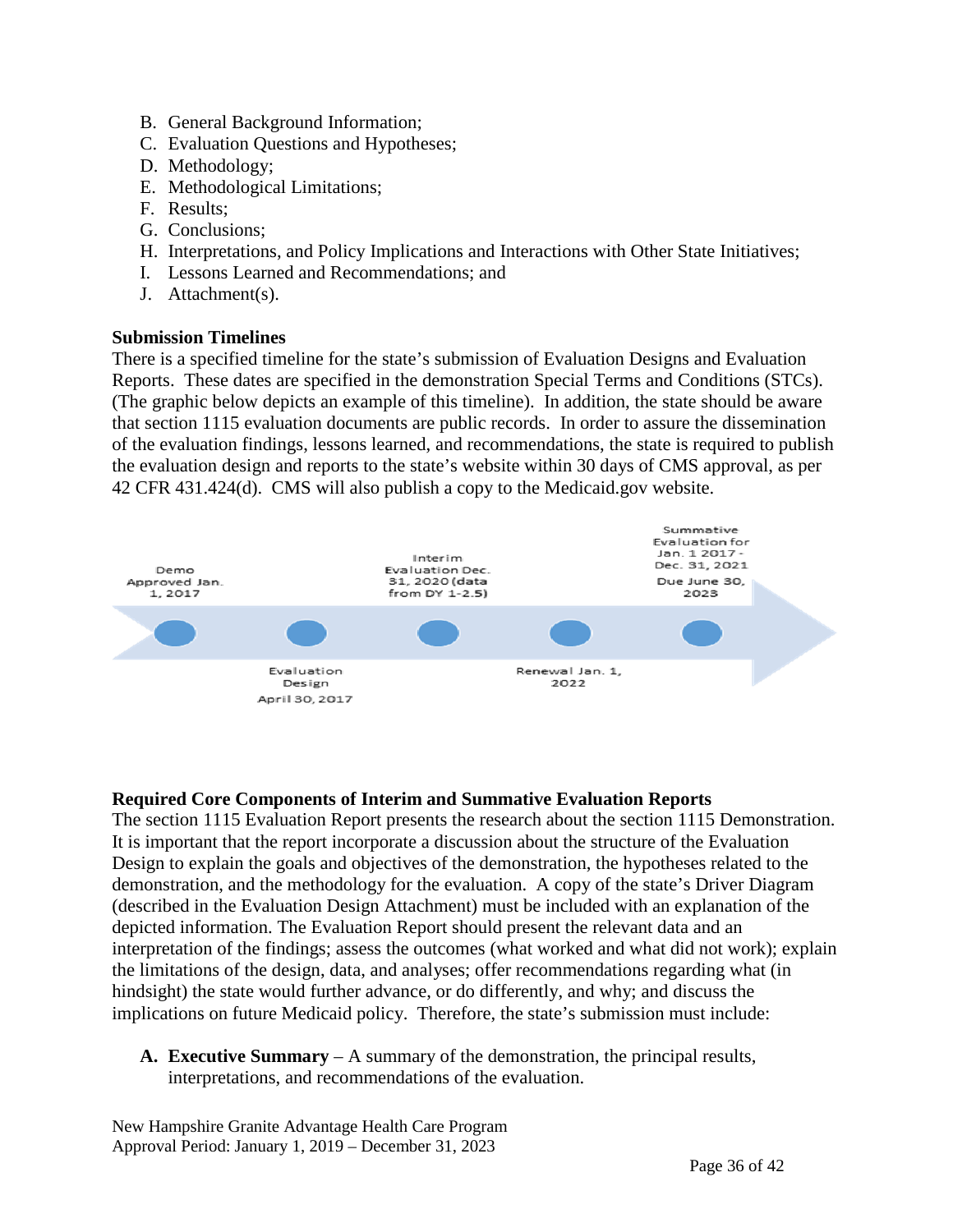- **B. General Background Information about the Demonstration** In this section, the state should include basic information about the demonstration, such as:
	- 1) The issues that the state is trying to address with its section 1115 demonstration and/or expenditure authorities, how the state became aware of the issue, the potential magnitude of the issue, and why the state selected this course of action to address the issues.
	- 2) The name of the demonstration, approval date of the demonstration, and period of time covered by the evaluation;
	- 3) A brief description of the demonstration and history of the implementation, and if the evaluation is for an amendment, extension, renewal, or expansion of, the demonstration;
	- 4) For renewals, amendments, and major operational changes: A description of any changes to the demonstration during the approval period; whether the motivation for change was due to political, economic, and fiscal factors at the state and/or federal level; whether the programmatic changes were implemented to improve beneficiary health, provider/health plan performance, or administrative efficiency; and how the Evaluation Design was altered or augmented to address these changes.
	- 5) Describe the population groups impacted by the demonstration.
- **C. Evaluation Questions and Hypotheses**  In this section, the state should:
	- 1) Describe how the state's demonstration goals were translated into quantifiable targets for improvement, so that the performance of the demonstration in achieving these targets could be measured. The inclusion of a Driver Diagram in the Evaluation Report is highly encouraged, as the visual can aid readers in understanding the rationale behind the demonstration features and intended outcomes.
	- 2) Identify the state's hypotheses about the outcomes of the demonstration;
		- a. Discuss how the goals of the demonstration align with the evaluation questions and hypotheses;
		- b. Explain how this Evaluation Report builds upon and expands earlier demonstration evaluation findings (if applicable); and
		- c. Address how the research questions / hypotheses of this demonstration promote the objectives of Titles XIX and XXI.
- **D. Methodology** In this section, the state is to provide an overview of the research that was conducted to evaluate the section 1115 demonstration consistent with the approved Evaluation Design. The evaluation Design should also be included as an attachment to the report. The focus is on showing that the evaluation builds upon other published research (use references), and meets the prevailing standards of scientific and academic rigor, and the results are statistically valid and reliable.

An interim report should provide any available data to date, including both quantitative and qualitative assessments. The Evaluation Design should assure there is appropriate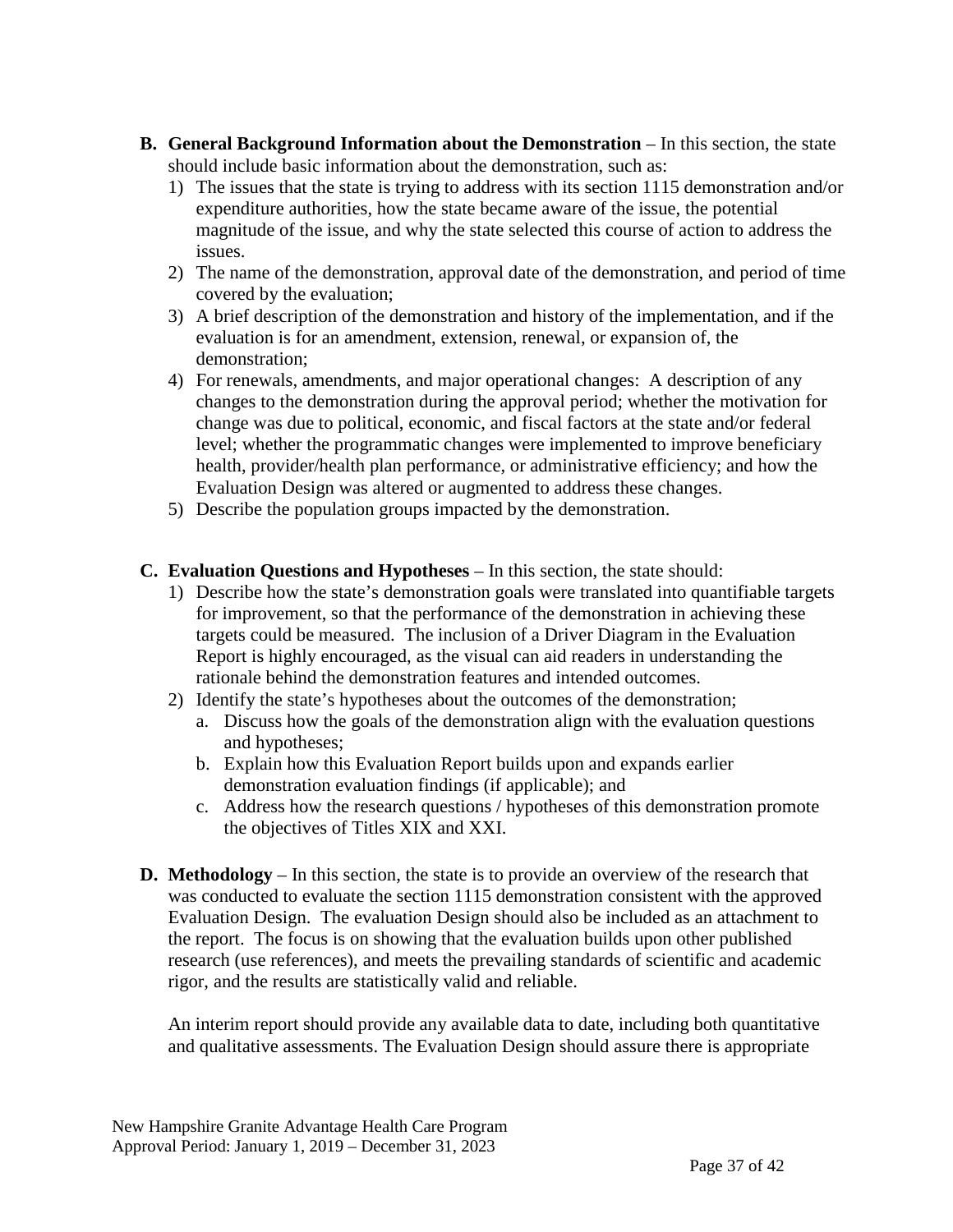data development and collection in a timely manner to support developing an interim evaluation.

This section provides the evidence that the demonstration evaluation used the best available data and describes why potential alternative data sources were not used; reported on, controlled for, and made appropriate adjustments for the limitations of the data and their effects on results; and discusses the generalizability of results. This section should provide enough transparency to explain what was measured and how. Specifically, this section establishes that the approved Evaluation Design was followed by describing:

- 1) *Evaluation Design* Will the evaluation be an assessment of: pre/post, post-only, with or without comparison groups, etc.?
- 2) *Target and Comparison Populations* Describe the target and comparison populations; include inclusion and exclusion criteria.
- 3) *Evaluation Period*  Describe the time periods for which data will be collected
- 4) *Evaluation Measures*  What measures are used to evaluate the demonstration, and who are the measure stewards?
- 5) *Data Sources*  Explain where the data will be obtained, and efforts to validate and clean the data.
- 6) *Analytic Methods* Identify specific statistical testing which will be undertaken for each measure (t-tests, chi-square, odds ratio, ANOVA, regression, etc.).
- 7) *Other Additions*  The state may provide any other information pertinent to the evaluation of the demonstration.

#### **E. Methodological Limitations**

This section provides sufficient information for discerning the strengths and weaknesses of the study design, data sources/collection, and analyses.

- **F. Results** In this section, the state presents and uses the quantitative and qualitative data to show to whether and to what degree the evaluation questions and hypotheses of the demonstration were achieved. The findings should visually depict the demonstration results (tables, charts, graphs). This section should include information on the statistical tests conducted.
- **G. Conclusions** In this section, the state will present the conclusions about the evaluation results.
	- 1) In general, did the results show that the demonstration was/was not effective in achieving the goals and objectives established at the beginning of the demonstration?
	- 2) Based on the findings, discuss the outcomes and impacts of the demonstration and identify the opportunities for improvements. Specifically:
		- a. If the state did not fully achieve its intended goals, why not? What could be done in the future that would better enable such an effort to more fully achieve those purposes, aims, objectives, and goals?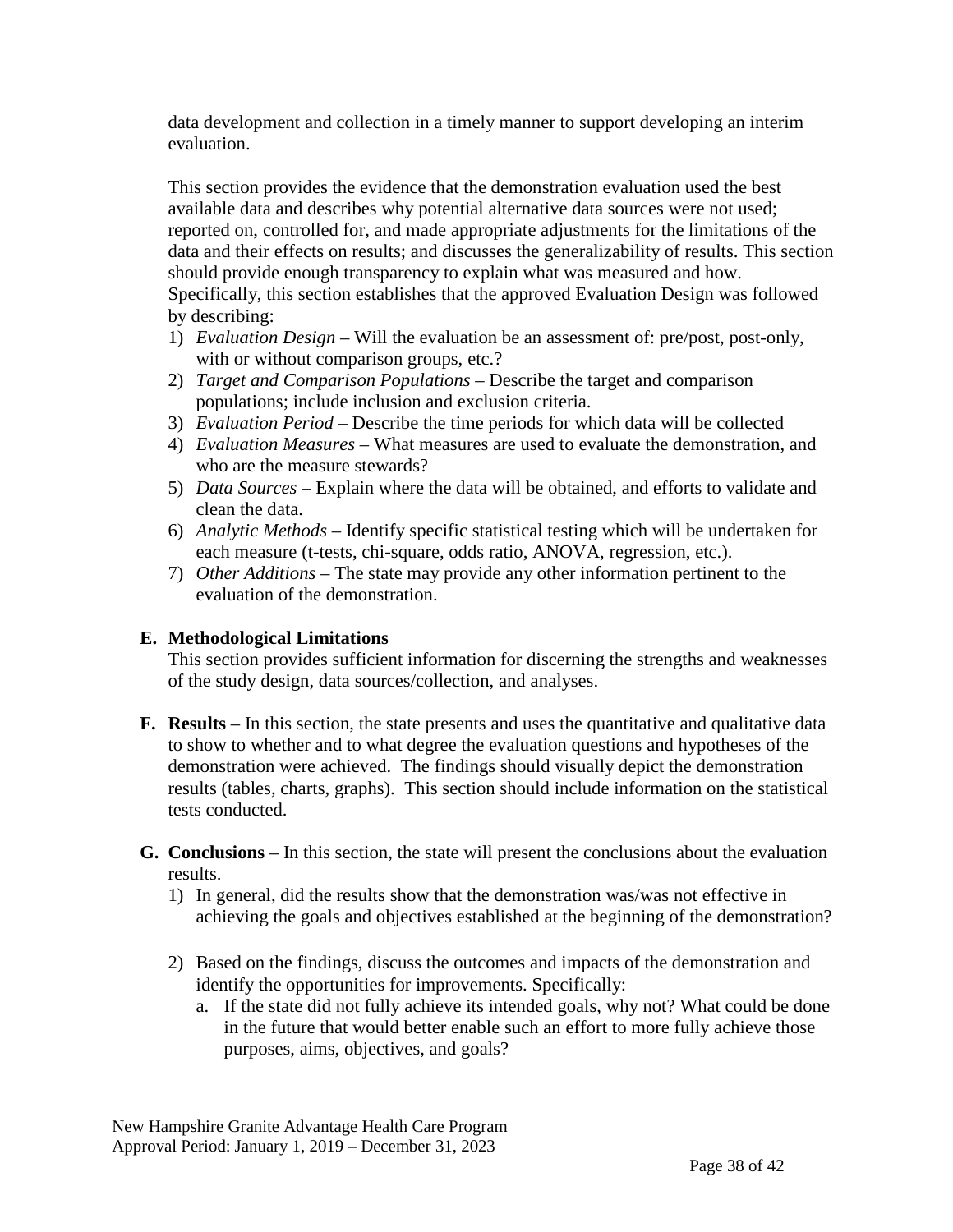- **H. Interpretations, Policy Implications and Interactions with Other State Initiatives –** In this section, the state will discuss the section 1115 demonstration within an overall Medicaid context and long range planning. This should include interrelations of the demonstration with other aspects of the state's Medicaid program, interactions with other Medicaid demonstrations, and other federal awards affecting service delivery, health outcomes and the cost of care under Medicaid. This section provides the state with an opportunity to provide interpretation of the data using evaluative reasoning to make judgments about the demonstration. This section should also include a discussion of the implications of the findings at both the state and national levels.
- **I. Lessons Learned and Recommendations** This section of the Evaluation Report involves the transfer of knowledge. Specifically, the "opportunities" for future or revised demonstrations to inform Medicaid policymakers, advocates, and stakeholders is just as significant as identifying current successful strategies. Based on the evaluation results:
	- 1) What lessons were learned as a result of the demonstration?
	- 2) What would you recommend to other states which may be interested in implementing a similar approach?

#### **J. Attachment**

1) Evaluation Design: Provide the CMS-approved Evaluation Design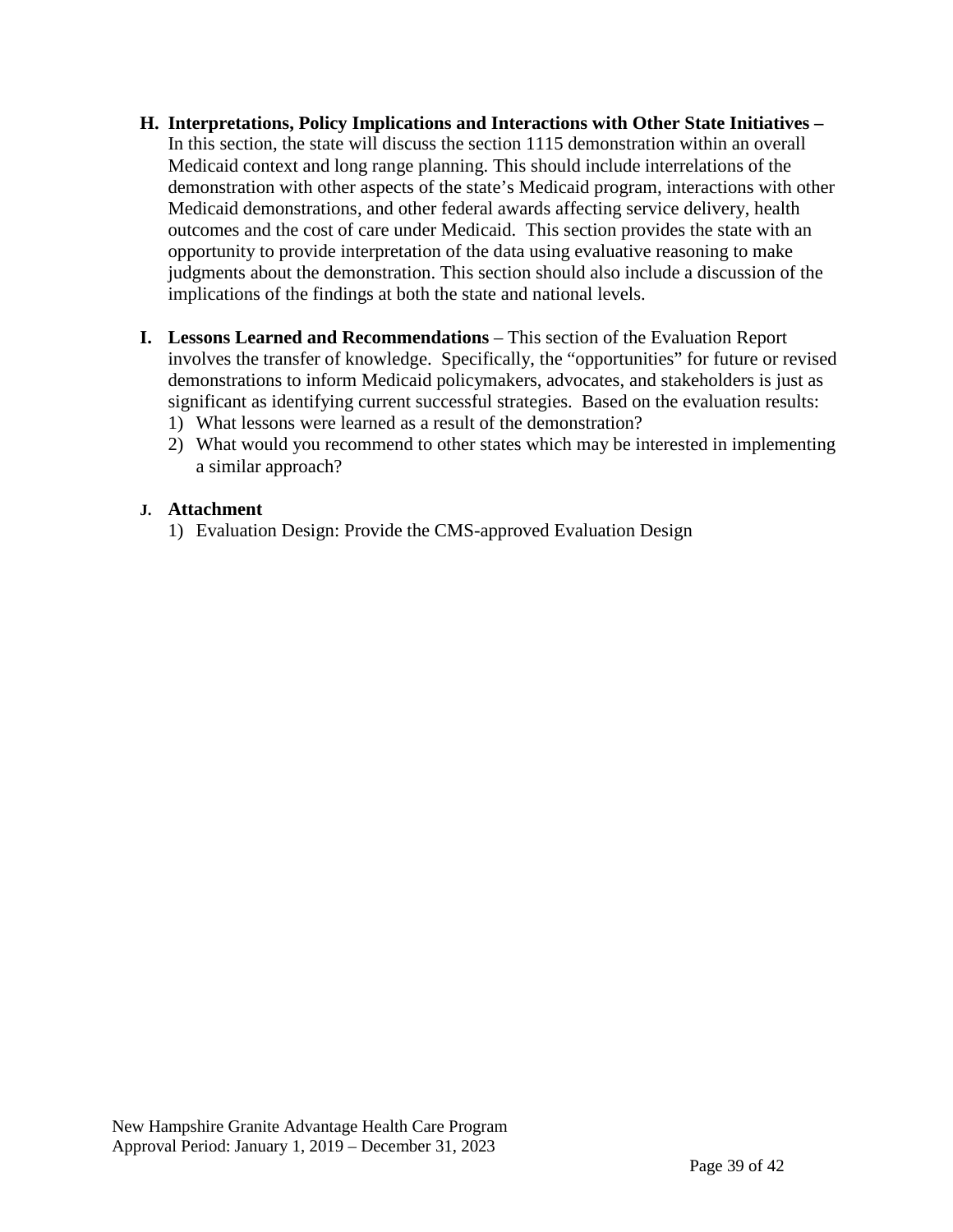**Attachment C Evaluation Design (Reserved)**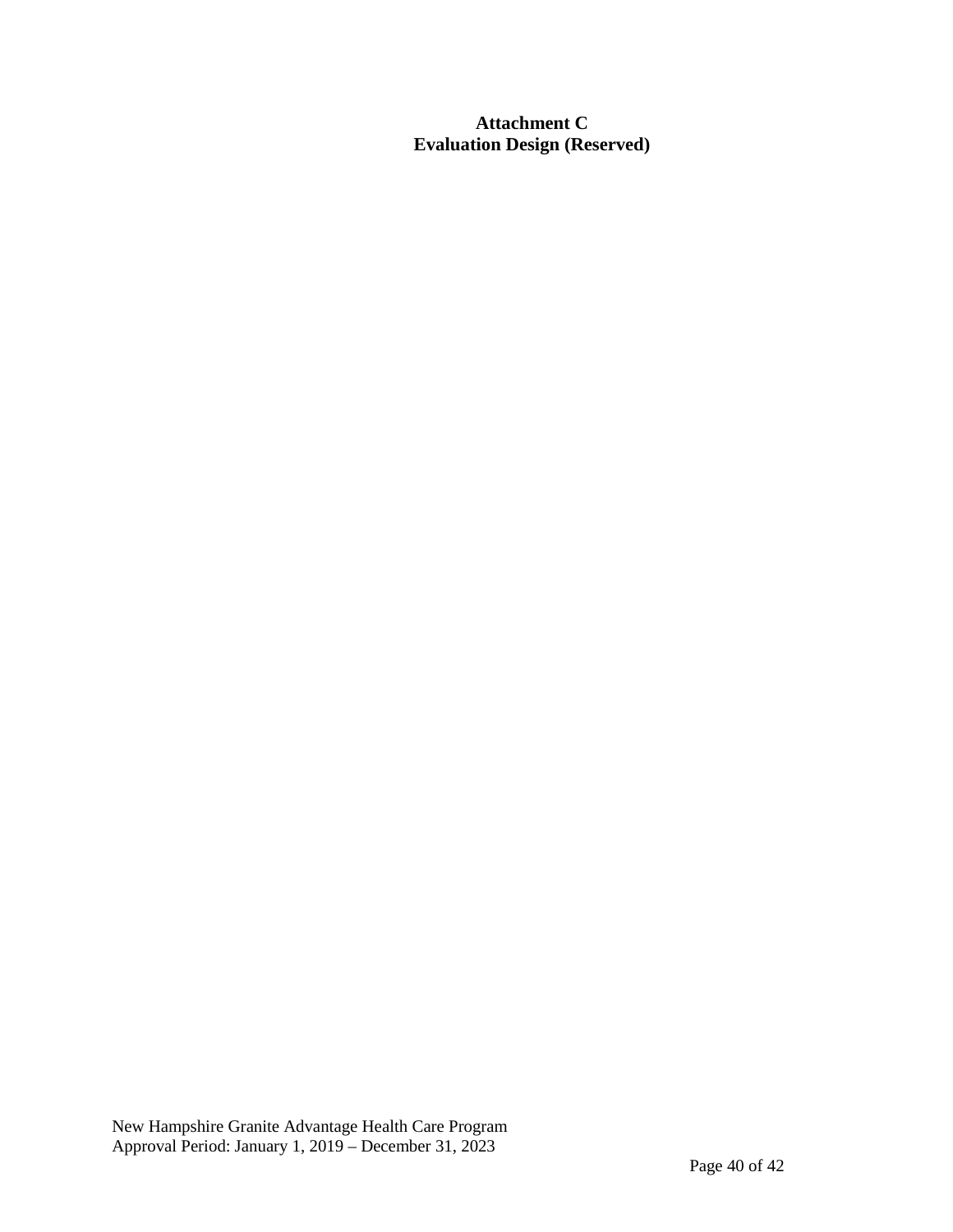#### **Attachment D Community Engagement Implementation Plan (Reserved)**